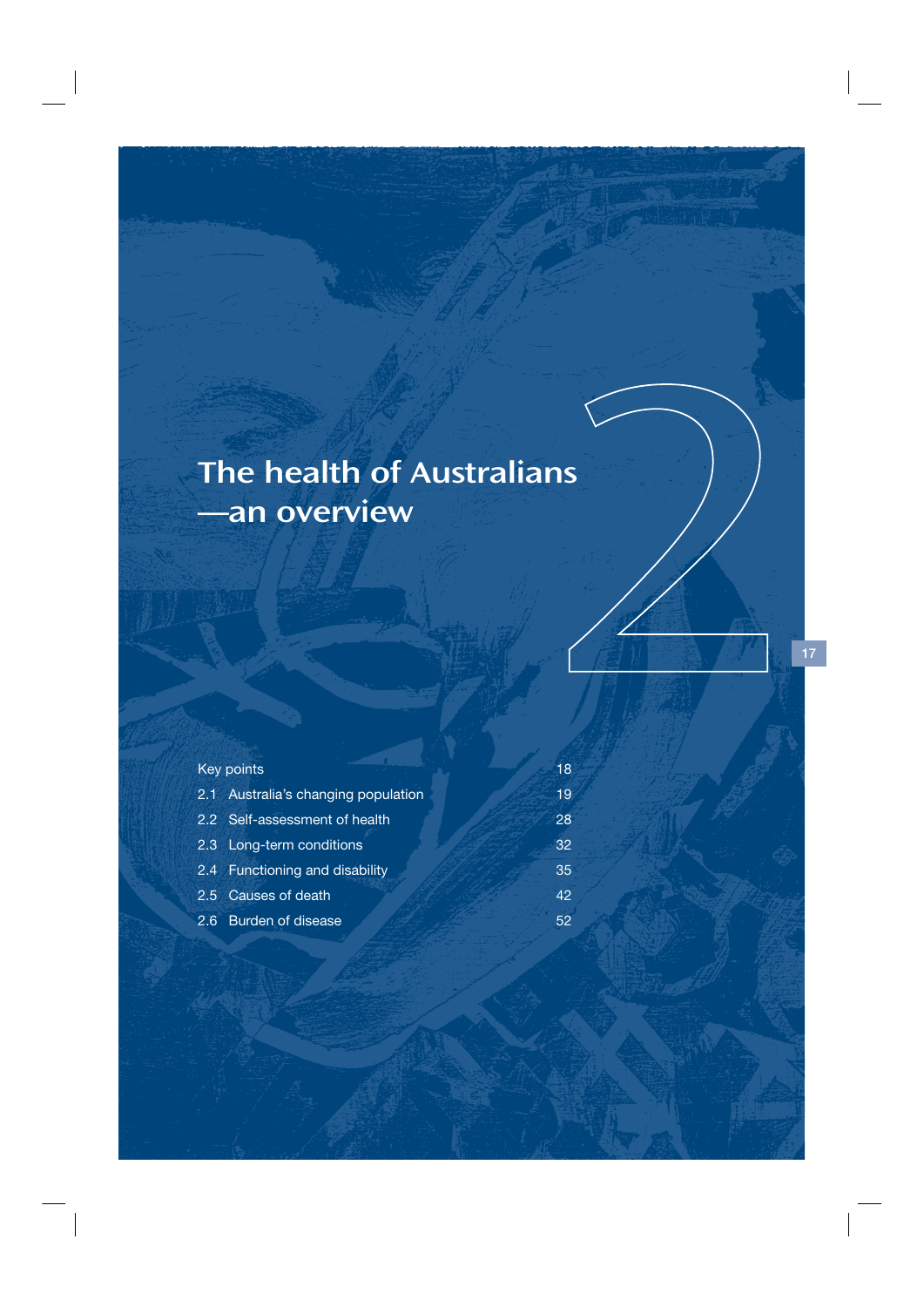## Key points

- Australians enjoy one of the highest life expectancies in the world, at 81.4 years—second only to Japan.
- Death rates continue to fall and life expectancy to rise, but the fertility rate remains below the replacement level—all leading to ageing of the population.
- Many Australians live with long-term health conditions. Most of these conditions are not major causes of death, but they are common causes of disability and reduced quality of life.
- One in five Australians (4 million people) lives with some degree of disability.
- Because of severe disability, more than 1 million people need assistance with the core life activities of mobility, self-care or communication.
- Cardiovascular diseases, cancers and respiratory diseases remain the leading causes of death overall. However, injury is by far the most common cause of death in the first half of life.
- Almost three-quarters of deaths among people under 75 years are considered to be largely avoidable.
- Coronary heart disease is the largest single contributor to the burden of disease in Australia, followed by anxiety and depression.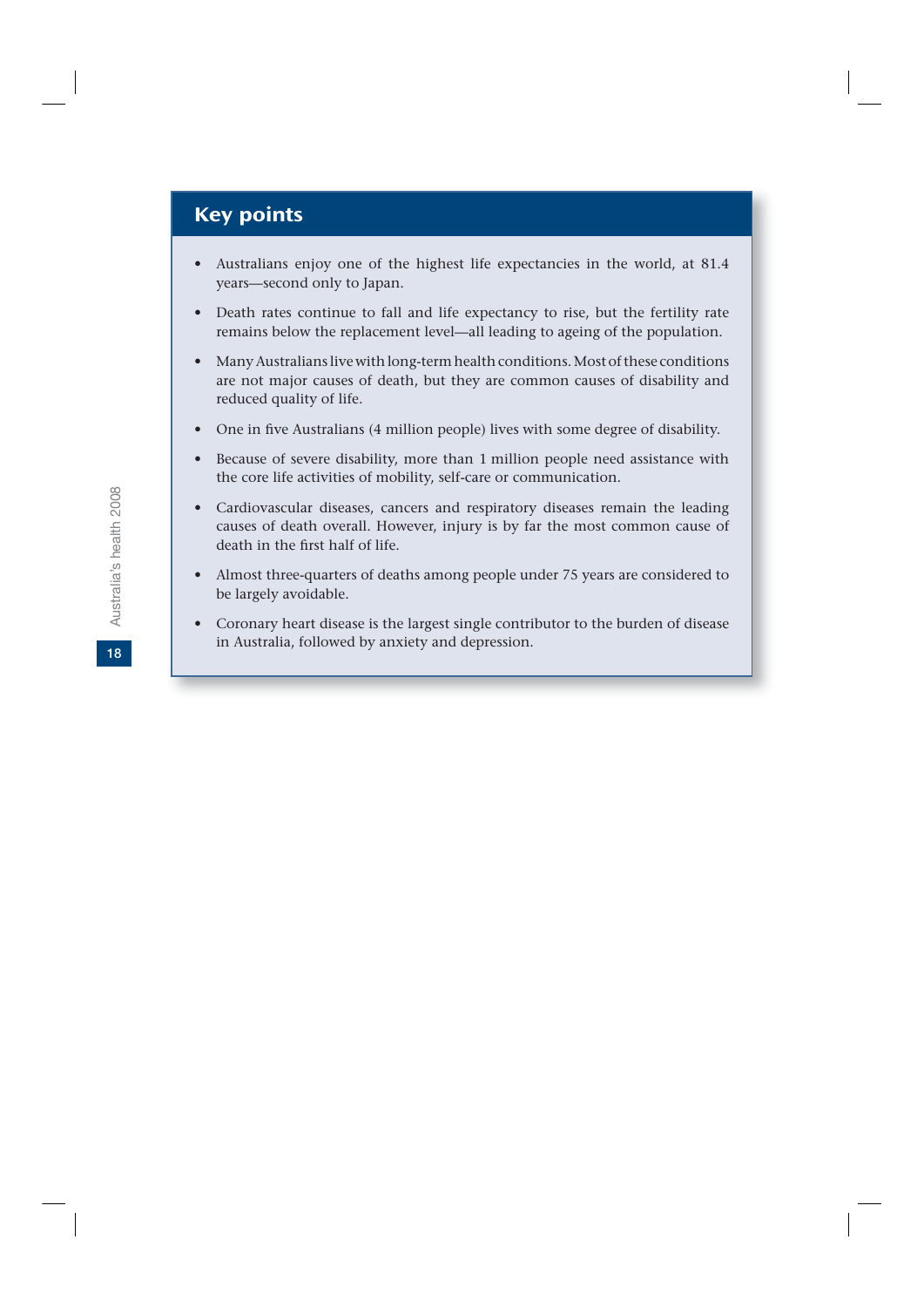Fow healthy are Australians? Which diseases and conditions impose the greatest burden on the population and the health-care system? How long can today's Australians expect to live? Is health improving overall? burden on the population and the health-care system? How long can today's Australians expect to live? Is health improving overall?

The answers to these types of questions help to shape health policy, plan health service delivery and create strategies to improve the health of the Australian population. A few general measures of health status can provide useful information about these issues, both for the entire population and for particular groups within the community. These measures include life expectancy, fertility rates, causes of death, chronic disease prevalence and disability status.

This chapter describes Australia's health using general measures of health status. The population is considered as a whole, with some key differences highlighted for Aboriginal and Torres Strait Islander peoples. More detailed discussion of the health of the Indigenous population and other groups is in Chapter 3, and health across the life course is discussed in Chapter 6. Individual diseases and conditions are not considered in detail in this chapter either—comprehensive information about them is presented in Chapter 5.

## 2.1 Australia's changing population

An important aspect of monitoring a population's health is to track its demographic features: how large is the population, what is the ratio of males to females, what is its age composition, and how are these characteristics changing? Demographic trends not only reflect past health events, but also provide insights into the current and future health of the population.

An ageing population, for example, is much more than a demographic trend. In the context of health, population ageing may translate into higher overall morbidity and mortality. An increasingly older population also places extra demands on health-care facilities.

Other demographic aspects that provide good insights into a population's health are fertility, mortality and life expectancy. Birth and death rates are major drivers of a population's age structure, whereas life expectancy summarises the outlook on life based on current mortality patterns. Migration also contributes to changes in the size, structure and health of the population. These factors are discussed in turn below.

## Age and sex structure

The estimated resident population of Australia in December 2006 was 20.9 million (preliminary data; ABS 2007b). Since Federation in 1901, the Australian population has increased by 16 million, with over 2 million added in the latest decade. Overall, natural increase (that is, the number of births exceeding the number of deaths) has contributed more to this growth than immigration, accounting for around two-thirds of the increase in the past 50 years.

Since 1901, the Australian population has undergone a significant demographic transition. Two major features of this have been declining fertility and declining mortality. A decline in fertility since the 1950s has led to slow growth of the population at younger ages, whereas declining mortality has contributed to large growth in the number of people in the older age groups. For example, the number of people aged 0–14 years increased by 46% between 1956 and 2006. In contrast, the number of people aged 65 years and over more than doubled over this period, and the number of people aged 85 years and over increased more than sevenfold. Australia's demographic transition over the last 50 years is illustrated in Figure 2.1, with the age structure changing from its pyramid-like look in 1956 to its present beehive shape.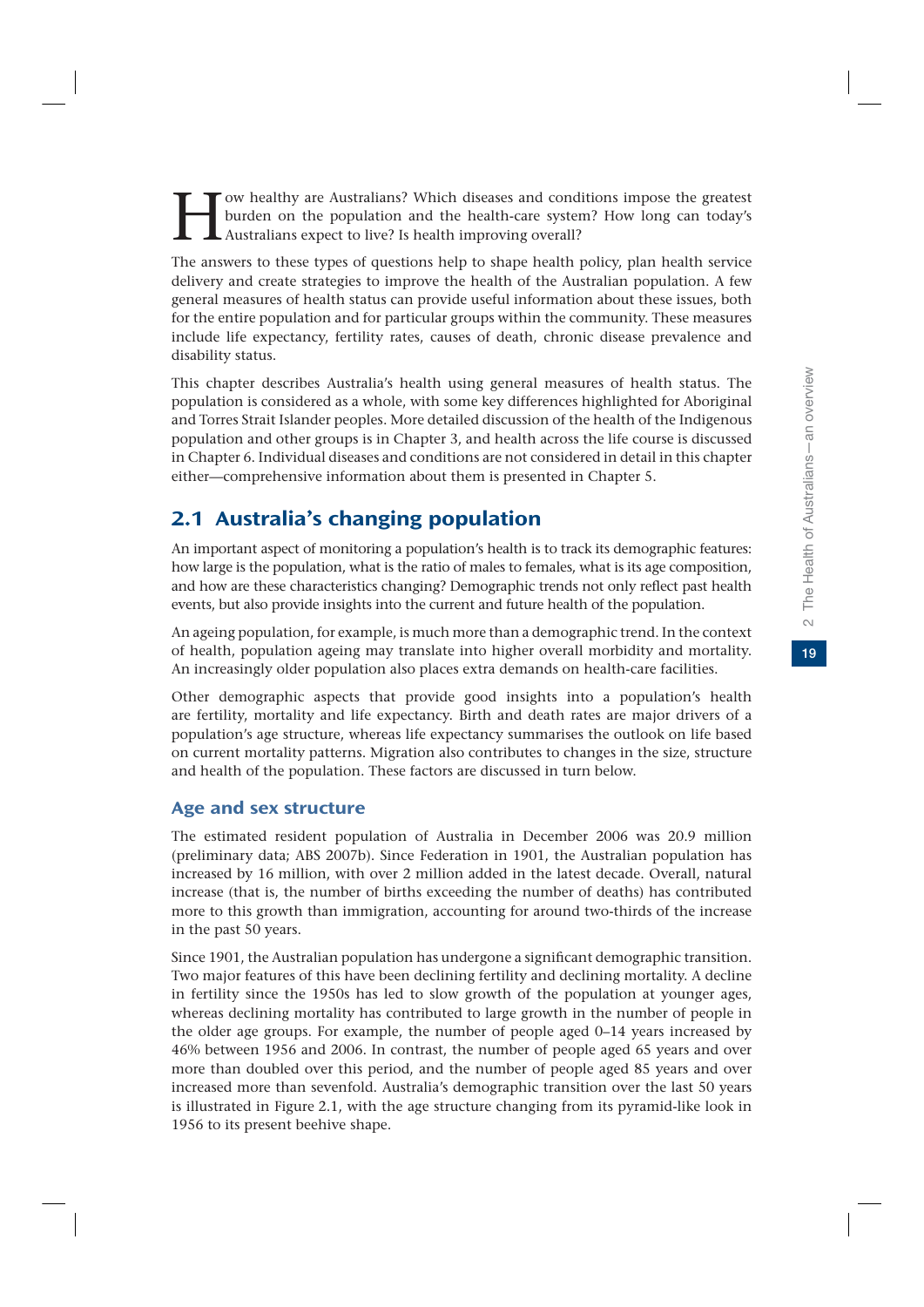$21$ 

In 2006, almost 2.7 million Australians (13.0% of the population) were aged 65 years and over (Table 2.1). This proportion was similar to that in the United States and Canada, but substantially lower than in Japan and Italy. Around 1.6% of Australia's population (322,000 people) were aged 85 years and over. By comparison, in 1956, 8.4% of the population were aged 65 years and over and 0.4% were aged 85 years and over.

|                   | <b>Males</b>                            |                           | <b>Females</b>                          |                           |  |  |
|-------------------|-----------------------------------------|---------------------------|-----------------------------------------|---------------------------|--|--|
| Age group         | <b>Estimated resident</b><br>population | Per cent of<br>population | <b>Estimated resident</b><br>population | Per cent of<br>population |  |  |
| 65-69             | 385,226                                 | 3.7                       | 393,943                                 | 3.8                       |  |  |
| $70 - 74$         | 302,778                                 | 2.9                       | 326,360                                 | 3.1                       |  |  |
| $75 - 79$         | 252,158                                 | 2.5                       | 299,330                                 | 2.9                       |  |  |
| 80-84             | 166,000                                 | 1.6                       | 239,328                                 | 2.3                       |  |  |
| 85-89             | 75,405                                  | 0.7                       | 138,933                                 | 1.3                       |  |  |
| $90 - 94$         | 24,167                                  | 0.2                       | 61,649                                  | 0.6                       |  |  |
| $95 - 99$         | 4,305                                   | < 0.1                     | 15,091                                  | 1.4                       |  |  |
| $100+$            | 460                                     | < 0.1                     | 1,981                                   | < 0.1                     |  |  |
| Total 65 and over | 1,210,499                               | 11.7                      | 1,476,615                               | 14.1                      |  |  |
| Total all ages    | 10,290,338                              | 100.0                     | 10,441,150                              | 100.0                     |  |  |

#### **Table 2.1: Estimated resident population, ages 65 years and over, 2006(a)**

(a) Preliminary data.

*Source:* ABS 2007b.

## **Fertility**

Two different measures are commonly used to describe trends and patterns in fertility: the number of children born per female, and the age of mothers giving birth.

#### Total fertility rate

The total fertility rate (TFR) is a summary measure used to describe the number of children a female could expect to bear during her lifetime if she experienced current age-specific fertility rates throughout her child-bearing life. This information may be supplemented by detailing the age-specific fertility rates.

The TFR in Australia was 1.8 births per female in 2006 (ABS 2007c). This figure is lower than the replacement level of 2.1—the rate needed to maintain the population size by 'replacing' the number of deaths. Over the last century, the TFR in Australia has varied considerably. After the Great Depression in the 1930s, during which the TFR fell almost to 2.0, it rose steadily to a high of 3.6 by 1961. The rate then declined, and since 1975 it has been below the replacement level, dropping to a low of 1.7 in 2001 (Figure 2.2).

These fertility trends mask considerable variation in age-specific fertility rates. Since the 1970s, fertility rates among younger females (aged 15–29 years) have declined, whereas rates among females aged 30–44 have increased. Fertility rates in Australia are now highest in the age group 30–34 years, at 120 babies per 1,000 females (ABS 2007c).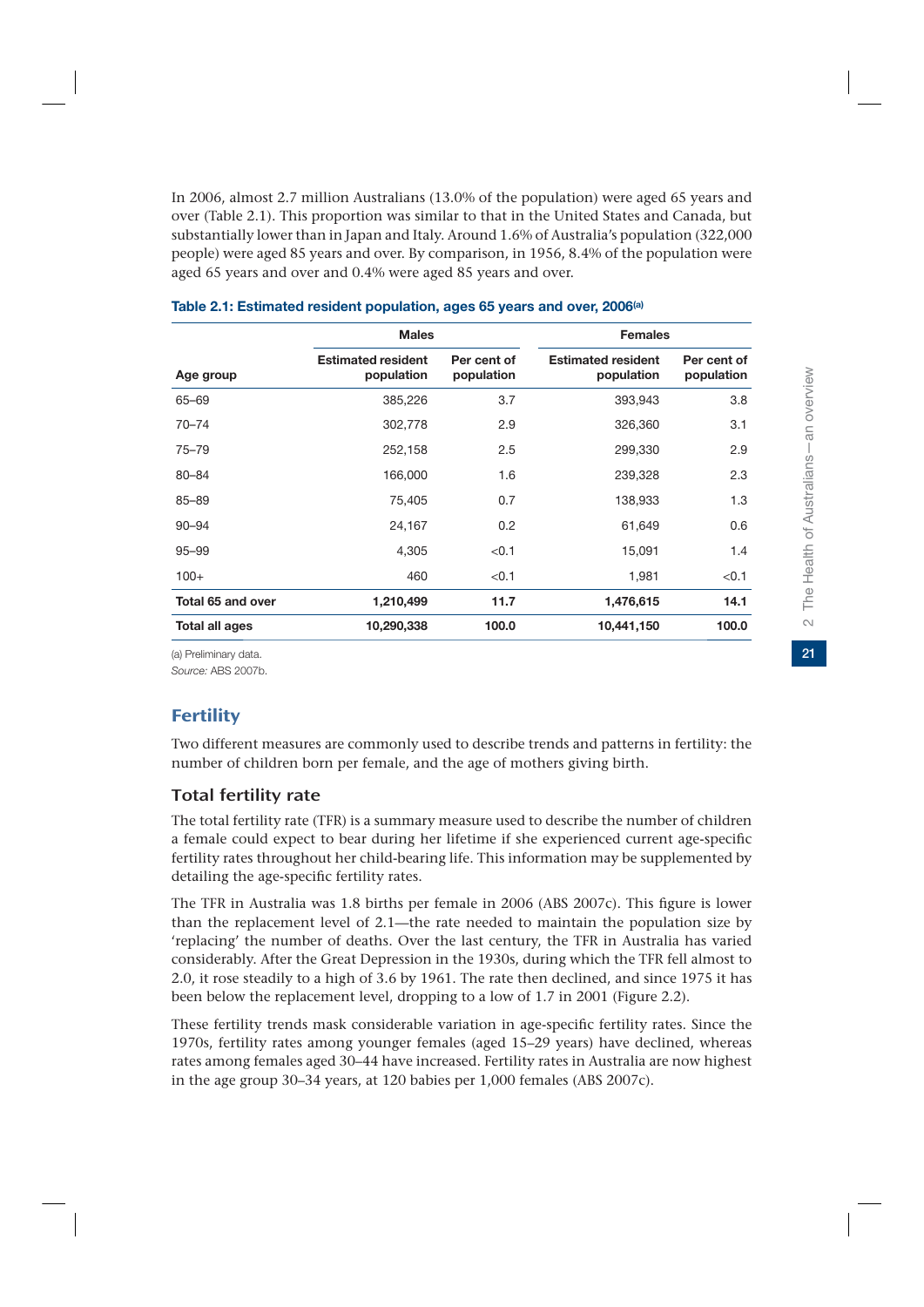There were 2.7% more males than females in Australia's population in 1956, whereas in 2006 there were 1.2% more females than males. Females have outnumbered males since 1979, reflecting significant gains in female health compared with that of males during the mid-to-late years of the 20th century. The gap is reducing, however, with relatively greater increases in male life expectancy over the past two decades.

### Median age

The median age of the population is the mark at which half is older and half is younger. It was estimated to be 36.8 years in June 2007, having increased by 5.5 years over the previous two decades (ABS 2007d). This increase results from Australia's long period of low fertility and increasing life expectancy.

Some developed countries have an even higher median age. In countries where the number of persons aged 65 years and over exceeds the number of children aged under 15, such as in Japan and Italy, the median ages are 42.9 and 42.3 years, respectively.



*Note:* The age group 85+ includes all ages 85 years and over, and is not directly comparable with other 5-year age groups.

*Source:* AIHW population database.

**Figure 2.1: Age structure of the Australian population, 1956 and 2006**

## The older population

During the past several decades, the number and proportion of the population aged 65 years and over have increased considerably. The proportional increase in the Australian population aged 85 years and over has been even more marked.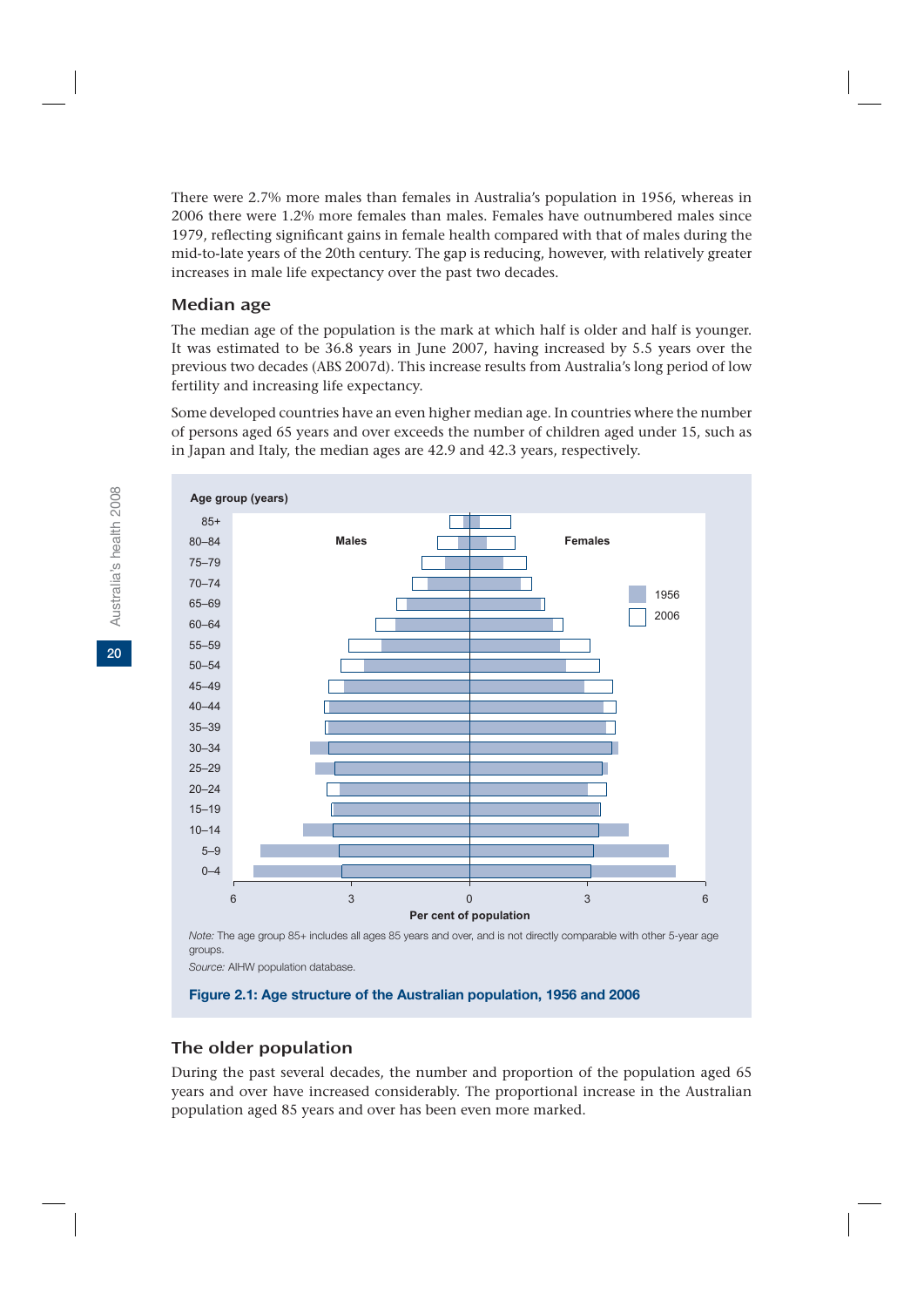

The TFR also varies between Indigenous and non-Indigenous females, with an estimated rate of 2.1 births per Indigenous female in 2006 (ABS 2007c). However, the TFR for Indigenous females has decreased by almost 65% since the 1960s, when it was 5.8.

#### Median age of mothers

The median age of mothers giving birth is another useful measure of the fertility patterns of a population. It refers to the median age of all females giving birth in a particular year; in 2006, this was 30.8 years (ABS 2007c). The age has been continually increasing over the past three to four decades, after reaching a low of 25.4 years in 1971.

A more specific form of this measure is the median age of mothers at the birth of their first child. The median age of first-time mothers in 2005 was 28.0 years (Laws et al. 2007). This age has also been increasing over the past few decades.

More information about Australia's mothers and babies can be found in Chapter 6.

### Migration

Inward and outward migration (immigration and emigration, respectively) also contribute to population change. Immigration has been a major factor in shaping Australian society, and today almost one-quarter of the population was born overseas. Since the launch of the Australian Migration Program in 1945, more than 6.5 million people have arrived in Australia with the intention of taking up long-term or permanent residence (DIMA 2001). At the same time, increasing affordability of international transport, along with greater transferability of skills in an international labour market, has resulted in rising long-term and permanent emigration (Hugo et al. 2001).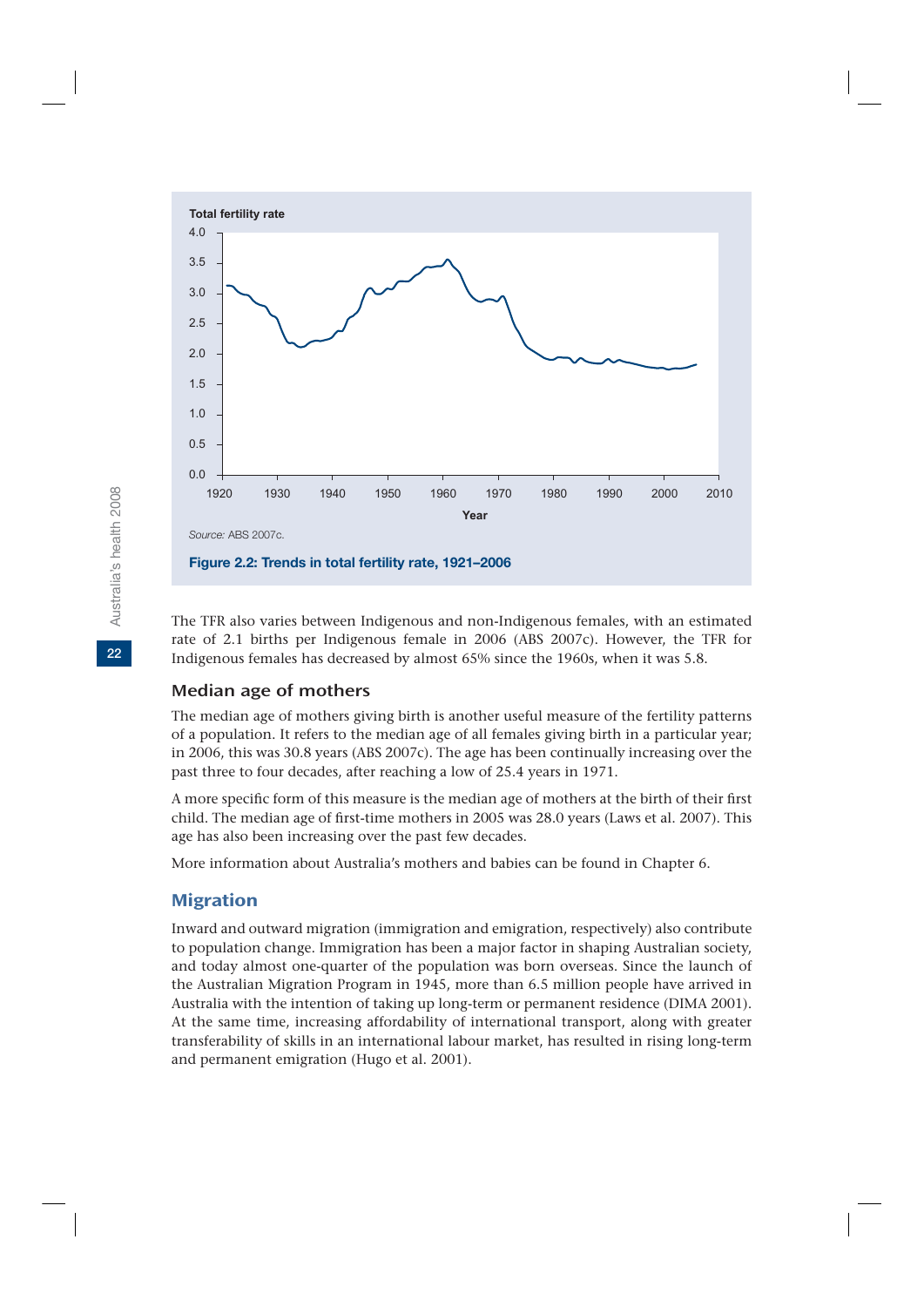23

A simple way to measure the impact of migration on the population is to consider the value of net overseas migration (NOM). NOM is calculated as the number of long-term or permanent arrivals minus the number of long-term or permanent departures. Australia's NOM in 2005–06 was almost 147,000 persons, accounting for just over half of the country's net population growth over the 12 months to June 2006 (ABS 2007b).

People come to Australia from all over the world. Historically, the United Kingdom, Ireland, Germany, China and New Zealand were the major sources of immigrants to Australia, accounting for over 90% of overseas-born Australians in 1901 (Hugo et al. 2001). However, some major shifts in immigration patterns occurred in the second half of the 20th century. Resettlement of Europeans in the years after World War II resulted in increased numbers of immigrants from countries such as Greece, Italy, the Netherlands and Poland, and the gradual dismantling of the 'White Australia' policy between 1949 and 1973 paved the way for increased immigration from non-European nations such as Lebanon, Indonesia, Viet Nam, India, Chile and Fiji.

Changes in immigration patterns affect the relative age structures of different sections of the community. For example, compared with the Australian-born population, people born in Europe are more likely to be aged 65 years and over, whereas those born in Asia and the Middle East are more likely to be aged 15–34 years. The current European-born population is therefore likely to experience a different set of health issues compared with the Asian-born population; this has implications for planning public health strategies.

The health of most new immigrants is as good as or better than the health of the general Australian population, a phenomenon known as the 'healthy migrant effect'. On the other hand, socioeconomic, cultural and genetic factors mean that some risk factors and diseases are more common among certain population groups. Information on the health of overseas-born Australians can be found in Chapter 3.

## **Mortality**

Data on death and its causes are vital measures of a population's health. Examining trends and patterns in mortality can help to explain changes and differences in health status, evaluate health strategies, and guide planning and policy making. Cause-specific mortality (which is discussed in Section 2.5) provides further insight into the events contributing to deaths, reflecting changes in behaviours, exposures, and social and environmental circumstances as well as the impacts of medical and technological advances.

There were 130,714 deaths registered in Australia in 2005. Male deaths outnumbered female deaths (67,241 compared with 63,473), with a death rate ratio of 107 males to 100 females (Table 2.2). About 25% of male and 15% of female deaths in 2005 were of persons aged under 65. The median age at death was 76.8 years for males and 82.9 years for females (ABS 2006b).

Death rates are declining in Australia. The age-standardised death rate (Box 2.1) for females fell by 73% between 1907 and 2005, from 1,844 to 490 per 100,000 population. The corresponding male death rate fell by 67%, from 2,234 to 728 per 100,000.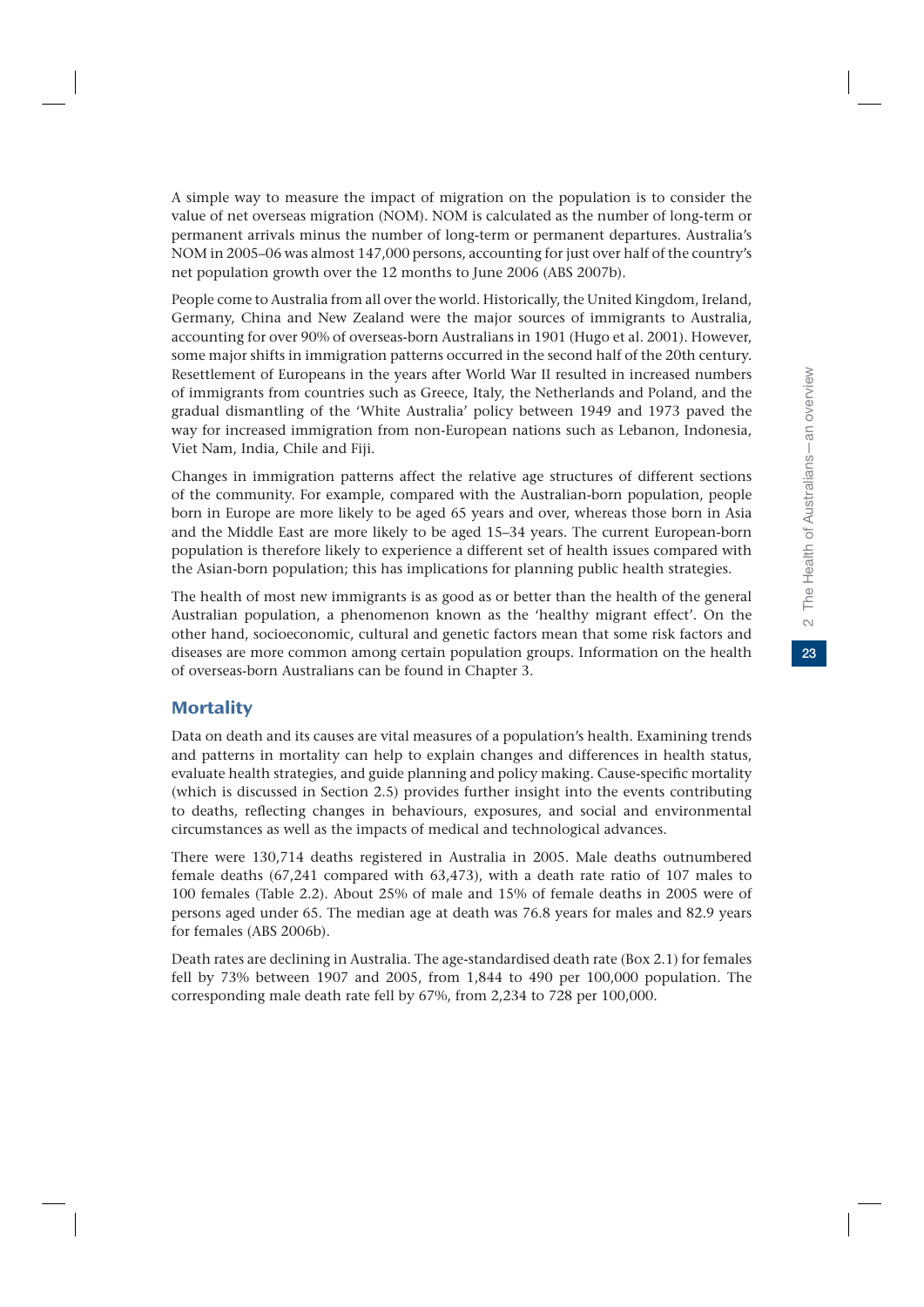|              | <b>Males</b>  |                     | <b>Females</b> |                     | Sex ratio            |                           |  |
|--------------|---------------|---------------------|----------------|---------------------|----------------------|---------------------------|--|
| Age group    | <b>Number</b> | Rate <sup>(a)</sup> | <b>Number</b>  | Rate <sup>(a)</sup> | Crude <sup>(b)</sup> | Rate ratio <sup>(c)</sup> |  |
| $<$ 1        | 714           | 538.3               | 588            | 471.2               | 121                  | 114                       |  |
| $1 - 14$     | 306           | 15.8                | 223            | 12.2                | 137                  | 130                       |  |
| $15 - 24$    | 959           | 66.7                | 350            | 25.7                | 274                  | 260                       |  |
| $25 - 44$    | 3.666         | 124.4               | 1,762          | 59.7                | 208                  | 208                       |  |
| $45 - 64$    | 11,663        | 467.6               | 6.971          | 279.0               | 167                  | 168                       |  |
| 65-84        | 35.199        | 3.205.3             | 26,990         | 2.146.2             | 130                  | 149                       |  |
| $85+$        | 14,721        | 14,582.9            | 26,576         | 12,538.5            | 55                   | 116                       |  |
| Unknown age  | 13            | $\cdot$ $\cdot$     | 13             | $\cdot$ .           | $\sim$ $\sim$        | $\sim$ $\sim$             |  |
| <b>Total</b> | 67,241        | 664.3               | 63,473         | 621.2               | 106                  | 107                       |  |

#### **Table 2.2: Age- and sex-specific distribution of deaths, 2005**

. . Not applicable.

(a) Age-specific number of deaths per 100,000 persons.

(b) Male deaths per 100 female deaths.

(c) Male death rate divided by female death rate, multiplied by 100.

*Note:* For more detailed information, see statistical tables S12 and S13.

*Source:* ABS 2006b.

#### Box 2.1: Comparing death rates: age-standardisation

Statistics relating to deaths are sometimes presented as crude death rates; that is, the number of deaths in a year divided by the size of the corresponding population, indexed to 100,000. The crude death rate in Australia was 631 deaths per 100,000 persons in 2005.

However, the risk of dying and of getting various diseases varies greatly with age. This may make comparisons across populations misleading if they have different age structures, and even small age differences may lead to false conclusions. Similarly, analysis of time trends in death rates may be flawed unless this age relationship is taken into account. Age-specific comparisons can be made—that is, comparing death rates at specific ages—but this can be cumbersome because it requires numerous comparisons.

Variations in age structure, between populations or over time, can be adjusted for by a statistical procedure called age-standardisation. This procedure converts the age structure of the different populations to the same 'standard' structure. Using age-specific rates from the different populations, their overall rates that would then occur with the standard age structure can be calculated and compared. In other words, this allows the different populations to be compared on an equal age basis.

Unless otherwise specified, death rates in this report have been directly age-standardised to the Australian population as at 30 June 2001. Both the AIHW and the Australian Bureau of Statistics (ABS) have agreed to adopt 2001 as the national standard population. This same standard population was used in the 2004 and 2006 editions of *Australia's health*. The population at 30 June 1991 was the standard used in the 1996, 1998, 2000 and 2002 editions, whereas the 1992 and 1994 editions used the population at 30 June 1988 as the standard. For this reason, age-standardised death rates in this publication are not directly comparable with those given in editions before 2004.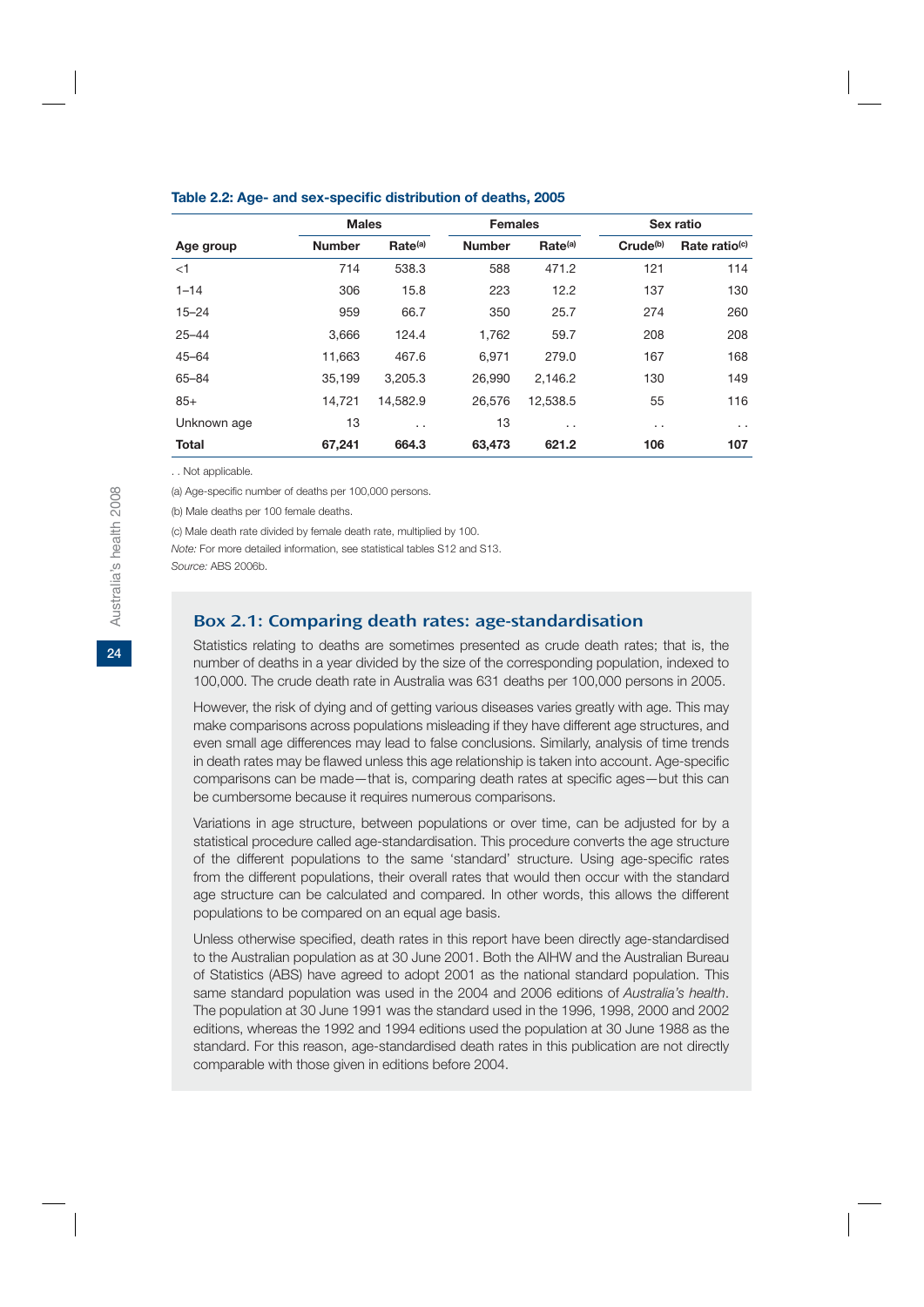These mortality reductions have occurred across all age groups. Reductions in infant and early childhood (0–4 years) mortality have been substantial, with deaths in this age group accounting for 25% of all deaths in 1910, 10% in 1930 and 1% in 2005. Declining infant mortality (deaths of those aged under 1 year) contributed significantly to this (Figure 2.3). Death rates among those of 'parent age' (25–44 years) fell rapidly during the first half of the 20th century, and have since continued to decline. Death rates among older Australians have also decreased considerably, particularly in the last 30–40 years (AIHW 2006).



*Note:* The infant mortality rate is calculated as the number of deaths of those aged under 1 year divided by the number of live births.

*Sources:* Commonwealth Bureau of Census and Statistics Bulletins (1912 to 1963); AIHW National Mortality Database (1964 to 2005).

#### **Figure 2.3: All-cause infant mortality rates, 1912 to 2005 (***NHPC indicator 1.07***)**

Reductions in death rates do not necessarily mean a lower death count. The annual number of deaths in Australia increased from 45,305 in 1907 to 130,714 in 2005. Much of this increase reflects population growth. Although the bulk of deaths in Australia currently occurs among those aged 65–84 years, the number of deaths in the 85 years and over group is increasing rapidly. The latter group will be the category with the largest number of deaths some time in the future.

## Life expectancy

Life expectancy is the average number of years a person can expect to live if the existing mortality patterns continue (Box 2.2). It is one of the most commonly used summary indicators of a population's health.

A direct consequence of declining death rates, as described earlier, is that Australians in general enjoy one of the highest life expectancies in the world. Australian females born in 2003–2005 could expect to live an average of 83.3 years, and a male could expect to live 78.5 years (ABS 2006b). But not all groups within the Australian community are so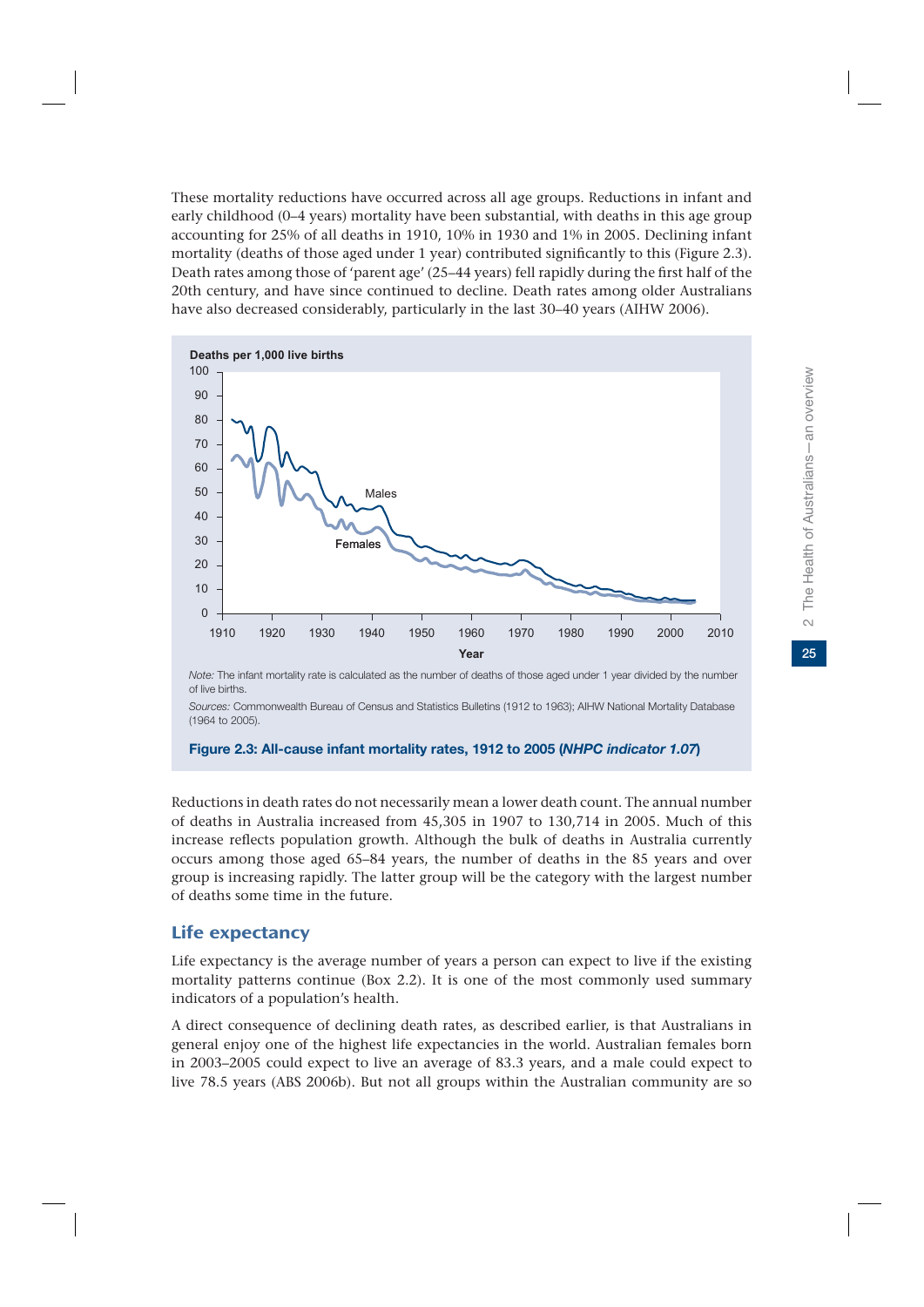fortunate—among Aboriginal and Torres Strait Islander peoples, life expectancy at birth is around 17 years less than this. More detail about life expectancy for Indigenous Australians is presented in Chapter 3.

#### Box 2.2: Calculating life expectancy

Technically, life expectancy is the average number of years of life remaining to a person at any specified age. The most commonly used measure is the expectancy at birth, which estimates the average number of years a newborn can expect to live. Life expectancy is also calculated for other ages, in particular at ages 30, 65 and 85 years.

Life expectancy for a person is based on the prevailing mortality patterns in a population; the calculation assumes that the current death rates will persist throughout the person's life. The life expectancy of newborns is based on age-specific death rates that year and not on future, projected death rates.

For ease of understanding, in this report life expectancy is expressed as the age a person may expect to live to, rather than the additional number of years after achieving a particular age. For example, the life expectancy of a 65-year-old male is presented as 83.1 years, rather than 18.1 years.

Because of some difficulties in obtaining accurate information about births and deaths of Indigenous Australians, a special method is used to calculate life expectancy for Aboriginal and Torres Strait Islander peoples (see Chapter 3, Box 3.2).

## Life expectancy at different ages

The calculation of life expectancy at birth takes into consideration factors affecting the full course of life, including the relatively higher death rates in the first few years of life. Some of these factors do not extend beyond those early years. Persons aged 30 years would have overcome many of these early risk factors and therefore would have an increased life expectancy. In 2003–2005, life expectancies for 30-year-old females and males were 84.1 years and 79.7 years, respectively, about 0.8 years and 1.2 years greater than for newborns in that period.

These increments in life expectancy with age continue into the later years of life as well. In 2003–2005, Australian females and males aged 65 years could look forward to living to the ages of 86.4 years and 83.1 years, respectively; again, substantially greater than life expectancy at birth and at age 30 years. For those aged 85 years, life expectancy was greater still at 92.1 years for females and 90.9 years for males.

#### Trends in life expectancy

Life expectancy in Australia has been increasing. Apart from a period around 1960 to 1970, when the death rates for heart disease were at their peak, life expectancy improved continually throughout the last century and into this century.

The overall increase in life expectancy at birth between 1901–1910 and 2003–2005 was about 42% (Table 2.3). For females, the increase was 24.5 years—from 58.8 to 83.3 years. For males, it was 23.3 years—from 55.2 to 78.5. Male life expectancy has been consistently lower than for females all through this period, although the size of the difference has varied.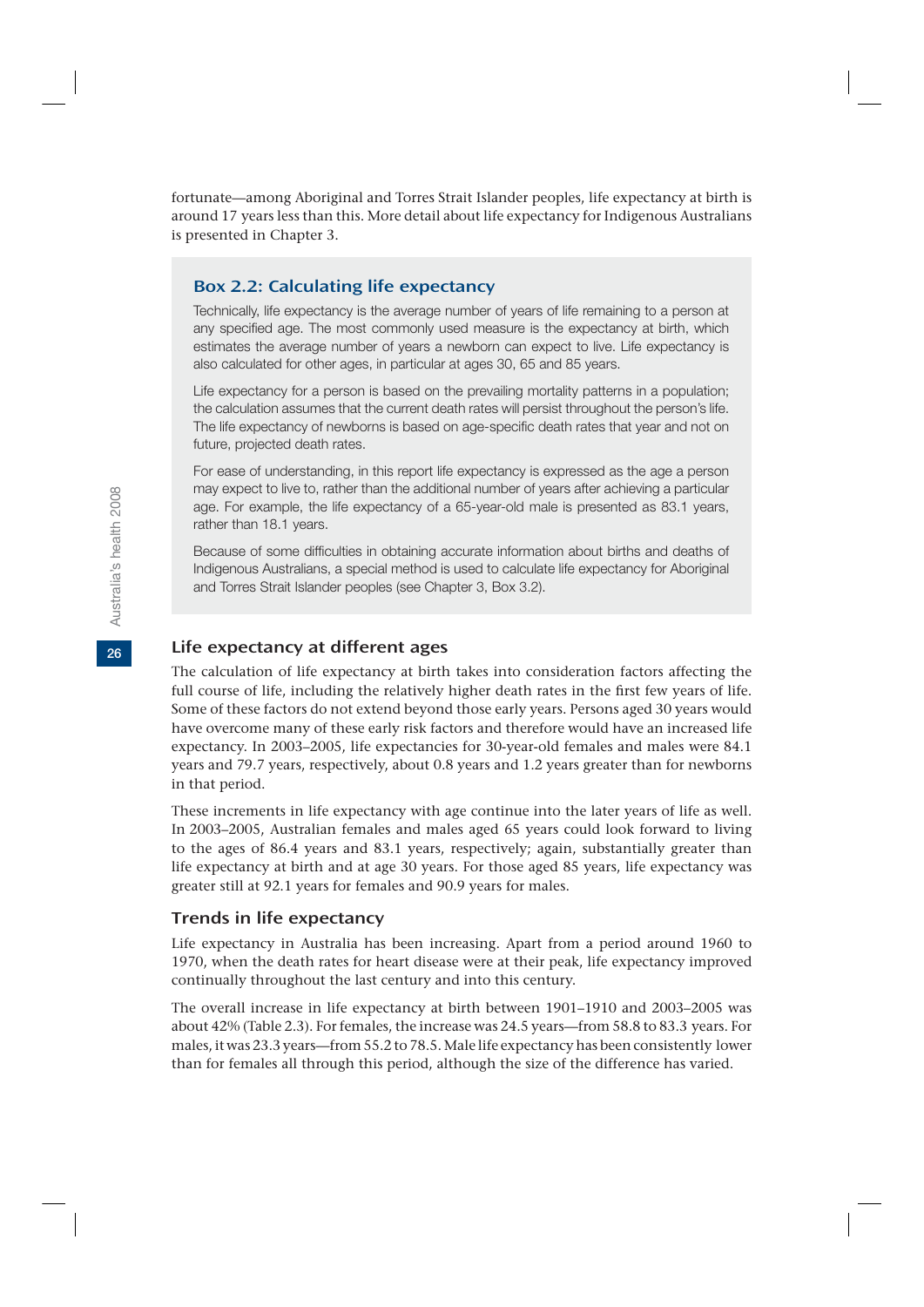|               | <b>Males</b> |           | <b>Females</b> |           |  |
|---------------|--------------|-----------|----------------|-----------|--|
| Age           | 1901-1910    | 2003-2005 | 1901-1910      | 2003-2005 |  |
| $Birth^{(a)}$ | 55.2         | 78.5      | 58.8           | 83.3      |  |
| 30            | 66.5         | 79.7      | 69.3           | 84.1      |  |
| 65            | 76.3         | 83.1      | 77.9           | 86.4      |  |
| 85            | 87.7         | 90.9      | 89.2           | 92.1      |  |

#### **Table 2.3: Life expectancy at different ages, 1901–1910 and 2003–2005**

(a) *NHPC indicator 1.04*: Life expectancy at birth.

*Note:* For more detailed information, see statistical tables S9 and S10.

*Sources:* ABS 2006b; ABS unpublished data.

Early in the 20th century, improvements in life expectancy were made at middle or younger ages, with reductions in infant and child mortality being the major contributors. Life expectancies at birth and at age 30 years showed similar increasing trends over most of the 20th century. Life expectancy at age 65 years increased only slightly between 1900 and 1970, but from 1970 on it has consistently improved (Figure 2.4). Improvements in life expectancy for persons aged 85 years have also occurred since the 1970s.



#### International comparisons of life expectancy

Overall, Australians enjoy one of the highest life expectancies in the world, at 81.4 years for males and females combined—second only to Japan, at 82.2 years (WHO 2007). Note that the estimates of Australian life expectancy presented here differ from those provided in earlier pages, because of a different estimation method used by the World Health Organization (WHO).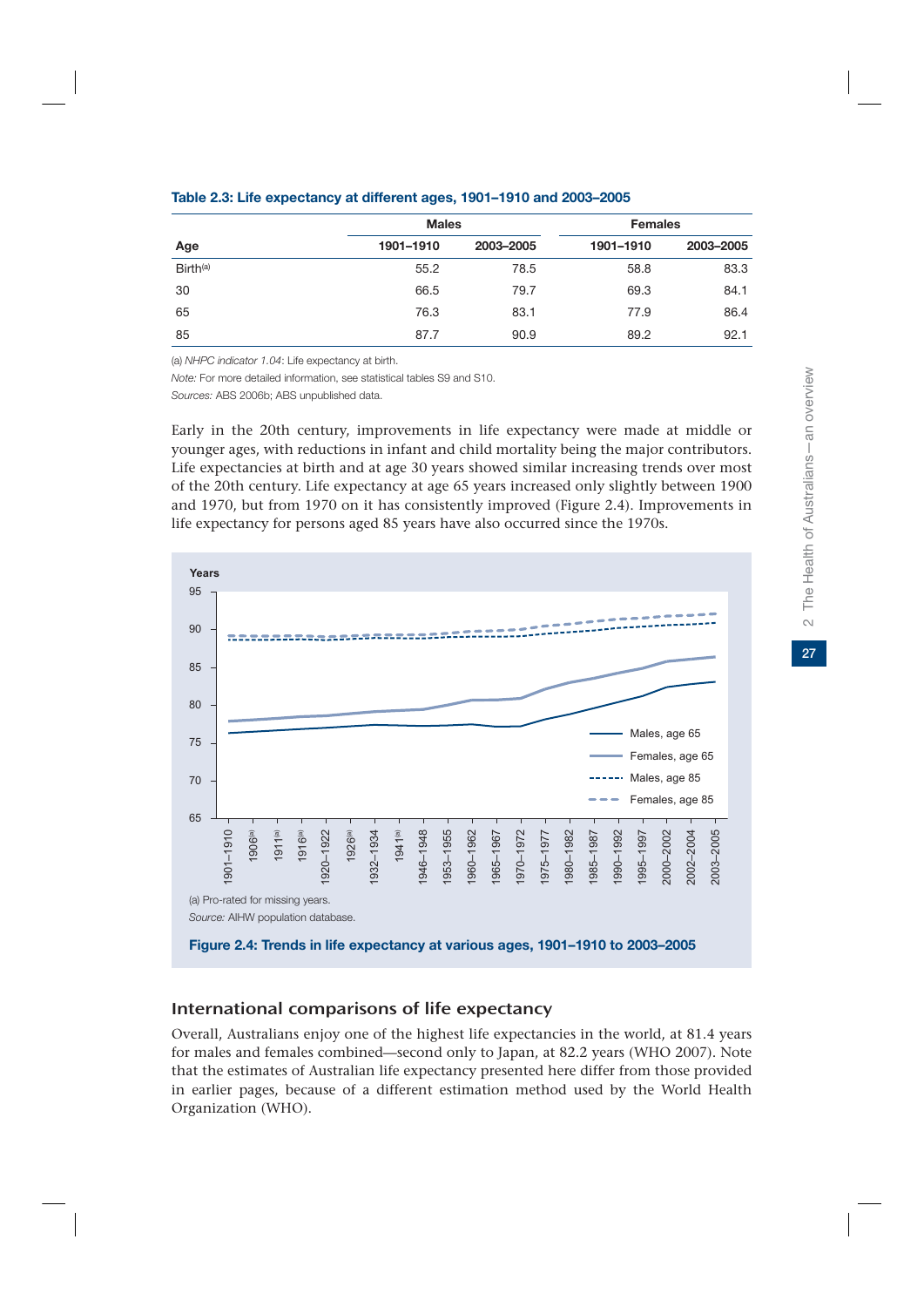The WHO has estimated that the Australian male life expectancy in 2005 (79.0 years) was among the world's highest, marginally behind Iceland and ahead of Japan for the first time (Table 2.4). Similarly, female life expectancy in Australia (83.7 years) was close to that in the countries with the highest life expectancy.

| Country                  | <b>Males</b> | Country                  | <b>Females</b> |
|--------------------------|--------------|--------------------------|----------------|
| Iceland                  | 79.2         | Japan                    | 85.5           |
| <b>Australia</b>         | 79.0         | France                   | 83.9           |
| Japan                    | 78.7         | Switzerland              | 83.8           |
| Switzerland              | 78.7         | Italy                    | 83.8           |
| Sweden                   | 78.7         | <b>Australia</b>         | 83.7           |
| Singapore                | 78.2         | Spain                    | 83.6           |
| Canada                   | 78.0         | Sweden                   | 83.0           |
| Italy                    | 77.9         | Iceland                  | 82.8           |
| Norway                   | 77.5         | Canada                   | 82.7           |
| New Zealand              | 77.5         | Norway                   | 82.4           |
| Spain                    | 76.9         | Singapore                | 82.3           |
| France                   | 76.8         | New Zealand              | 81.9           |
| United Kingdom           | 76.6         | United Kingdom           | 81.1           |
| United States of America | 75.3         | United States of America | 80.4           |

*Source:* WHO 2007.

## 2.2 Self-assessment of health

An individual's rating of his or her own overall health is often used as an indicator of health status and, at the population level, as a predictor of health service use and mortality (Boult et al. 1993; Ford et al. 2007).

Information about health status is collected in many national and statewide surveys in Australia. The ABS National Health Survey (NHS; Box 2.3) asks respondents to assess their health against five grades, from excellent through to poor. Several other surveys generate similar information.

#### Box 2.3: The National Health Survey (NHS)

The NHS, conducted every 3 years by the ABS, is designed to obtain national information on the health status of Australians, their use of health services and facilities, and healthrelated aspects of their lifestyle (ABS 2006a). The most recent survey was conducted in 2007–08, with previous surveys being conducted in 2004–05, 2001, 1995, 1989–90, 1983 and 1977. The survey is community-based and does not include information from people living in non-private dwellings or institutions (such as nursing homes, hospitals or prisons).

Data available from the NHS include self-reports of various long-term conditions, health risk factors and use of health services. For some conditions, information about age at diagnosis, medications used and other actions taken for treatment or management is also available.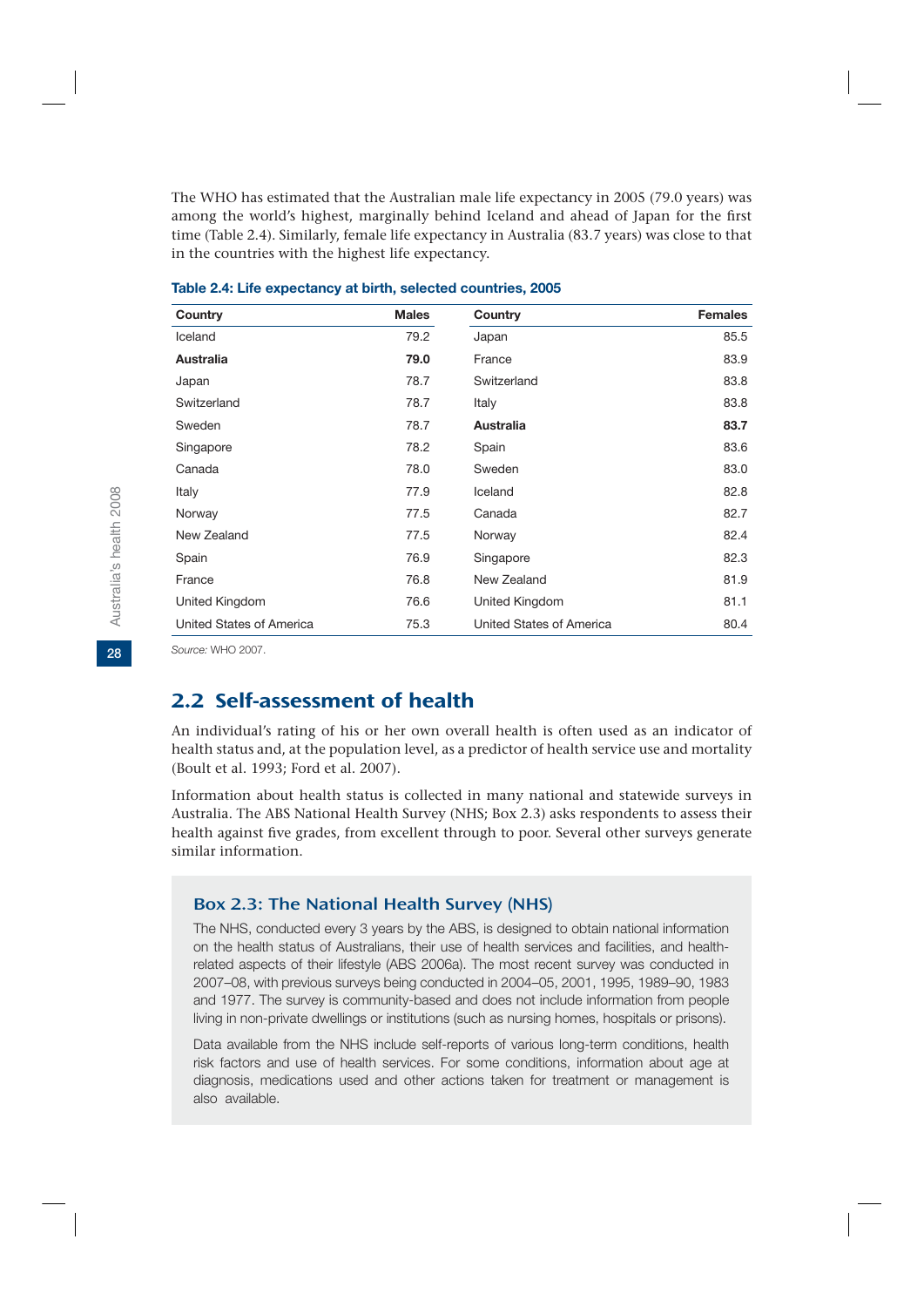In the 2004–05 NHS, 56% of respondents aged 15 years and over assessed their health as very good or excellent. This was a small increase from the 52% in 2001 and the 54% in 1995 (Table 2.5). Similar proportions were also reported by adults (18 years and over) in the 2006 ABS General Social Survey (GSS) (ABS 2007a).

|                     | <b>Males</b> |           |         | <b>Females</b> |           | <b>Persons</b> |      |           |         |
|---------------------|--------------|-----------|---------|----------------|-----------|----------------|------|-----------|---------|
|                     | 1995         | 2001      | 2004-05 | 1995           | 2001      | 2004-05        | 1995 | 2001      | 2004-05 |
| Excellent/very good |              | 53.9 50.1 | 54.7    |                | 54.6 52.9 | 58.1           | 54.3 | 51.5      | 56.4    |
| Good                |              | 28.6 31.4 | 28.8    |                | 28.5 29.2 | 26.9           |      | 28.5 30.2 | 27.8    |
| Fair/poor           | 17.5         | 18.5      | 16.5    | 16.8           | 17.9      | 15.1           | 17.2 | 18.2      | 15.7    |

#### **Table 2.5: Trends in self-assessed health status(a)(b), 1995, 2001 and 2004–05 (per cent)**

(a) Age-standardised to the Australian population as at June 2001.

(b) Persons aged 15 years and over.

*Source:* ABS 2006a.

Patterns in self-ratings of health were similar for males and females but differed by age group. Generally, the proportions of people reporting excellent or very good health decreased with age (Figure 2.5).



It is widely documented that the Indigenous peoples of Australia do not enjoy as good health as other Australians. This is also supported by results from the 2004–05 National Aboriginal and Torres Strait Islander Health Survey (ABS 2006c). These show that the proportions of Indigenous Australians who reported excellent or very good health were markedly lower than for non-Indigenous Australians, with the differences widening with age (Figure 2.6).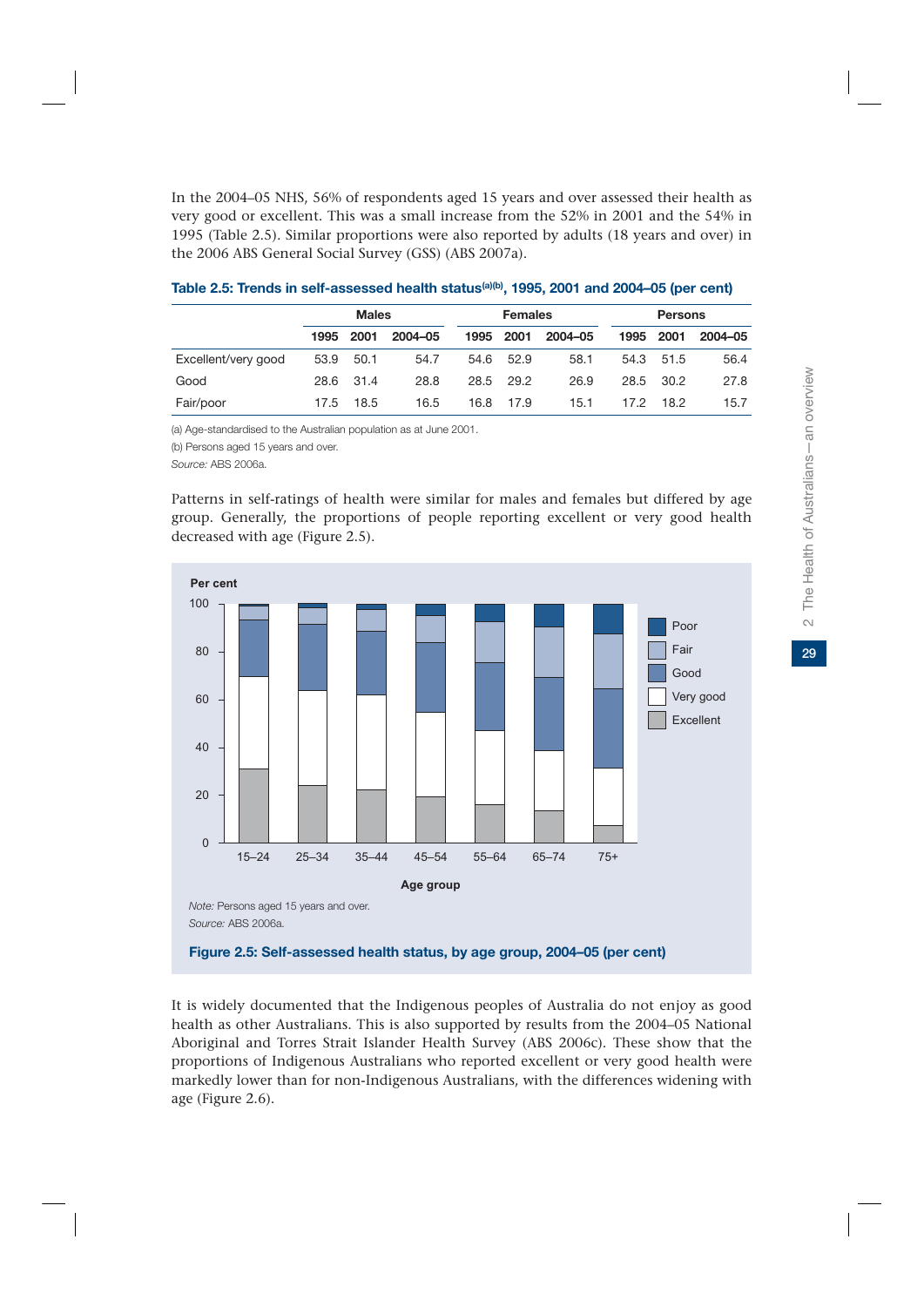

**Figure 2.6: Proportion of people rating their health as very good or excellent, by age group and Indigenous status, 2004–05**

How people rated their health was also associated with the number of long-term conditions they reported (Figure 2.7). The more long-term conditions a person had, the more likely they were to rate their health less favourably than those who reported fewer conditions.



1. Persons aged 15 years and over.

2. Conditions are self-reported.

*Source:* AIHW analysis of the ABS 2004–05 NHS.

**Figure 2.7: Self-assessed health status, by number of long-term conditions, 2004–05**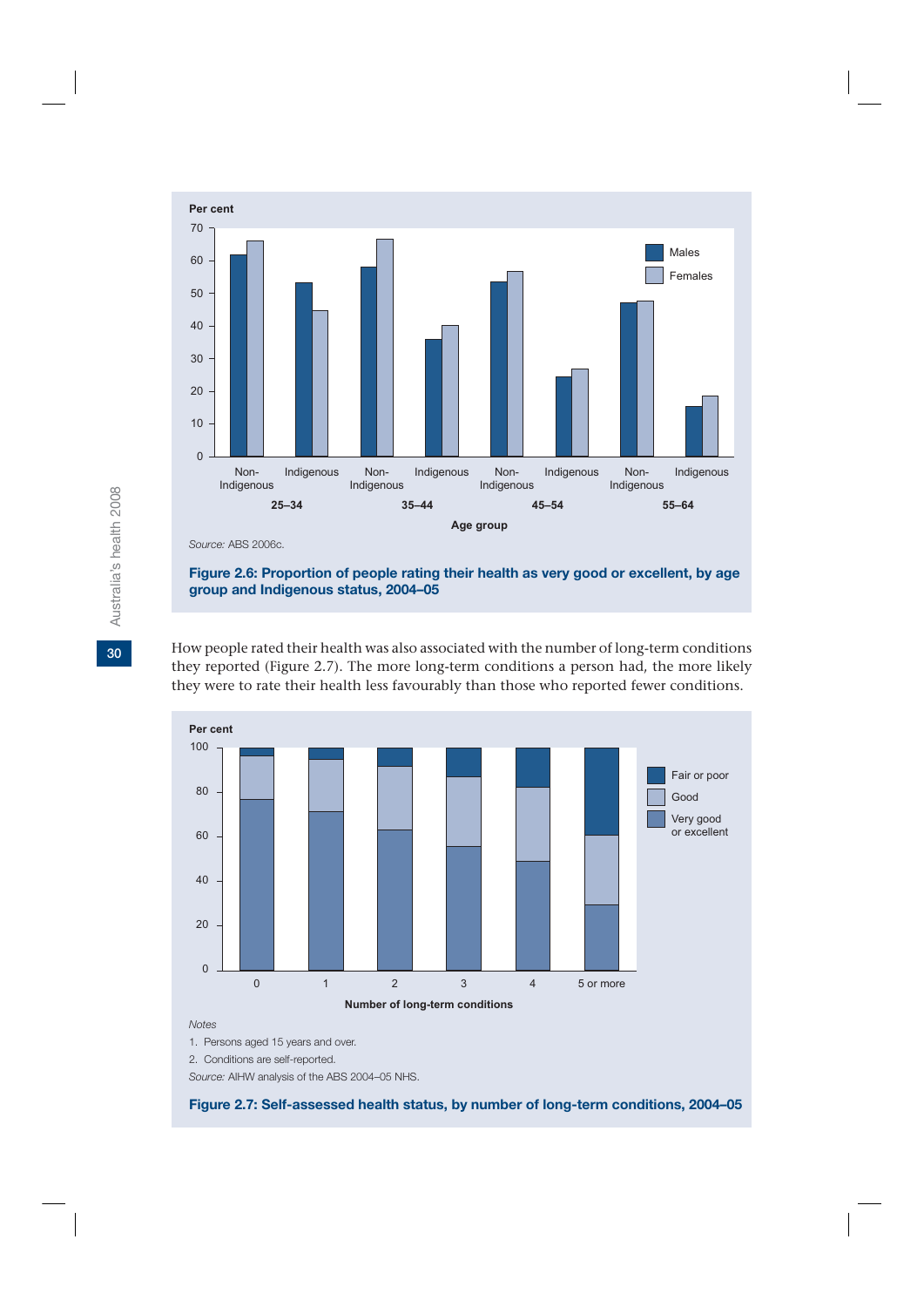As with long-term conditions, a person's rating of his or her health differed by whether the person had an activity restriction or not (see Section 2.4 for an explanation of this and related terms). In 2006, those who reported a restriction were much more likely to rate their health as fair or poor (Figure 2.8). Being older as well as having an activity restriction had the most influence on how people rated their health. Sixty per cent of those who were aged 65 years and over, and had a restriction, rated their health as fair or poor. In contrast, 30% of those the same age but without a restriction assessed themselves at that level.



*Source:* ABS 2007a.

**Figure 2.8: Self-assessed health status, by activity restrictions and age group, 2006**

A relationship also exists between self-assessed health and certain health behaviours (Table 2.6). For example, those who reported healthy lifestyle behaviours, such as never smoking, were more likely to rate their health as excellent or very good than those whose behaviours were negative (for example, those who smoked daily). Some health behaviours may not necessarily be the result of personal choice. For example, for some people, ill health or disability may stop them participating in some or all forms of exercise.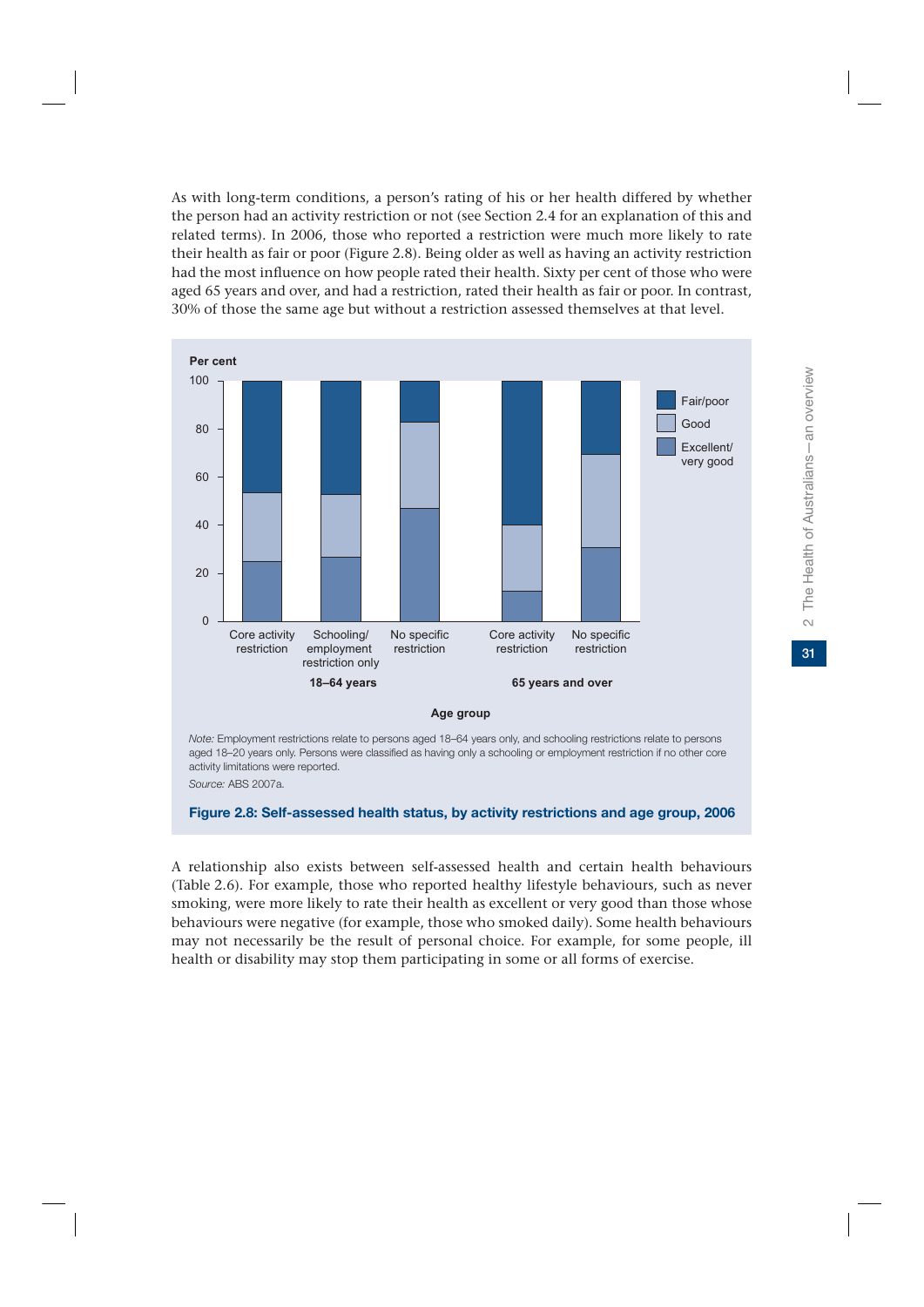|                                 | Self-assessed health status |      |           |
|---------------------------------|-----------------------------|------|-----------|
| <b>Health behaviour</b>         | Excellent/very good         | Good | Fair/poor |
| Exercise level                  |                             |      |           |
| High level                      | 75.8                        | 17.9 | 6.3       |
| Sedentary                       | 44.9                        | 31.9 | 23.2      |
| Alcohol intake <sup>(b)</sup>   |                             |      |           |
| Low risk                        | 58.5                        | 27.9 | 13.7      |
| High risk                       | 47.8                        | 32.7 | 19.5      |
| Type of milk usually consumed   |                             |      |           |
| Low or reduced fat              | 58.3                        | 27.9 | 13.8      |
| Whole or full cream             | 51.7                        | 30.0 | 18.4      |
| Usual daily serves of vegetable |                             |      |           |
| Four or more serves             | 60.3                        | 25.3 | 14.4      |
| Doesn't eat vegetables          | 38.8                        | 32.7 | 28.5      |
| Usual daily serves of fruit     |                             |      |           |
| Two or more serves              | 58.6                        | 27.1 | 14.2      |
| Doesn't eat fruit               | 44.2                        | 32.3 | 23.5      |
| Body weight(c)                  |                             |      |           |
| Normal weight                   | 61.7                        | 25.3 | 13.0      |
| Obese                           | 40.6                        | 35.1 | 24.3      |
| Smoker status                   |                             |      |           |
| Never smoked                    | 59.6                        | 27.0 | 13.5      |
| Current daily smoker            | 43.4                        | 33.2 | 23.4      |

#### **Table 2.6: Excellent or very good self-assessed health status, by selected health behaviours(a), 2004–05 (per cent)**

(a) Persons aged 18 years and over.

(b) Based on Australian Alcohol Guidelines, NHMRC 2001.

(c) Based on body mass index calculated from self-reported height and weight.

*Notes*

1. Based on self-reported information.

2. Data are age-standardised to the 2004–05 NHS population.

*Source:* AIHW analysis of the ABS 2004–05 NHS.

## 2.3 Long-term conditions

In 2004–05, an estimated 77% of Australians had a long-term condition; that is, a disease or other health problem that had lasted, or was expected to last, 6 months or more. The proportion reporting long-term conditions in the 2004–05 NHS increased with age, from 41% of those aged less than 15 years to over 95% of persons aged 45 years and over.

The most commonly reported conditions were sensory impairments and diseases (notably, vision and hearing problems), back pain and disc problems, hay fever and allergic rhinitis, and arthritis (Table 2.7). The same types of conditions were commonly reported by both sexes, but most conditions were more likely to be reported by females than males. The exceptions to this were deafness, high cholesterol, and back pain and disc problems, which were more common among males.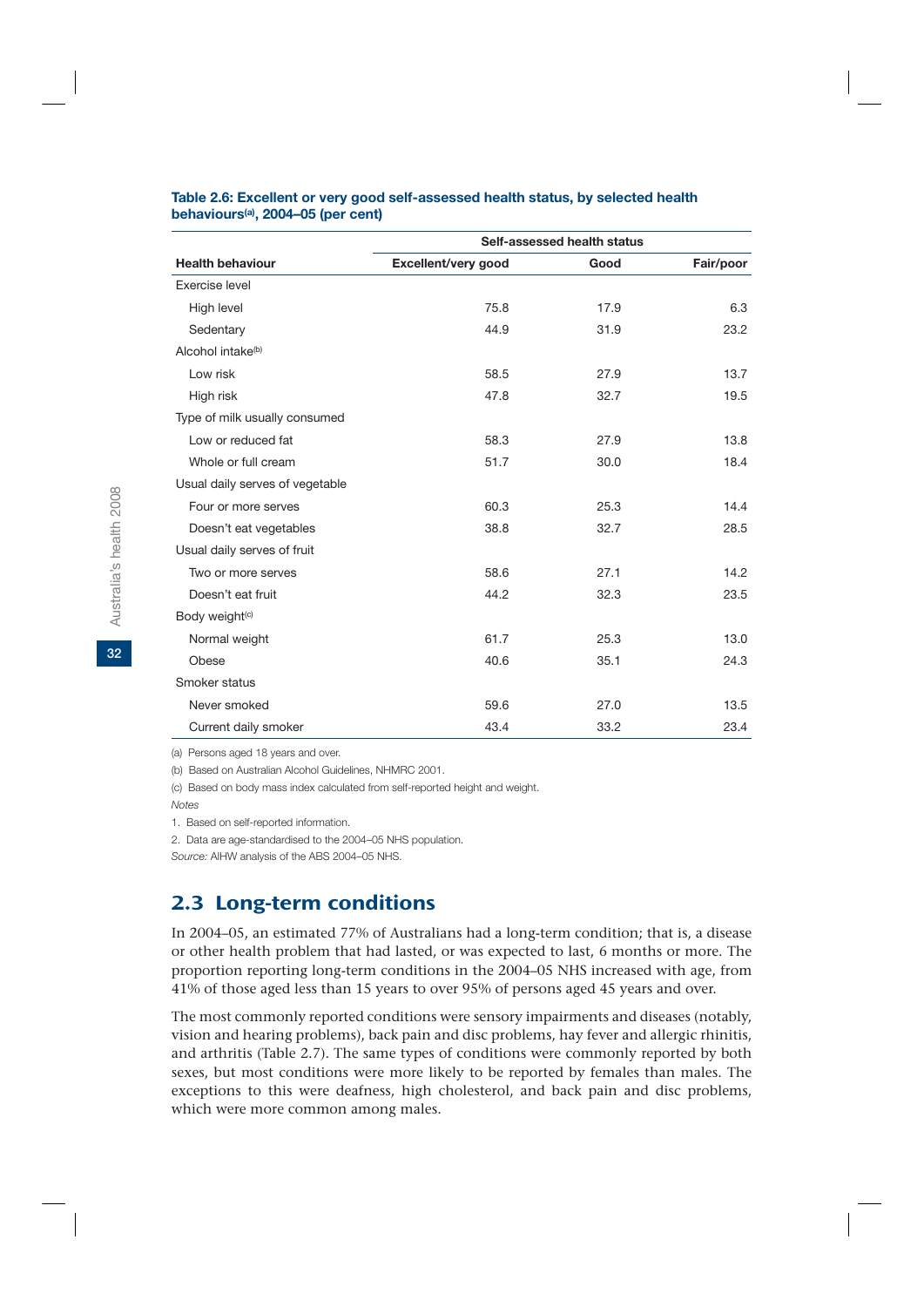|                                          | <b>Males</b> |      | <b>Females</b> |                |
|------------------------------------------|--------------|------|----------------|----------------|
| <b>Condition</b>                         | Per cent     | Rank | Per cent       | Rank           |
| Long-sightedness                         | 24.3         | 1    | 29.9           | 1              |
| Short-sightedness                        | 19.2         | 2    | 25.0           | 2              |
| Back pain & disc problems <sup>(a)</sup> | 16.0         | 3    | 14.7           | $\overline{4}$ |
| Hay fever & allergic rhinitis            | 15.0         | 4    | 17.2           | 3              |
| Deafness                                 | 13.3         | 5    | 7.2            | 10             |
| Hypertensive disease                     | 10.2         | 6    | 11.1           | 6              |
| Asthma                                   | 9.0          | 7    | 11.5           | 5              |
| Chronic sinusitis                        | 7.5          | 8    | 10.9           | $\overline{7}$ |
| High cholesterol                         | 7.0          | 9    | 6.6            | 12             |
| Osteoarthritis                           | 6.1          | 10   | 9.6            | 8              |
| Migraine                                 | 3.8          | 20   | 9.3            | 9              |

#### **Table 2.7: Commonly reported long-term conditions, 2004–05**

(a) Includes back problems not elsewhere classified. *Source:* ABS 2006a.

## Age-specific distributions

The types of long-term conditions that people reported varied with age (Table 2.8). For example, conditions such as asthma and hay fever (and rhinitis) were common in the younger age groups, whereas arthritis and hypertensive diseases (high blood pressure or related conditions) featured as common conditions for those aged 55 years and over. Longand short-sightedness were common in most age groups.

It is interesting to note that the long-term conditions that dominate in certain age groups (for example, arthritis in older age groups) are not the conditions that are common causes of death in those age groups (see Section 2.5). However, some of these conditions commonly feature as those that contribute to disability. For example, chronic respiratory conditions (which include asthma) are the second highest cause of prevalent disability in those aged 0–24 years, and arthritis and back pain are common causes of prevalent disability in those aged 65 years and over.

 $\sim$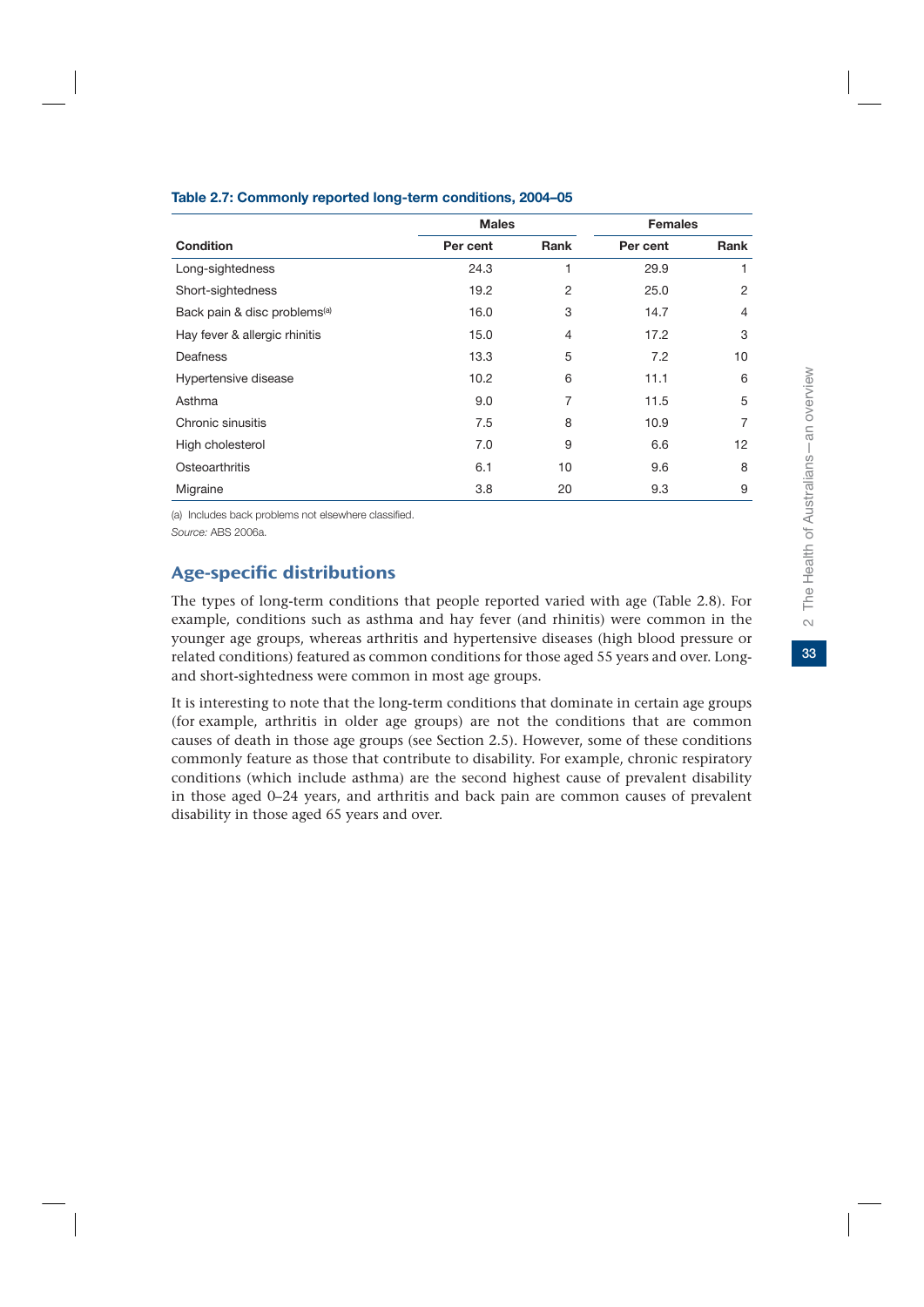| Age<br>group | <b>Condition</b>                         | Per<br>cent <sup>(a)</sup> | Age<br>group | <b>Condition</b>                         | Per<br>cent <sup>(a)</sup> |
|--------------|------------------------------------------|----------------------------|--------------|------------------------------------------|----------------------------|
| $0 - 14$     | Asthma                                   | 11.5                       | $45 - 54$    | Long-sightedness                         | 52.2                       |
|              | Hay fever & allergic rhinitis            | 7.7                        |              | Short-sightedness                        | 30.5                       |
|              | Allergy (undefined)                      | 6.2                        |              | Back pain & disc problems <sup>(b)</sup> | 22.5                       |
|              | Long-sightedness                         | 3.7                        |              | Arthritis (all types)                    | 20.0                       |
|              | Short-sightedness                        | 3.5                        |              | Hay fever & allergic rhinitis            | 19.3                       |
| $15 - 24$    | Hay fever & allergic rhinitis            | 19.4                       | $55 - 64$    | Long-sightedness                         | 63.0                       |
|              | Short-sightedness                        | 17.9                       |              | Arthritis (all types)                    | 38.6                       |
|              | Asthma                                   | 12.4                       |              | Short-sightedness                        | 36.5                       |
|              | Back pain & disc problems <sup>(b)</sup> | 9.1                        |              | Hypertensive diseases                    | 26.4                       |
|              | Long-sightedness                         | 8.8                        |              | Back pain & disc problems <sup>(b)</sup> | 26.1                       |
| $25 - 34$    | Short-sightedness                        | 22.3                       | 65-74        | Long-sightedness                         | 63.8                       |
|              | Hay fever & allergic rhinitis            | 22.0                       |              | Arthritis (all types)                    | 49.0                       |
|              | Back pain & disc problems <sup>(b)</sup> | 15.3                       |              | Hypertensive diseases                    | 38.0                       |
|              | Chronic sinusitis                        | 11.3                       |              | Short-sightedness                        | 35.7                       |
|              | Asthma                                   | 10.7                       |              | Deafness                                 | 26.5                       |
| $35 - 44$    | Short-sightedness                        | 21.6                       | $75+$        | Long-sightedness                         | 59.3                       |
|              | Back pain & disc problems <sup>(b)</sup> | 21.6                       |              | Arthritis (all types)                    | 49.9                       |
|              | Hay fever & allergic rhinitis            | 20.3                       |              | Deafness                                 | 42.2                       |
|              | Long-sightedness                         | 14.7                       |              | Hypertensive diseases                    | 41.3                       |
|              | Chronic sinusitis                        | 11.6                       |              | Short-sightedness                        | 34.4                       |

#### **Table 2.8: Five most commonly reported long-term conditions, by age group, 2004–05**

(a) The proportion in each age group who reported that long-term condition.

(b) Includes back problems not elsewhere classified.

*Source:* ABS 2006a.

#### Trends in prevalence

The last three NHSs provide insight into trends in self-reported long-term conditions in the community. For many conditions, the proportions who report them remain similar over time—for example, the chronic conditions of hypertensive disease and arthritis (Figure 2.9). For other conditions (such as diabetes and mental and behavioural problems) increases in the proportions reporting them are evident.

More information about specific conditions can be found in Chapter 5.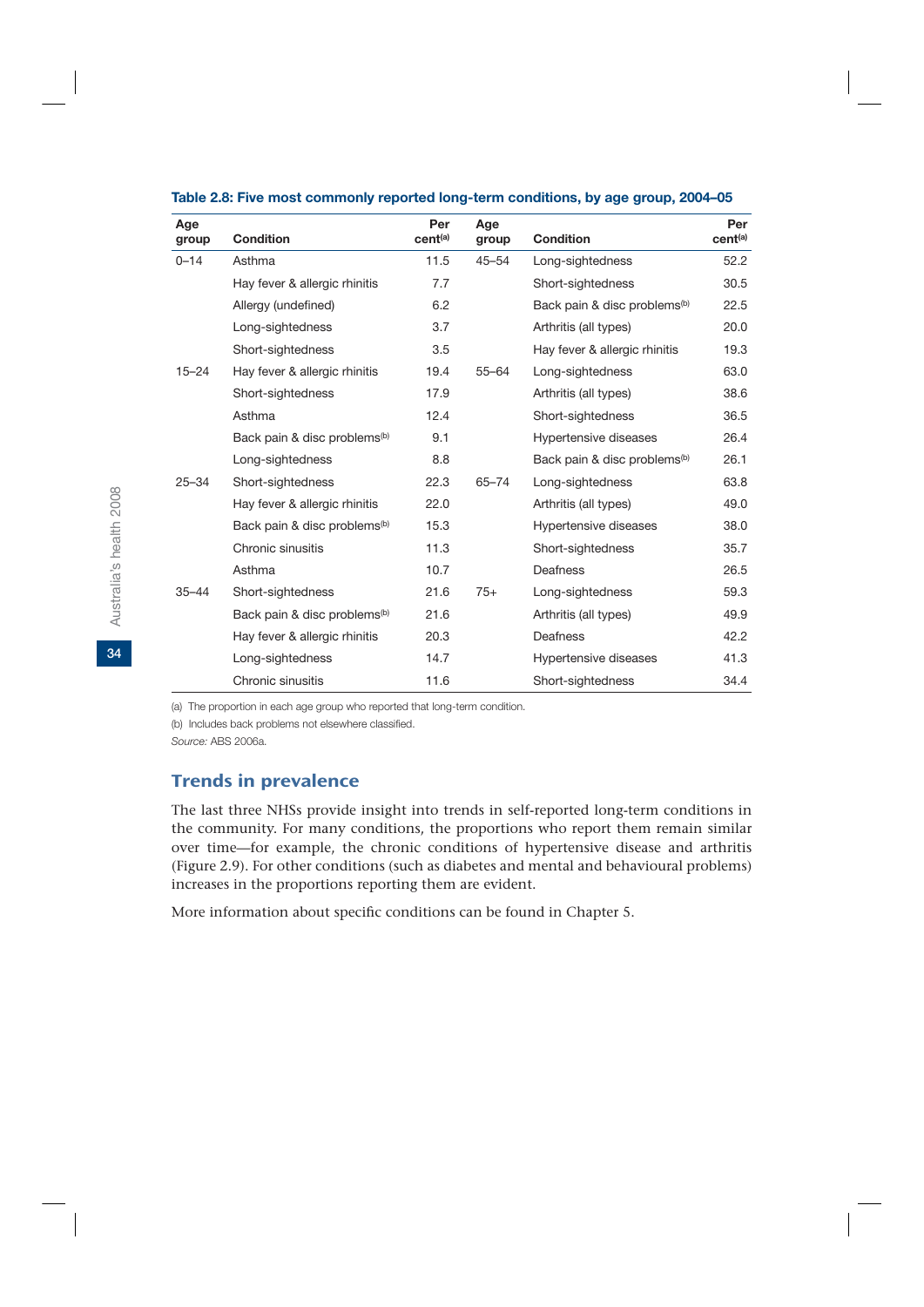

*Source:* ABS 2006a.

**Figure 2.9: Selected long-term conditions, 1995 to 2004–05**

## 2.4 Functioning and disability

A basic aspect of our health and wellbeing is how well we function from day to day. Do we feel sufficiently energetic and well? Can we move around and can we feed, dress and generally take care of ourselves? How well can we communicate with others, and can we take part in work and wider social activities?

Diseases and injuries can often impair how a person functions for a while, but mostly the person recovers fully. Everyone has had this experience. However, for some people the effect can be long term because there is residual damage or the health condition is chronic. Alternatively, a person may have some permanent damage or defect from birth. In these cases, the resulting disability may bring special needs for assistance in the person's daily life.

How people experience and cope with disability can be greatly affected by the opportunities and services provided for them (WHO 2001). For example, are buildings and public transport designed so that people with wheelchairs can gain access to them? And do people have access to wheelchairs in the first place, or to other technical aids or personal assistance? Do policies make it easier for people with disability to be employed where possible? These factors can all reduce a person's effective level of disability and support their participation in society.

This section provides an overview of disability prevalence in Australia along with how people describe the nature of their disability and what they see as its causes. It also discusses the need for assistance for activities and how far this need is being met among Australians with disability.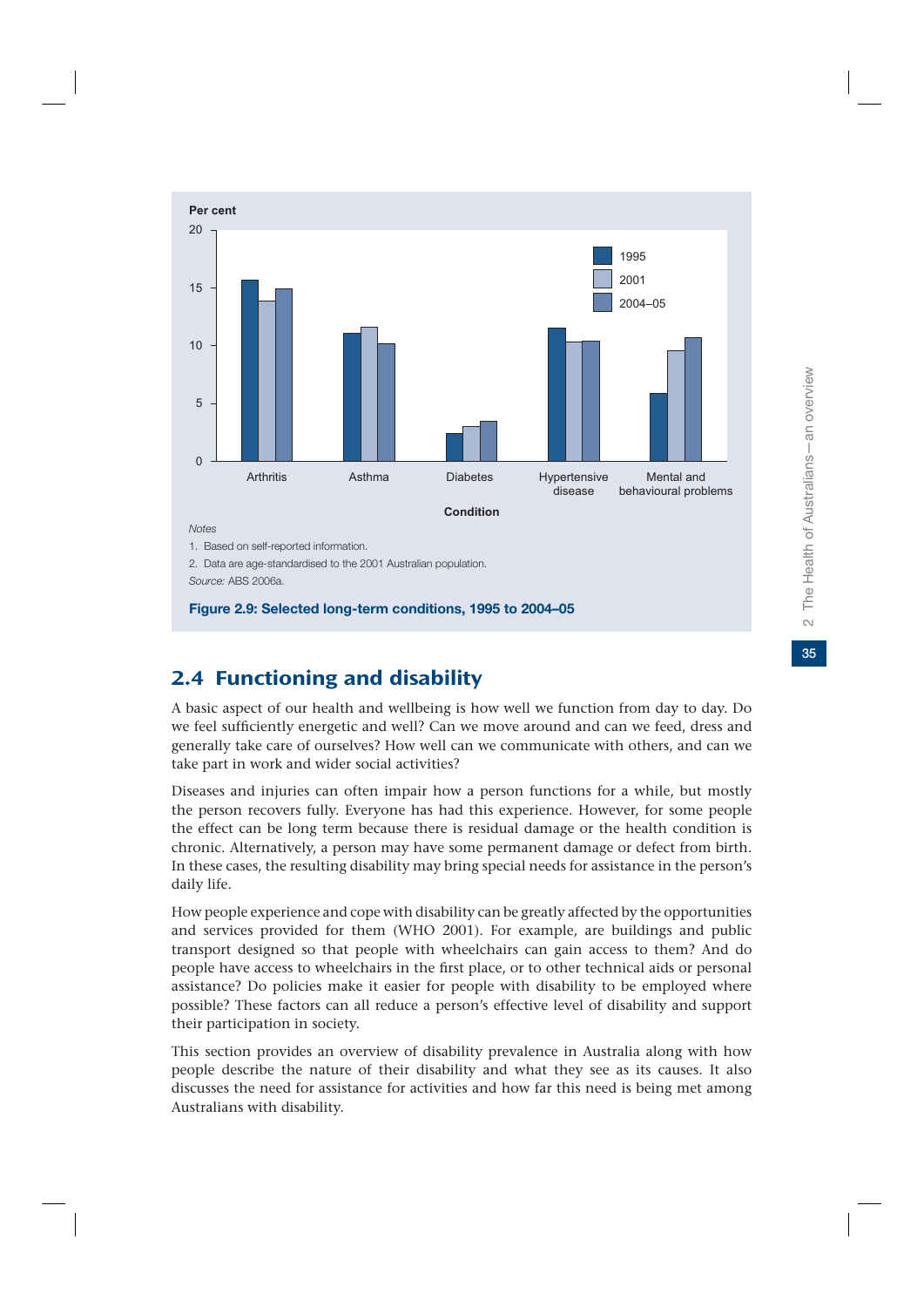## Box 2.4: The Survey of Disability, Ageing and Carers (SDAC)

Conducted by the ABS, the SDAC collects information on people with disability, older people (aged 60 years or over), and people who care for an older person or a person with disability (ABS 2004). The survey is conducted every 5 years (with surveys in 1988, 1993, 1998 and 2003), and covers people in private and non-private dwellings. This includes people in cared accommodation establishments, but excludes those in correctional institutions. The survey collects data on disability owing to impairments, activity limitations and participation restrictions, health status, causes of disability, the need for and receipt of assistance with various activities, and information about caring and its impacts on the carer.

#### How many Australians have a disability?

To help plan services for people with disability, and to track progress over time, we need good measures of the levels and trends of disability in Australia. Technically, we can describe disability in relation to several categories: as an impairment in body structure or function; as a limitation in activities (such as mobility and communication); or as a restriction in participation (involvement in 'life situations' such as social interaction and work). These can all exist in varying degrees and combinations but there needs to be a well-accepted definition for the purposes of measurement.

The ABS 2003 Survey of Disability, Ageing and Carers (SDAC; Box 2.4), along with its predecessors, is used to measure national disability prevalence and related factors. From the SDAC, an estimated 3.9 million Australians (20% of the population) had some form of disability in 2003. To be defined as having a disability, a respondent to the survey needed to report having at least one of a list of impairments, health conditions or limitations that had lasted—or was likely to last—for at least 6 months, and that restricted everyday activities.

The 2003 SDAC collected information about the nature and severity of specific activity limitations or restrictions in 'core activities' (self-care, mobility and communication), and in schooling or employment. Over 1.2 million people, or 6.3% of Australians, had a severe or profound core activity limitation, meaning that they sometimes or always needed personal assistance or supervision with the core activities of daily living (*NHPC indicator 1.03*) (Table 2.9).

|              |                       | <b>Core activity limitation</b> |             | Schooling or                                     | <b>Total with</b>                        | <b>Without</b>                           |                                 |
|--------------|-----------------------|---------------------------------|-------------|--------------------------------------------------|------------------------------------------|------------------------------------------|---------------------------------|
| Age          | Severe or<br>profound | <b>Moderate</b>                 | <b>Mild</b> | employment<br>restriction<br>only <sup>(a)</sup> | specific<br>limitation or<br>restriction | specific<br>limitation or<br>restriction | <b>Total with</b><br>disability |
|              |                       |                                 |             | <b>Number ('000)</b>                             |                                          |                                          |                                 |
| $0 - 64$     | 677.7                 | 436.5                           | 626.7       | 384.1                                            | 2,125.1                                  | 430.9                                    | 2.556.0                         |
| $65+$        | 560.9                 | 262.2                           | 430.4       | $\ddot{\phantom{0}}$                             | 1.253.5                                  | 136.9                                    | 1.390.4                         |
| <b>Total</b> | 1.238.6               | 698.7                           | 1.057.1     | 384.1                                            | 3.378.6                                  | 567.8                                    | 3.946.4                         |
|              |                       |                                 |             | Per cent <sup>(b)</sup>                          |                                          |                                          |                                 |
| $0 - 64$     | 3.9                   | 2.5                             | 3.6         | 2.2                                              | 12.3                                     | 2.5                                      | 14.8                            |
| $65+$        | 22.5                  | 10.5                            | 17.2        | $\ddot{\phantom{0}}$                             | 50.2                                     | 5.5                                      | 55.7                            |
| <b>Total</b> | 6.3 <sup>(c)</sup>    | 3.5                             | 5.4         | 1.9                                              | 17.1                                     | 2.9                                      | 20.0                            |

#### **Table 2.9: All people with disability, by age and severity of core activity limitation, 2003**

(a) Schooling or employment restriction relates to people aged 5–64 years.

(b) Per cent of the Australian population of that age.

(c) Relates to *NHPC indicator 1.03*: Severe or profound core activity limitation, people aged 5 years and over.

*Source:* AIHW analysis of ABS 2003 SDAC confidentialised unit record file.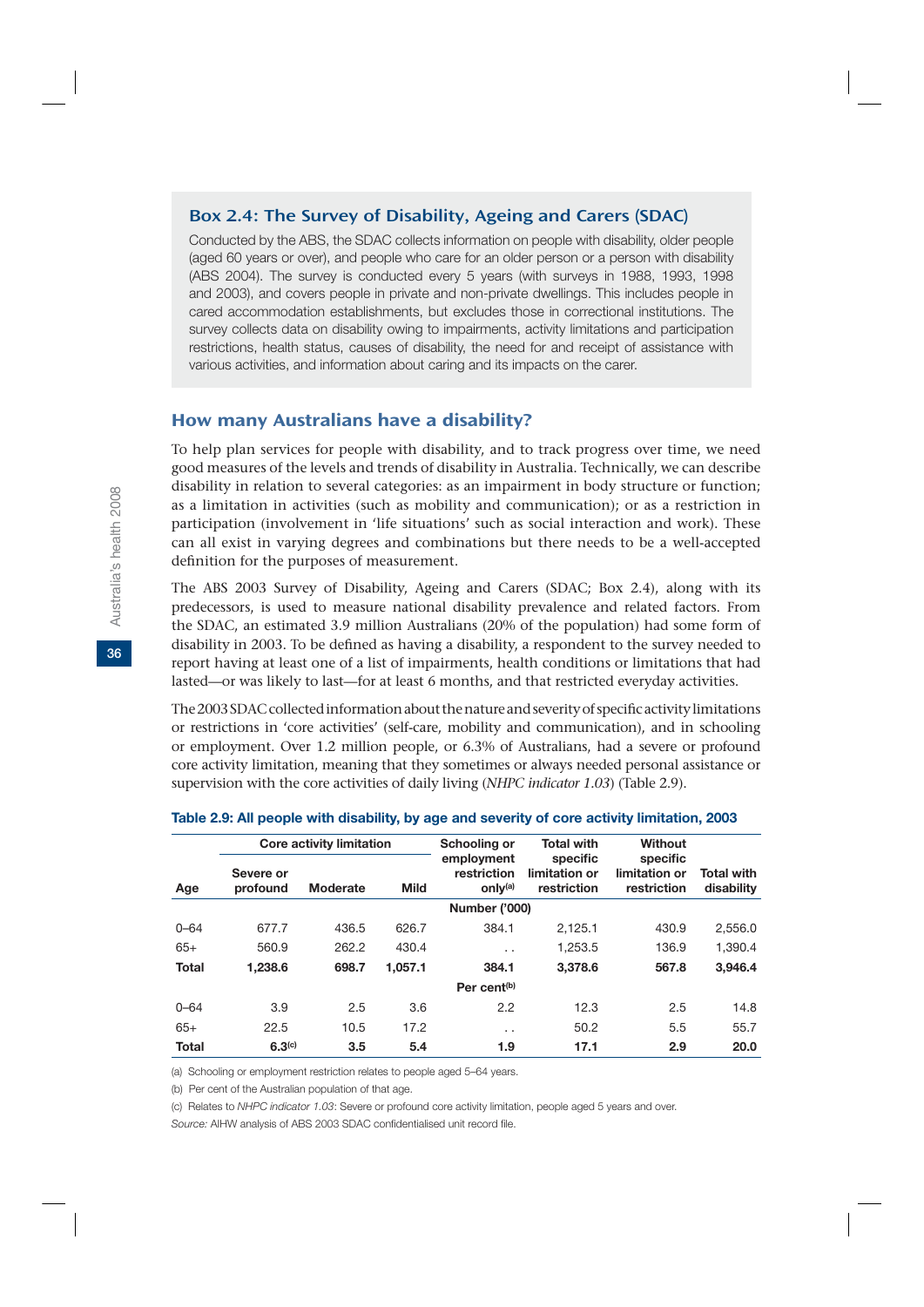## What types of problems do people with disability have?

The most common types of impairments or limitations reported by respondents to the 2003 SDAC were 'restriction in physical activities or in doing physical work' (1.8 million people) and 'chronic or recurrent pain or discomfort' (1.3 million people) (Figure 2.10). These also headed the list for people of all ages with a severe or profound core activity limitation, with an estimated 832,400 such people having 'restriction in physical activities or in doing physical work' and an estimated 521,600 having 'chronic or recurrent pain or discomfort'.



*Source:* AIHW analysis of ABS 2003 SDAC confidentialised unit record file.

#### **Figure 2.10: People with disability: specific impairments or limitations, by severity of disability, 2003**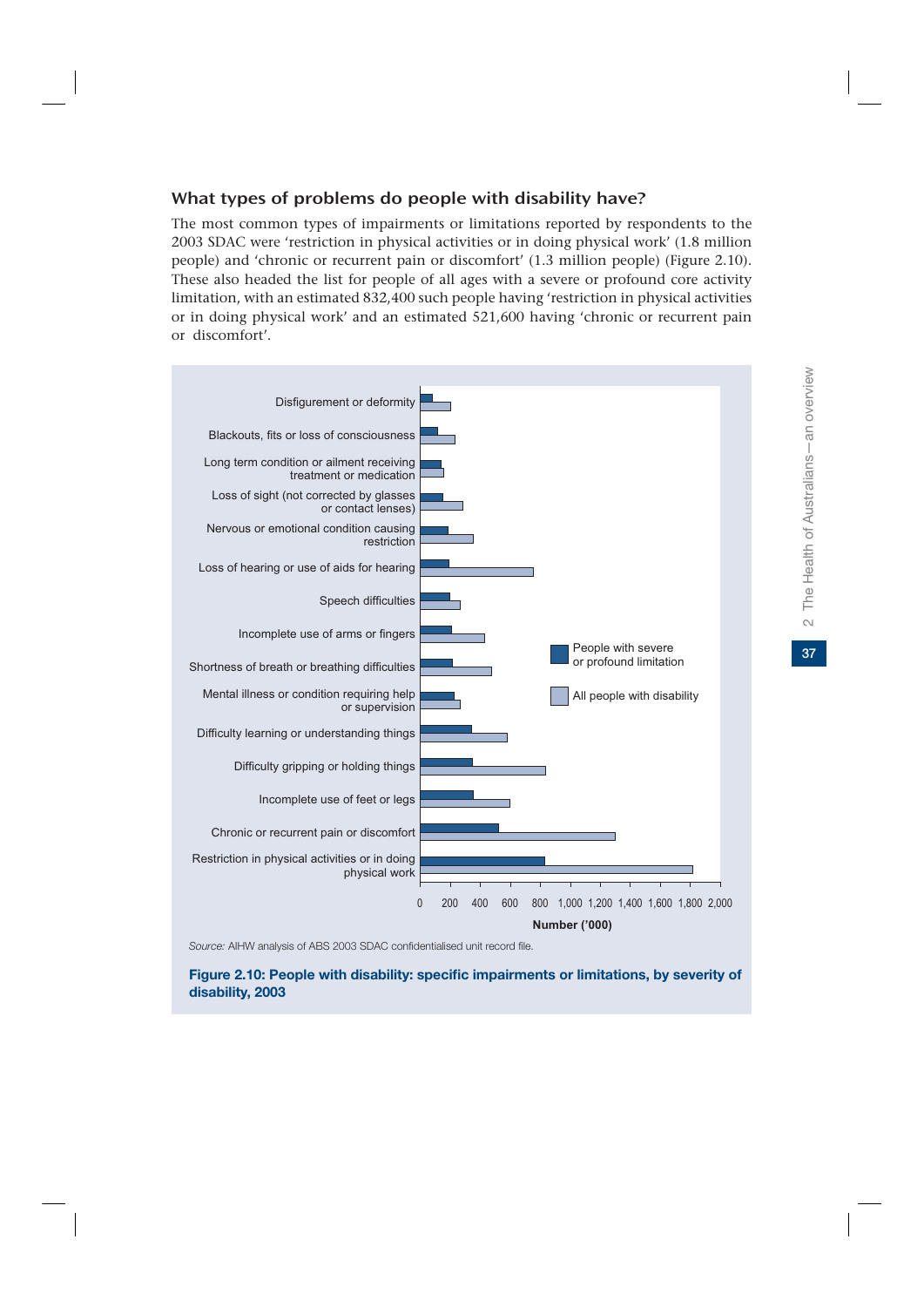When comparing the types of limitations reported by people of different ages, 'restriction in physical activities or in doing physical work' and 'chronic or recurrent pain or discomfort' were again the most common for those both above and below the age of 65 years (Figure 2.11). 'Difficulty gripping or holding things' was the third most commonly reported limitation for people aged under 65, compared with 'loss of hearing or use of aids for hearing' for those aged 65 years and over. 'Difficulty learning or understanding things' and 'nervous or emotional condition causing restriction' were more commonly reported among people aged under 65 years (fourth and sixth), compared with those aged 65 years and over (ninth and twelfth).



*Source:* AIHW analysis of ABS 2003 SDAC confidentialised unit record file.

**Figure 2.11: People with disability: specific impairments or limitations, by age, 2003**

## Cause of main disabling condition

The 2003 SDAC respondents were also asked about their main disabling conditions and the causes of these conditions. For people with multiple conditions, the main disabling condition is defined as the one causing the most problems. If only one disabling condition was reported, this was recorded as the main disabling condition.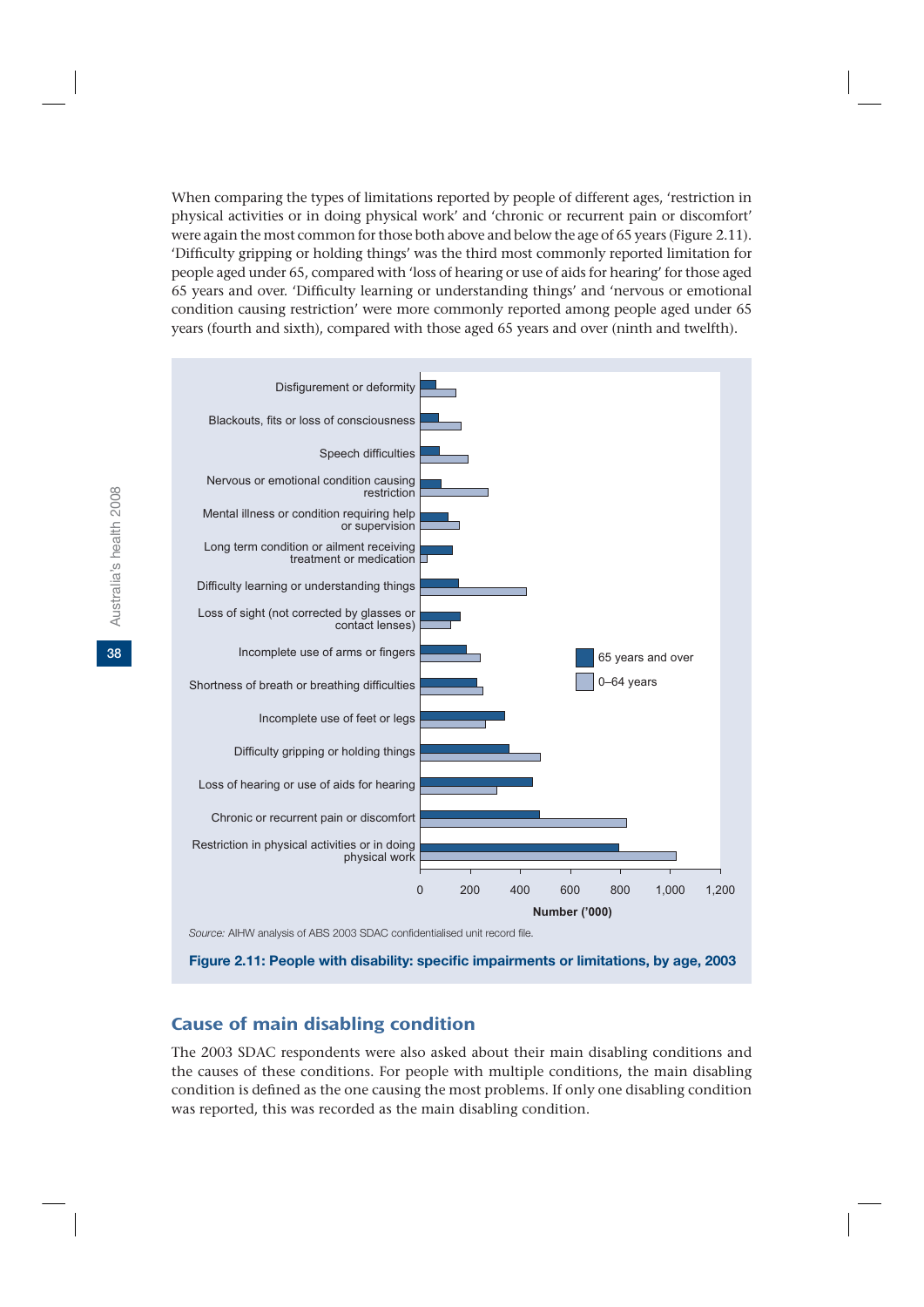A wide range of physical conditions and mental and behavioural disorders can lead to disability. The causes of these disabling conditions and disorders are complex, ranging from genetic disorders to environmental factors; in many cases no specific cause is identified. Of all people with disability, about 11% did not know what caused the disabling condition and 22% reported that it 'just came on' (Table 2.10). Accident or injury (15%) and disease, illness or hereditary disorders (14%) were the most commonly reported known causes of disabling conditions, followed by work-related causes (11%).

Among people aged under 65 years, accident or injury was the most common known cause (19%), whereas 'old age' was the most common cause reported by those aged 65 years and over (16%). Work-related causes were more common among people aged under 65 years (12%) than among those aged 65 years and over (9%). A notable proportion of people aged under 65 years reported conditions present at birth as the causes of disability (11%).

Accident or injury was the top known cause of disability for males (18%), whereas disease, illness or hereditary causes led for females (16%). Males were more likely than females to have work-related disabilities (15% versus 6%).

|                                                                 | $0 - 64$      |             | $65+$         |             | <b>Male</b>          |                      | <b>Female</b> |             | <b>Total</b> |             |
|-----------------------------------------------------------------|---------------|-------------|---------------|-------------|----------------------|----------------------|---------------|-------------|--------------|-------------|
|                                                                 | No.<br>('000) | Per<br>cent | No.<br>('000) | Per<br>cent | No.<br>(000)         | Per<br>cent          | No.<br>('000) | Per<br>cent | No.<br>(000) | Per<br>cent |
| Main condition just<br>came on                                  | 503.7         | 19.7        | 379.1         | 27.3        | 364.2                | 18.7                 | 518.6         | 26.0        | 882.8        | 22.4        |
| Accident or injury                                              | 478.1         | 18.7        | 118.8         | 8.5         | 357.4                | 18.3                 | 239.5         | 12.0        | 596.9        | 15.1        |
| Disease or illness or<br>hereditary                             | 344.2         | 13.5        | 210.2         | 15.1        | 238.9                | 12.2                 | 315.6         | 15.8        | 554.5        | 14.1        |
| Working conditions<br>or work or overwork                       | 305.7         | 12.0        | 117.8         | 8.5         | 300.4                | 15.4                 | 123.1         | 6.2         | 423.5        | 10.7        |
| Present at birth                                                | 270.5         | 10.6        | 12.9          | 0.9         | 165.4                | 8.5                  | 118.0         | 5.9         | 283.5        | 7.2         |
| Old age                                                         | 20.7          | 0.8         | 216.6         | 15.6        | 85.6                 | 4.4                  | 151.8         | 7.6         | 237.3        | 6.0         |
| Personal or family<br>problems or death                         | 73.8          | 2.9         | 13.3          | 1.0         | 28.1                 | 1.4                  | 59.0          | 3.0         | 87.1         | 2.2         |
| <b>Stress</b>                                                   | 53.6          | 2.1         | 15.6          | 1.1         | 26.2                 | 1.3                  | 43.1          | 2.2         | 69.2         | 1.8         |
| Smoking                                                         | 18.5          | 0.7         | 39.8          | 2.9         | 36.3                 | 1.9                  | 21.9          | 1.1         | 58.2         | 1.5         |
| Side effect of<br>medication or<br>medical procedure            | 28.0          | 1.1         | 28.1          | 2.0         | 25.4                 | 1.3                  | 30.7          | 1.5         | 56.1         | 1.4         |
| Allergy (for example,<br>to food, medication<br>or environment) | 30.1          | 1.2         | 9.8           | 0.7         | 14.2                 | 0.7                  | 25.7          | 1.3         | 40.0         | 1.0         |
| War or peacekeeping<br>service                                  | 14.3          | 0.6         | 20.1          | 1.4         | 31.5                 | 1.6                  | $*2.8$        | $*0.1$      | 34.3         | 0.9         |
| Own pregnancy or<br>childbirth                                  | 20.2          | 0.8         | $*4.7$        | $*0.3$      | $\ddot{\phantom{0}}$ | $\ddot{\phantom{0}}$ | 24.8          | 1.2         | 24.8         | 0.6         |
| Overweight                                                      | $*5.0$        | $*0.2$      | $**1.6$       | $*$ 0.1     | $*3.0$               | $*0.2$               | $*3.6$        | $*0.2$      | $*6.6$       | $*0.2$      |
| Other cause                                                     | 99.0          | 3.9         | 67.1          | 4.8         | 79.7                 | 4.1                  | 86.4          | 4.3         | 166.1        | 4.2         |
| Don't know                                                      | 290.6         | 11.4        | 134.8         | 9.7         | 194.3                | 10.0                 | 231.1         | 11.6        | 425.4        | 10.8        |
| <b>Total</b>                                                    | 2,556.0       | 100.0       | 1,390.4       | 100.0       | 1,950.6              | 100.0                | 1,995.8       | 100.0       | 3,946.4      | 100.0       |

#### **Table 2.10: People with disability: cause of main disabling condition, by age and sex**

\* Subject to high standard errors (relative standard error of 25–50%) and should be used with caution.

\*\* Subject to sampling variability too high for practical purposes (relative standard error greater than 50%).

*Source:* AIHW analysis of ABS 2003 SDAC confidentialised unit record file.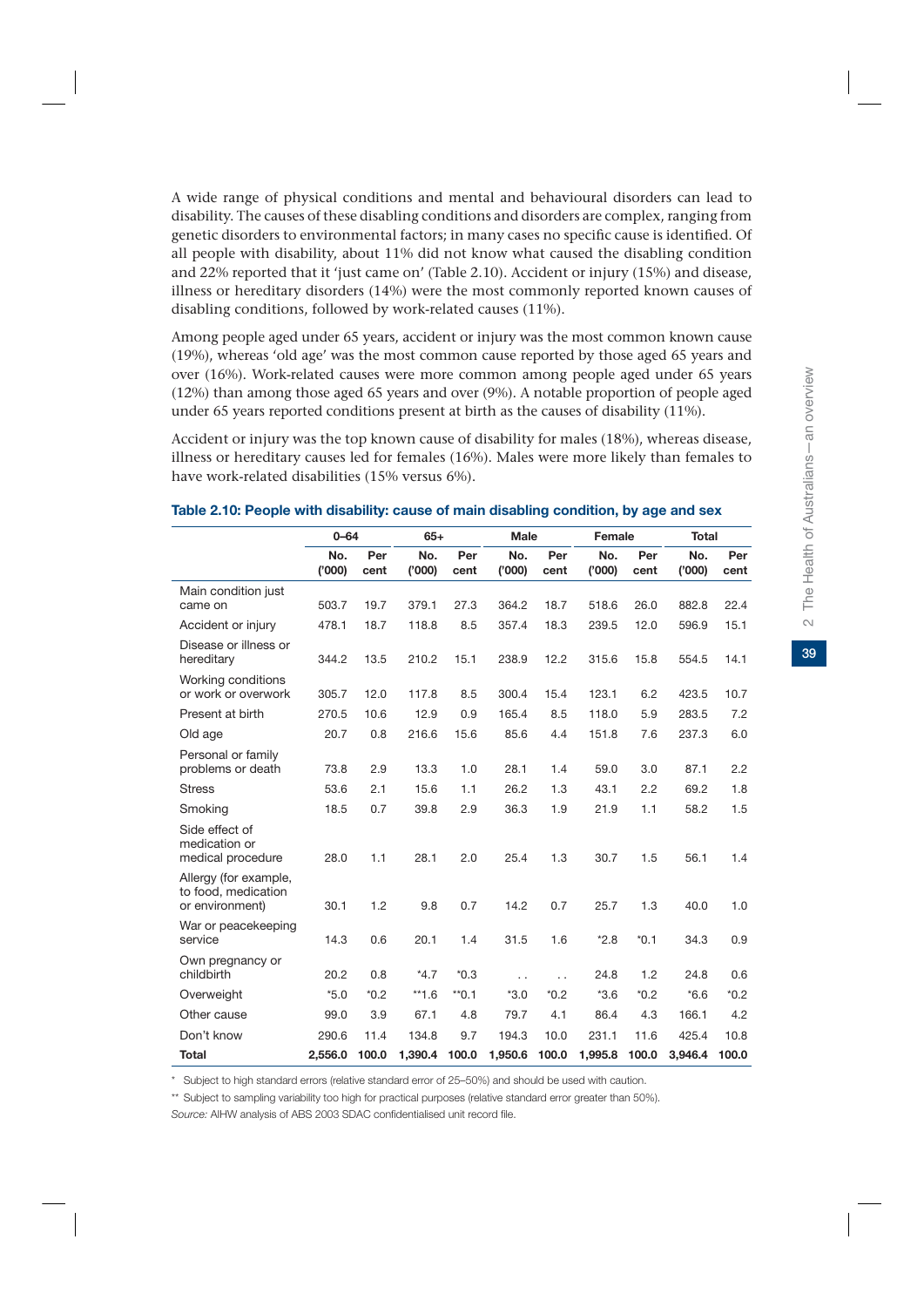Note that these responses may or may not reflect professional assessment. A person with an early-onset condition who has learnt to cope with it might find a different, recently acquired condition more disabling and report this as the main condition.

## Activities needing assistance

Among SDAC respondents living in households (as distinct from those living in residential care facilities), an estimated 1.1 million people with a severe or profound core limitation needed assistance with at least one of ten specific activities (Table 2.11). Of these, 649,500 people were aged under 65, and 405,100 were aged 65 years and over. Overall, mobility (806,400 people or 76%) and health care (591,700 people or 55%) were the two most commonly reported activities requiring assistance.

There are differences in the profile of need for assistance between people aged under 65 years and those aged 65 and over (Table 2.11). People aged under 65 years with a severe or profound core activity limitation living in households most commonly needed help with mobility (71%), self-care (48%), cognition or emotion (48%) and health care (46%). Among those aged 65 years and over, mobility (76%), transport (73%) and property maintenance (71%) were the most commonly reported activities with which help was needed.

|                                                           |          | Age group               |              |          | Age group |               |
|-----------------------------------------------------------|----------|-------------------------|--------------|----------|-----------|---------------|
|                                                           | $0 - 64$ |                         | 65+ All ages | $0 - 64$ |           | 65+ All ages  |
|                                                           |          | Per cent <sup>(a)</sup> |              |          |           | Number ('000) |
| Self-care                                                 | 48.2     | 51.1                    | 49.3         | 318.6    | 207.9     | 526.5         |
| Mobility                                                  | 70.5     | 83.5                    | 75.5         | 466.6    | 339.8     | 806.4         |
| Communication                                             | 23.8     | 8.8                     | 18.1         | 157.3    | 35.7      | 193.0         |
| Cognition or emotion                                      | 47.9     | 26.3                    | 39.7         | 316.8    | 107.2     | 424.0         |
| Health care                                               | 46.2     | 70.4                    | 55.4         | 305.4    | 286.3     | 591.7         |
| Paperwork                                                 | 19.1     | 31.8                    | 24.0         | 126.6    | 129.5     | 256.1         |
| Transport                                                 | 40.6     | 73.3                    | 53.0         | 268.3    | 298.3     | 566.7         |
| Housework                                                 | 39.3     | 69.3                    | 50.7         | 259.6    | 281.9     | 541.5         |
| Property maintenance                                      | 42.1     | 71.6                    | 53.4         | 278.5    | 291.5     | 570.0         |
| Meal preparation                                          | 17.6     | 36.1                    | 24.6         | 116.2    | 146.9     | 263.0         |
| Total needing assistance <sup>(b)</sup>                   | 98.2     | 99.6                    | 98.7         | 649.5    | 405.1     | 1,054.7       |
| Total with severe or profound<br>core activity limitation | 100.0    | 100.0                   | 100.0        | 661.4    | 406.9     | 1,068.4       |

#### **Table 2.11: People with severe or profound core activity limitation living in households, by age group and activity type needing assistance, 2003**

(a) Per cent needing assistance with the activity.

(b) The total number of people needing assistance is less than the sum of activity types since people may need help with more than one activity.

*Source*: AIHW analysis of ABS 2003 SDAC confidentialised unit record file.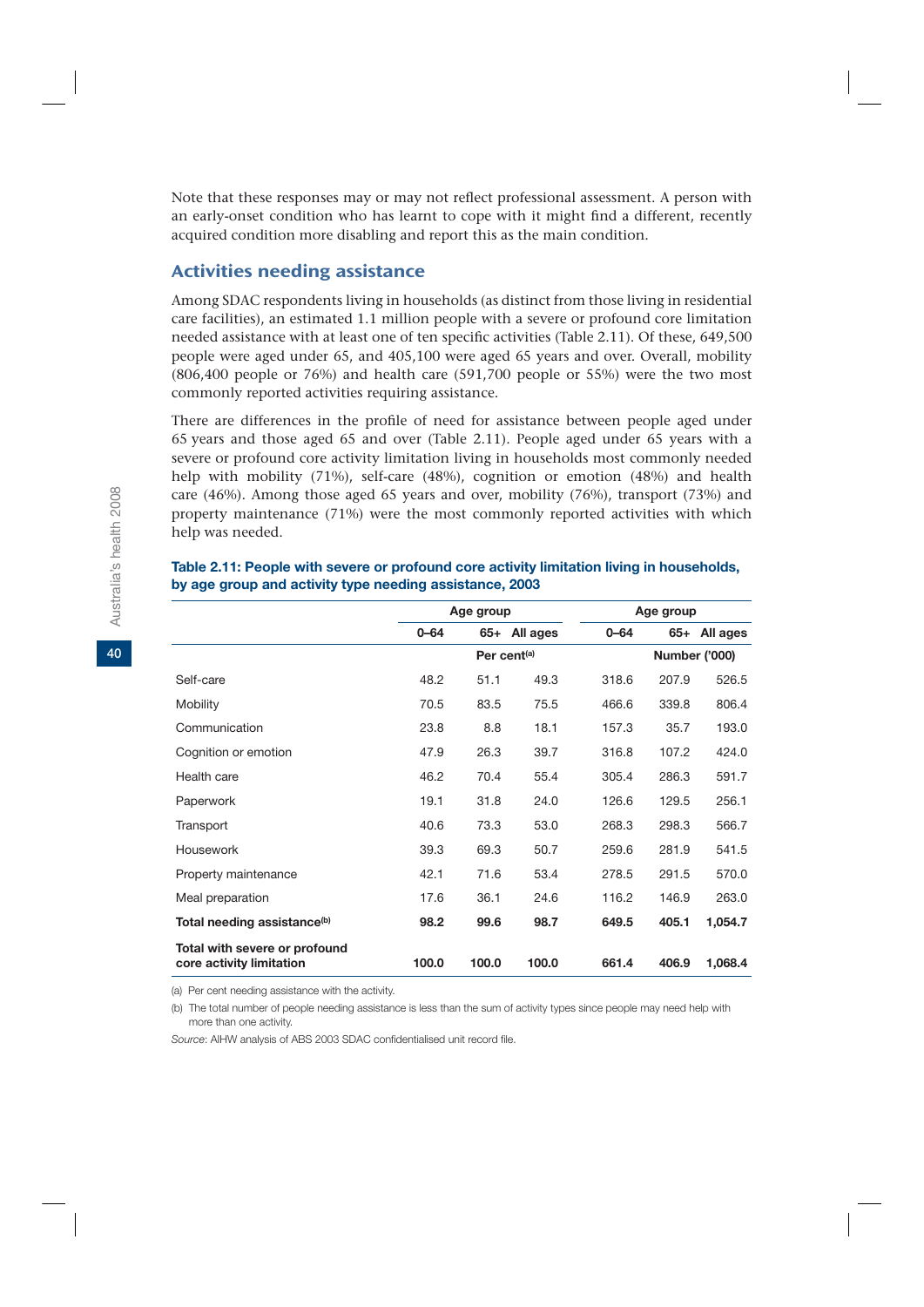41

### Are needs for assistance being met?

Of the 1.1 million people living in households who needed help with core or other activities, just over half (579,300, or 55%) had their needs fully met and 456,200 (43%) had their needs only partly met. Of the 1 million people who needed help with a core activity (self-care, mobility or communication), 802,200 (77%) had their needs fully met and 169,300 (16%) had their needs partly met (Figure 2.12). About 1 in 14 (7%) individuals needing help with a core activity felt that their needs were not being met at all.

It is noteworthy that the overall proportion having their needs fully met across all activities was substantially lower than the proportion having needs met for some specific activities (Figure 2.12). For example, about 77% of all people needing help with one or more core activities had all their needs fully met, compared with 86% of those needing help with self-care and 82% with mobility. Similarly, 55% of all people needing help with any activity (either core or non-core activities or both) had all their needs fully met, compared with the substantially higher proportions of people who had their needs met for various specific activities. The data relating to the overall extent to which need for help was met (the bottom two bars in Figure 2.12) summarise the survey responses relating to various areas of activity. For example, people needing help with all three core activities are only counted as having their needs fully met overall if they are met for all three.

The variation seen between specific activities may be due to two main reasons. First, some services may be provided more readily or consistently than others. Second, people's limitations and their needs can be complex, and they may find it difficult to navigate an often complex system of support services.



*Note:* People with a severe or profound core activity limitation living in households. *Source:* AIHW analysis of ABS 2003 SDAC confidentialised unit record file.

**Figure 2.12: Extent to which need for assistance was met for various activities, 2003**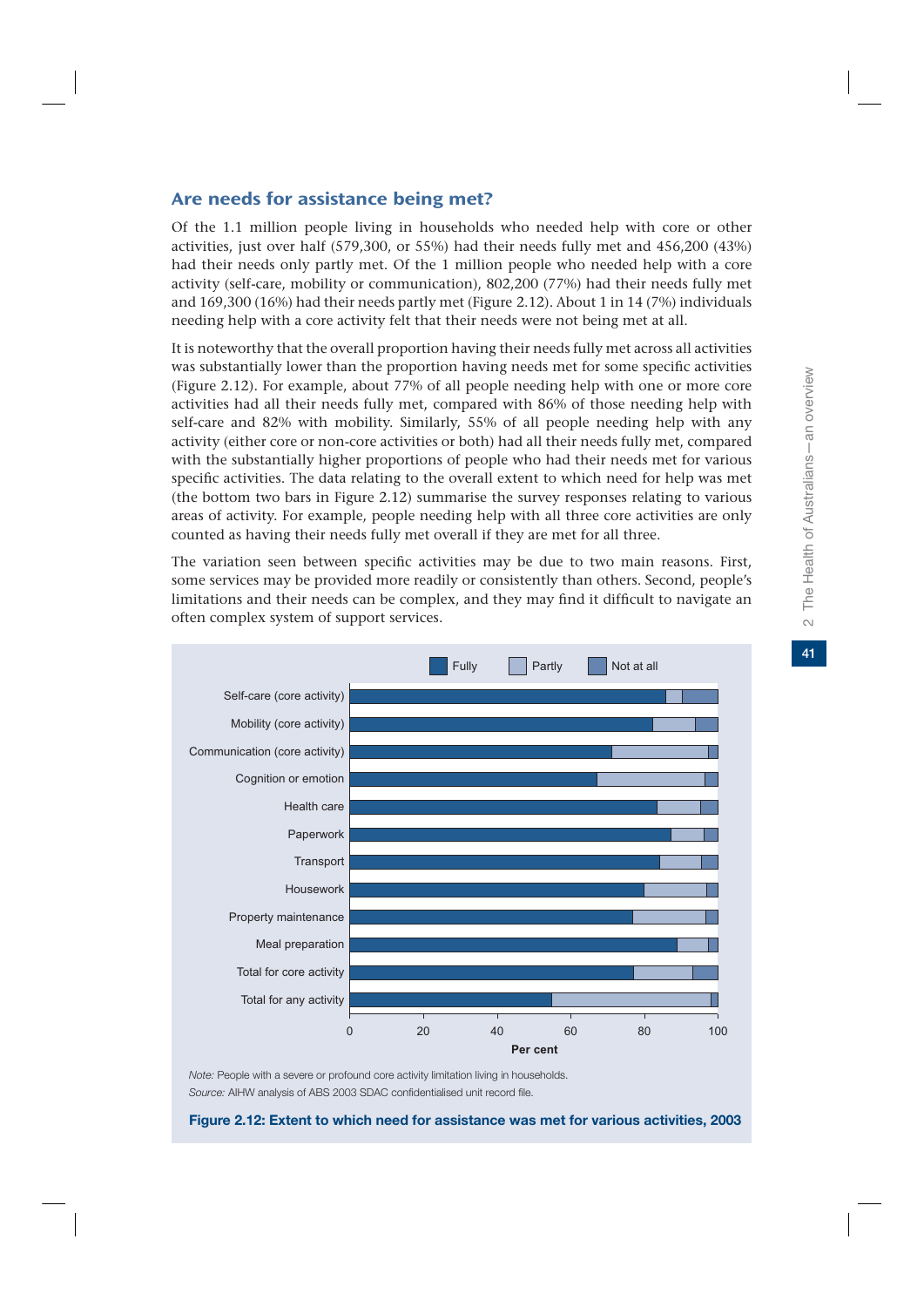## 2.5 Causes of death

This section provides an overview of the leading causes of death in Australia and trends in causes of death over the last century. It also considers the impact of premature and avoidable deaths.

Cause of death statistics are usually based on the 'underlying cause', which is the disease or injury that initiated the train of events leading directly to an individual's death—in other words, the condition believed to be the primary cause of death. Any other condition or event that is not the underlying cause, but is still considered to contribute to the death, is known as an associated cause. In Australia, the underlying cause is derived from information on death certificates, using an automated process.

#### Leading causes of death

For the population as a whole, the top 20 causes have been listed as specific causes rather than at the broader International Classification of Diseases (ICD) chapter level (Box 2.5). Information on cancer deaths, for example, has been provided by individual cancer type rather than for cancer overall.

#### Box 2.5: Classifying causes of death

The major causes of death are coded according to the 10th revision of the ICD (ICD-10; WHO 1992). ICD-10 categorises diseases into 21 broad groupings (chapters) on the basis of type of condition or body system. Causes of death can be further subdivided either on the basis of similar disease causation (for example, infectious diseases) or into specific entities (for example tuberculosis, breast cancer or AIDS). Commonly accepted groupings have been used in this report.

The top 20 specific causes of death were responsible for about 74% of all deaths in 2005 (Table 2.12). Coronary heart disease (also known as ischaemic heart disease: heart attack and related disorders) was the leading specific cause of death in both sexes and accounted for nearly one-fifth of all deaths that year.

Lung cancer and cerebrovascular disease (notably stroke) were the second and third leading cause of male deaths, followed by 'other heart diseases', a category which includes heart failure. In contrast, cerebrovascular disease and 'other heart diseases' were the second and third leading cause of death among females, followed by dementia and related disorders.

Lung cancer, chronic obstructive pulmonary disease (COPD), colorectal cancer and diabetes were among the top 10 leading causes of death in both sexes. In females, pneumonia and influenza also constituted a leading cause of death, and cancers with an unknown primary site and suicide were prominent among the males. Prostate cancer and breast cancer were significant sex-specific causes of deaths.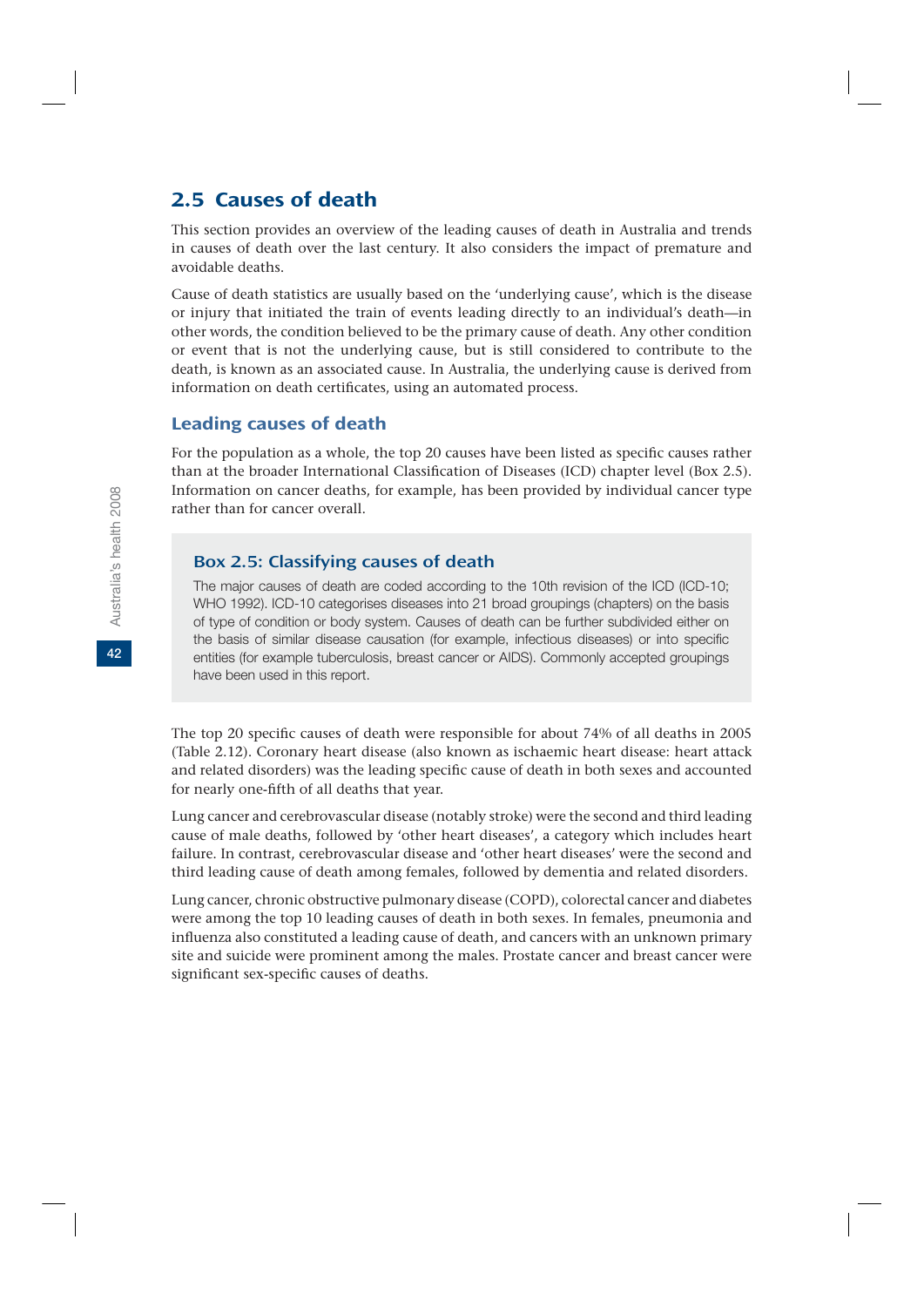|                | <b>Males</b>                                                         |                     |                      | <b>Females</b>                                                       |               |                           |  |
|----------------|----------------------------------------------------------------------|---------------------|----------------------|----------------------------------------------------------------------|---------------|---------------------------|--|
|                |                                                                      | <b>Number</b><br>of | Per cent<br>all male |                                                                      | <b>Number</b> | Per cent<br>of all female |  |
|                | Rank Cause of death (code)                                           | deaths              | deaths               | Cause of death (code)                                                | deaths        | deaths                    |  |
| $\mathbf{1}$   | Coronary heart disease<br>$(I20 - I25)$                              | 12,433              | 18.5                 | Coronary heart disease<br>$(I20 - I25)$                              | 11,137        | 17.5                      |  |
| 2              | Lung cancer<br>$(C33-C34)$                                           | 4,694               | 7.0                  | Cerebrovascular disease<br>$(I60 - I69)$                             | 6,845         | 10.8                      |  |
| 3              | Cerebrovascular disease<br>$(I60 - I69)$                             | 4.668               | 6.9                  | Other heart diseases<br>(105-109, 111, 113, 126, 127,<br>$130 - 152$ | 4,378         | 6.9                       |  |
| $\overline{4}$ | Other heart diseases<br>(105-109, 111, 113, 126, 127,<br>$130 - 152$ | 3,249               | 4.8                  | Dementia and related<br>disorders (F01-F03,<br>G30-G32)              | 3,277         | 5.2                       |  |
| 5              | Prostate cancer (C61)                                                | 2,946               | 4.4                  | Breast cancer (C50)                                                  | 2,719         | 4.3                       |  |
| 6              | Chronic obstructive<br>pulmonary disease<br>$(J41 - J44)$            | 2,832               | 4.2                  | Lung cancer<br>$(C33-C34)$                                           | 2,705         | 4.3                       |  |
| 7              | Colorectal cancer<br>(C18–C21)                                       | 2,330               | 3.5                  | Chronic obstructive<br>pulmonary disease<br>(J41-J44)                | 2,054         | $3.2\phantom{0}$          |  |
| 8              | Unknown primary site<br>cancers<br>(C76-C80, C26, C39)               | 1,785               | 2.7                  | Colorectal cancer<br>$(C18-C21)$                                     | 1,841         | 2.9                       |  |
| 9              | Diabetes (E10–E14)                                                   | 1,775               | 2.6                  | Diabetes (E10-E14)                                                   | 1,754         | 2.8                       |  |
| 10             | Suicide (X60-X84)                                                    | 1,657               | 2.5                  | Pneumonia and influenza<br>(J10-J18)                                 | 1.703         | 2.7                       |  |
| 11             | Dementia and related<br>disorders (F01-F03,<br>$G30-G32$             | 1,496               | 2.2                  | Unknown primary site<br>cancers<br>(C76–C80, C26, C39)               | 1,593         | 2.5                       |  |
| 12             | Pneumonia and influenza<br>$(J10 - J18)$                             | 1,331               | 2.0                  | Diseases of the arteries,<br>arterioles and capillaries (I7)         | 1,169         | 1.8                       |  |
| 13             | Diseases of the arteries,<br>arterioles and capillaries (I7)         | 1,217               | 1.8                  | Pancreatic cancer (C25)                                              | 1,055         | 1.7                       |  |
| 14             | Land transport accidents<br>(V00-V89)                                | 1,167               | 1.7                  | Renal failure (N17-N19)                                              | 1,003         | 1.6                       |  |
| 15             | Liver diseases (K70-K77)                                             | 1,002               | 1.5                  | Ovarian cancer (C56)                                                 | 884           | 1.4                       |  |
| 16             | Pancreatic cancer (C25)                                              | 963                 | 1.4                  | Musculoskeletal and<br>connective tissue disorders<br>(M001-M99)     | 731           | 1.2                       |  |
| 17             | Renal failure (N17-N19)                                              | 883                 | 1.3                  | Lymphomas (C81-C85,<br>C96)                                          | 694           | 1.1                       |  |
| 18             | Melanoma (C43)                                                       | 862                 | 1.3                  | Leukaemia (C91-C95)                                                  | 614           | 1.0                       |  |
| 19             | Leukaemia (C91-C95)                                                  | 800                 | 1.2                  | Uterine cancer (C53-C55)                                             | 566           | 0.9                       |  |
| 20             | Oesophageal cancer (C15)                                             | 791                 | 1.2                  | Exposure to unspecified<br>factor (X59)                              | 560           | 0.9                       |  |
|                | Total 20 leading causes                                              | 48,881              | 72.7                 | <b>Total 20 leading causes</b>                                       | 47,282        | 74.5                      |  |
|                | All deaths                                                           | 67,241              | 100.0                | All deaths                                                           | 63,473        | 100.0                     |  |

#### **Table 2.12: Leading underlying causes of death, all ages, specific causes, 2005**

*Note:* Codes refer to the International Classification of Diseases, 10th revision (ICD-10).

*Source:* AIHW National Mortality Database.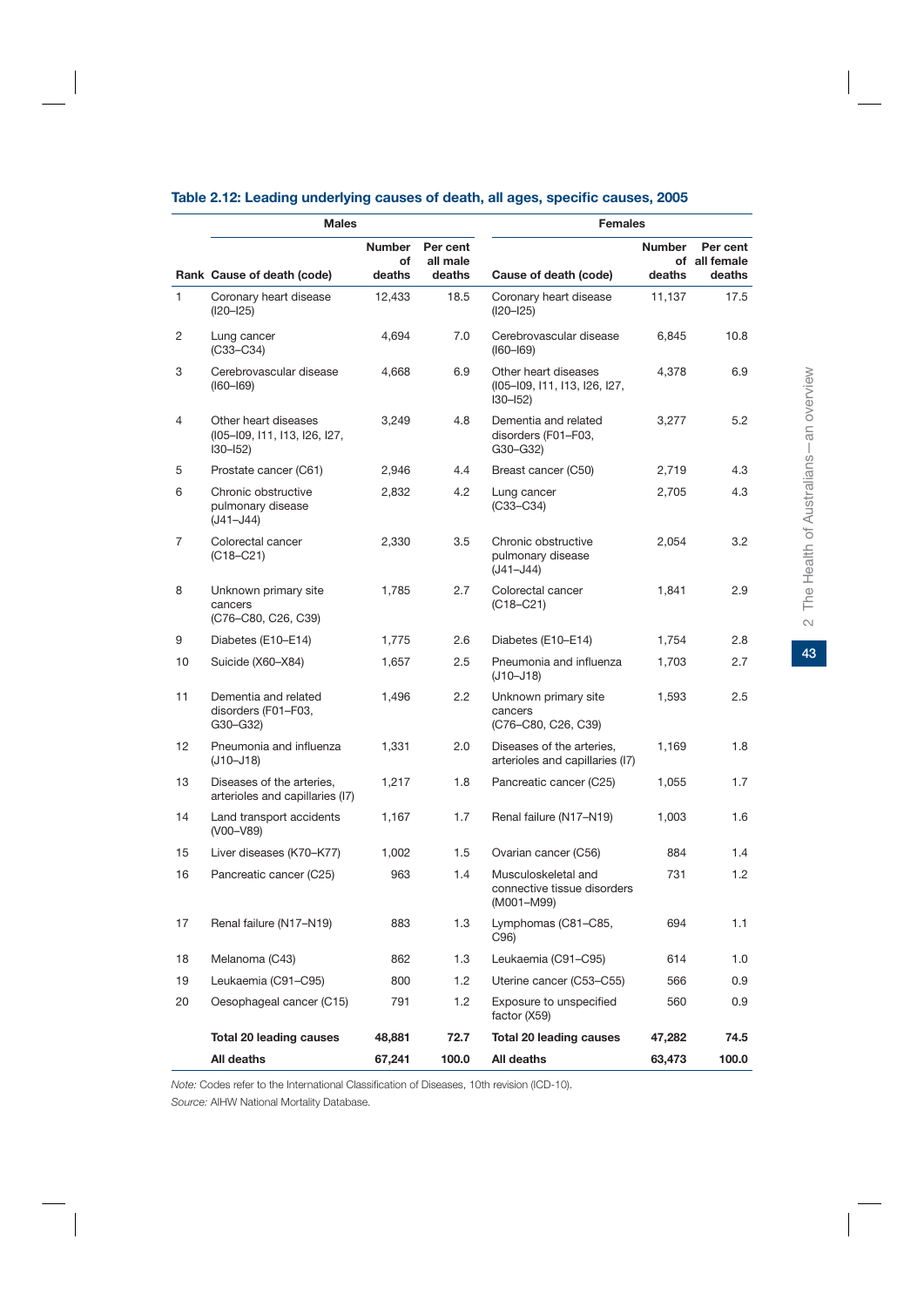#### Major causes of death by life stage

The statistics for various age groups are provided at the broad ICD chapter level, rather than at the specific disease level, to give a better picture of the broad distribution of causes of death. The relative contribution of different underlying causes of death varies with age (Table 2.13). Conditions emerging from the perinatal period dominate the infant mortality statistics, followed by congenital anomalies. Injury and poisoning is the most common cause of death in the age groups 1–14 years and 15–24 years. The changes in leading causes of death as age increases reflect both longer exposure to various environmental factors and the underlying ageing processes. Among those aged 25–44 years, injury and poisoning is the leading cause of death in males, but cancer takes over as the leading cause of death among females. In both sexes, cancer is the most common cause of death among those aged 45–64 years, followed by cardiovascular disease, which includes both coronary heart disease and stroke. Cancer and cardiovascular disease are again the two most common causes among those aged 65–84 years, but cardiovascular disease dominates the 85 and over age group.

Respiratory diseases are significant contributors to death among those in advancing age. Prominent among these is COPD, a leading specific contributor to deaths overall.

|                                    | <b>Males</b>                                                                                                    |                                      | <b>Females</b>                                                                                                  |                                      |  |  |
|------------------------------------|-----------------------------------------------------------------------------------------------------------------|--------------------------------------|-----------------------------------------------------------------------------------------------------------------|--------------------------------------|--|--|
|                                    | Age group Cause of death                                                                                        | Per cent of<br>deaths <sup>(a)</sup> | Cause of death                                                                                                  | Per cent of<br>deaths <sup>(a)</sup> |  |  |
| Infants<br>(less than<br>one year) | Conditions emerging from the<br>perinatal period<br>Congenital anomalies<br>III defined<br>Injury and poisoning | 52.1<br>22.5<br>11.1<br>2.4          | Conditions emerging from<br>the perinatal period<br>Congenital anomalies<br>III defined<br>Injury and poisoning | 50.2<br>24.8<br>11.1<br>2.4          |  |  |
| $1 - 14$                           | Injury and poisoning<br>Cancer<br>Nervous system diseases<br>Cardiovascular disease                             | 35.9<br>16.7<br>9.8<br>7.8           | Injury and poisoning<br>Cancer<br>Nervous system diseases<br>III defined<br>Endocrine                           | 35.4<br>18.4<br>7.2<br>6.3<br>6.3    |  |  |
| $15 - 24$                          | Injury and poisoning                                                                                            | 75.0                                 | Injury and poisoning                                                                                            | 57.1                                 |  |  |
|                                    | Cancer                                                                                                          | 6.3                                  | Cancer                                                                                                          | 16.0                                 |  |  |
|                                    | Nervous system diseases                                                                                         | 5.1                                  | Nervous system diseases                                                                                         | 5.4                                  |  |  |
|                                    | Cardiovascular disease                                                                                          | 4.2                                  | Cardiovascular disease                                                                                          | 4.3                                  |  |  |
| $25 - 44$                          | Injury and poisoning                                                                                            | 51.9                                 | Cancer                                                                                                          | 35.5                                 |  |  |
|                                    | Cancer                                                                                                          | 14.1                                 | Injury and poisoning                                                                                            | 27.0                                 |  |  |
|                                    | Cardiovascular disease                                                                                          | 13.9                                 | Cardiovascular disease                                                                                          | 13.5                                 |  |  |
|                                    | Digestive disorders                                                                                             | 4.3                                  | Digestive disorders                                                                                             | 4.4                                  |  |  |
| $45 - 64$                          | Cancer                                                                                                          | 42.5                                 | Cancer                                                                                                          | 57.3                                 |  |  |
|                                    | Cardiovascular disease                                                                                          | 26.4                                 | Cardiovascular disease                                                                                          | 15.1                                 |  |  |
|                                    | Injury and poisoning                                                                                            | 10.5                                 | Injury and poisoning                                                                                            | 6.3                                  |  |  |
|                                    | Digestive disorders                                                                                             | 5.6                                  | Respiratory system diseases                                                                                     | 5.3                                  |  |  |
| 65-84                              | Cancer                                                                                                          | 38.1                                 | Cardiovascular disease                                                                                          | 34.3                                 |  |  |
|                                    | Cardiovascular disease                                                                                          | 33.5                                 | Cancer                                                                                                          | 33.8                                 |  |  |
|                                    | Respiratory system diseases                                                                                     | 9.6                                  | Respiratory system diseases                                                                                     | 8.6                                  |  |  |
|                                    | Endocrine                                                                                                       | 4.0                                  | Endocrine                                                                                                       | 4.7                                  |  |  |
| $85+$                              | Cardiovascular disease                                                                                          | 44.2                                 | Cardiovascular disease                                                                                          | 51.2                                 |  |  |
|                                    | Cancer                                                                                                          | 20.5                                 | Cancer                                                                                                          | 12.6                                 |  |  |
|                                    | Respiratory system diseases                                                                                     | 12.0                                 | Respiratory system diseases                                                                                     | 8.8                                  |  |  |
|                                    | Genitourinary diseases                                                                                          | 3.5                                  | Mental disorders                                                                                                | 5.2                                  |  |  |

#### **Table 2.13: Leading underlying causes of death, by age group, broad causes, 2005**

(a) Per cent of deaths within each age and sex group.

*Source:* AIHW National Mortality Database.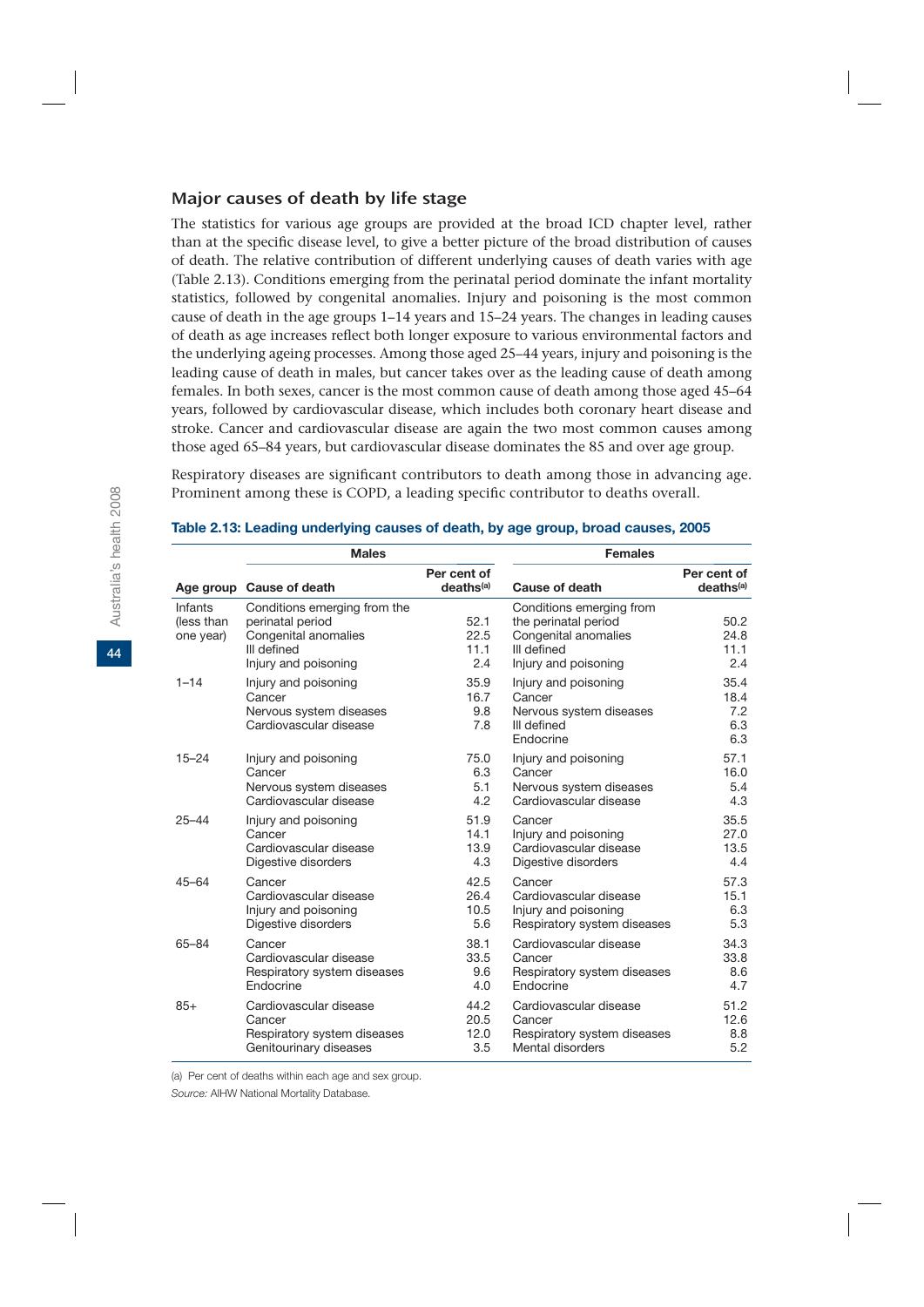## Trends in mortality

A major feature of mortality trends in Australia is the steady reduction in age-standardised death rates over the last several decades. Overall death rates in Australia have fallen by around two-thirds over the past century. As detailed earlier, the male age-standardised death rate fell by 67% between the early 1900s and 2005, and the corresponding female death rate fell by 73% (see 'Mortality' in Section 2.1). These consistent overall trends, however, mask much variation in underlying trends in cause-specific death rates. Analysing these trends in more detail can provide a valuable guide to the evolution of a nation's health (Jemal et al. 2005).

One of the 20th century's major successes in relation to mortality was the 95% drop in infectious disease deaths (from around 140 per million in the early 1920s to 8 per million in 2005). Reasons for this drop have been widely debated, but probably include improvements in sanitation and living conditions, increased understanding of the causes and transmission of infectious diseases, and the development and widespread application of antibiotics and vaccines (Ausubel et al. 2001). Another oft-cited trend is the rise and fall in cardiovascular disease deaths, which peaked around 1960, with the fall attributed roughly equally to improvements in risk factors and advances in treatment (Capewell et al. 2000).

Death rates from many other diseases have also fallen considerably over the last century, but the sizes of these falls and the periods over which they occurred have varied. For example, the death rate for colorectal cancer was reasonably steady until the late 1980s and has since fallen by around 40%, whereas the death rate for cervical cancer began to fall in the mid-1960s, and has dropped by around 75% since that time (Figure 2.13). Examining these different trends can help us understand the effects of societal, medical and technological changes on the health of the population.



*Note:* Rates have been age-standardised to the Australian population as at 30 June 2001. *Source:* AIHW National GRIM Books.

**Figure 2.13: Trends in death rates for selected cancers, 1945 to 2005**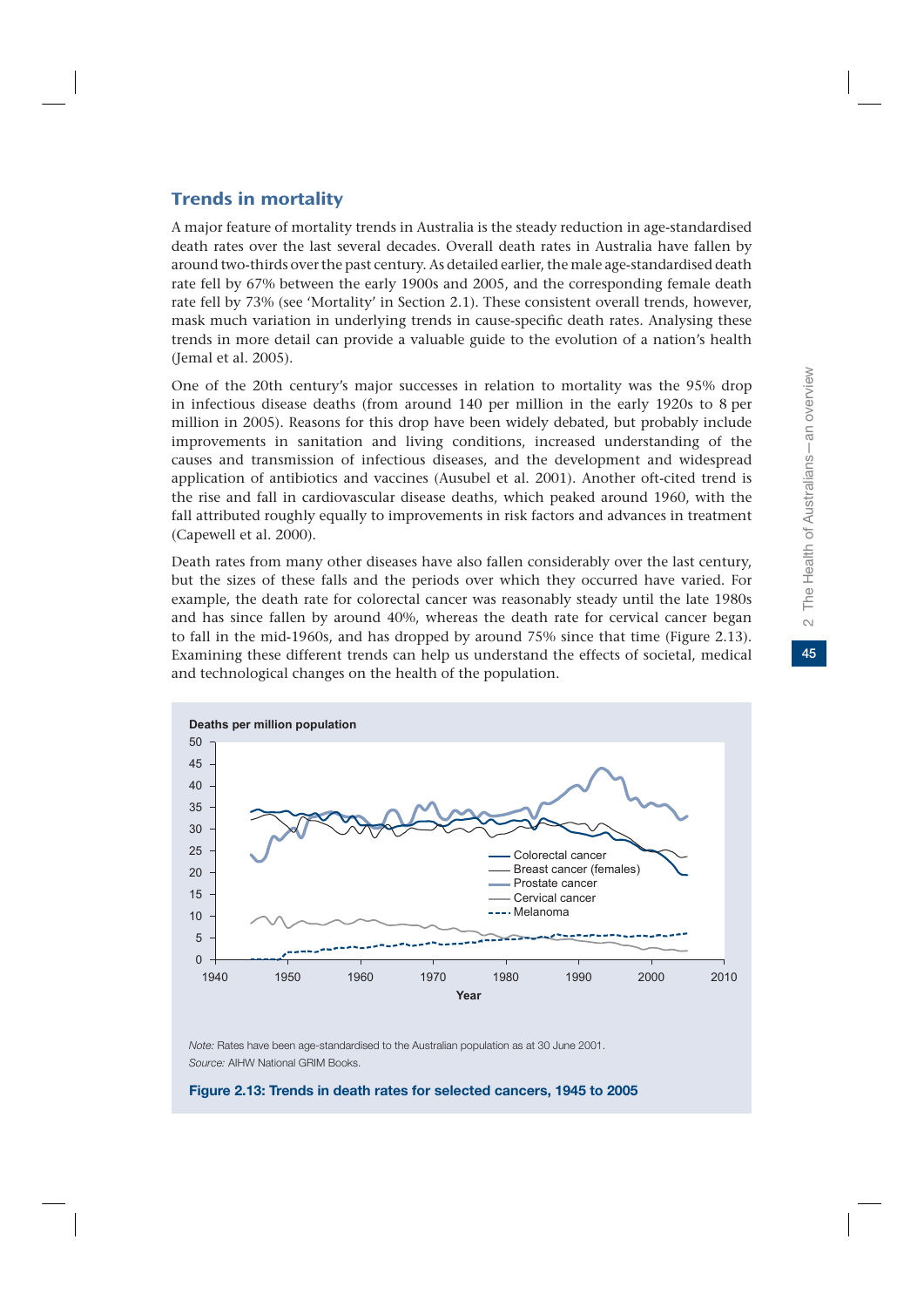Differences in death rates between the sexes can highlight the effects of gender differences in health-related behaviours. For example, the different patterns of lung cancer death rates reflect the different patterns of cigarette smoking between the sexes, along with the decades-long lag in resultant cancers. Death rates for lung cancer among males reflect their widespread and rapid uptake of cigarette smoking in the first half of the 20th century, with the death rate peaking around 1980 then falling following the marked decrease in male smoking prevalence in the second half of the century (Figure 2.14). In contrast, smoking among females was less common than in males and fell much later in the century (Winstanley et al. 1995), leading to a lung cancer death rate that has so far continued to rise gradually. The death rates for chronic obstructive pulmonary disease, a chronic respiratory condition strongly associated with tobacco smoking, show very similar patterns.



*Note:* Rates have been age-standardised to the Australian population as at 30 June 2001. *Source:* AIHW National GRIM Books.

Looking at 'peak' periods in death rates and combining this with other relevant information can provide insight into the effects of changes in health-related policies, legislation and behaviours. Sometimes the effects of these changes can be rapid. For example, the death rate for motor vehicle accidents began to fall when the wearing of seat belts became compulsory during the early 1970s. Motor vehicle accident death rates for both sexes in 2005 were similar to those seen in the early 1920s, having dropped by almost 80% since 1970 (Figure 2.15).

Death rates can also reflect the success of prevention and treatment strategies—for example, the drop in cervical cancer death rates after the Pap smear became available to Australian females in the 1960s (Figure 2.13). Tracking trends in death rates and identifying changes in the years to come can help to set new priorities for policy, practice and research to improve the health of Australians.

**Figure 2.14: Trends in death rates for lung cancer and COPD, by sex, 1945 to 2005**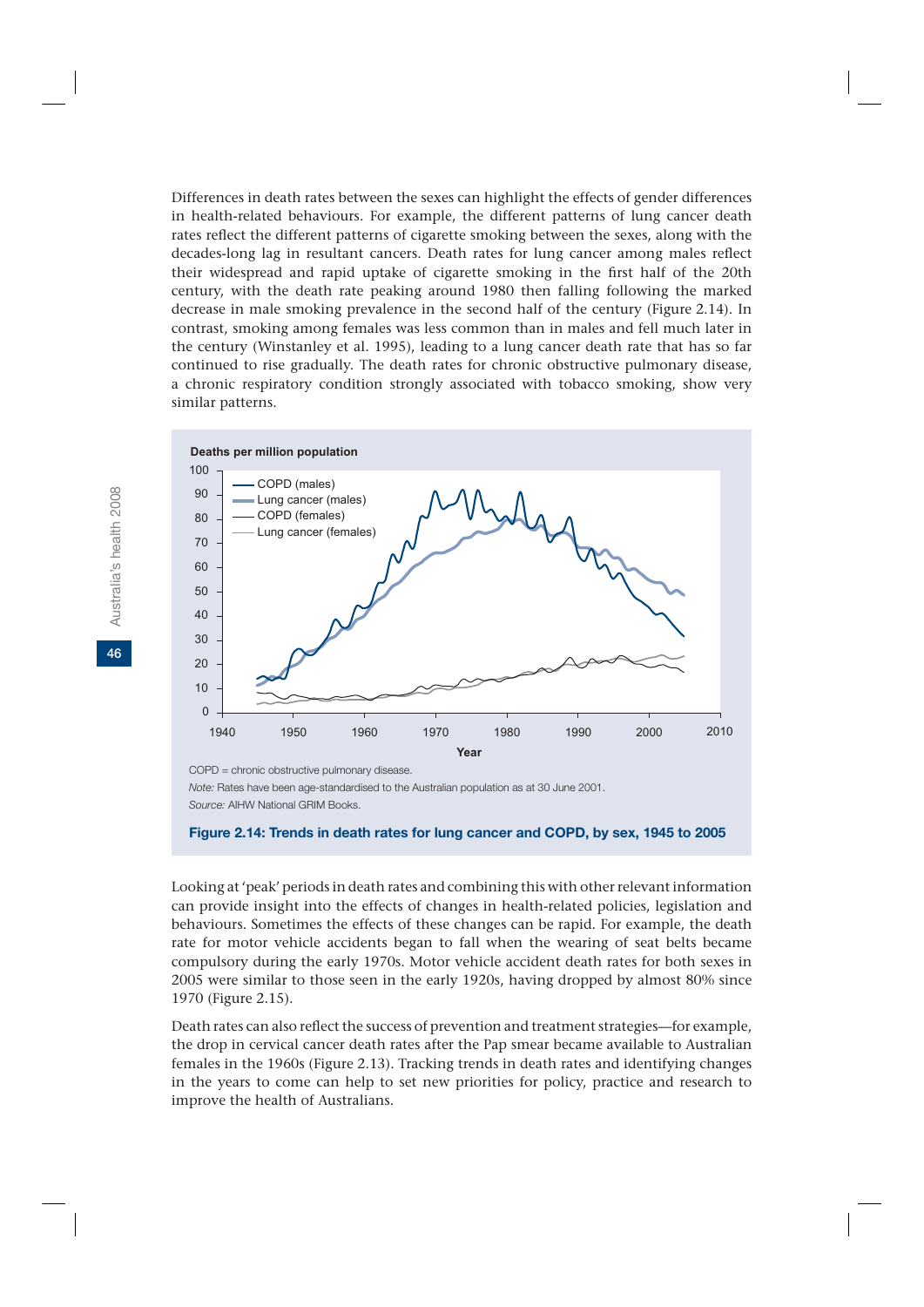

*Note:* Rates have been age-standardised to the Australian population as at 30 June 2001. *Source:* AIHW National GRIM Books.

#### **Figure 2.15: Trends in death rates for motor vehicle accidents, 1924 to 2005**

## International comparisons

As could be expected from our high life expectancy, Australia's overall death rate compares well with other OECD countries (Figure 2.16). Australia's OECD age-standardised rates of 628 and 402 deaths per 100,000 population in 2003 for males and females, respectively, ranked behind those of Japan (at 623 and 317, respectively, in 2003). Death rates for Icelandic males were lower than those for Australian or Japanese males, although rates for Icelandic females were higher. Death rates in Switzerland were similar to those in Australia. In contrast, the Eastern European countries of Hungary, the Czech and Slovak republics, and Poland had death rates over 50% higher than Australia.

Almost all OECD countries have had large declines in mortality in the last several decades. Since 1960, Japan has seen its male death rate decline by 59% and its female death rate by 70%. Although from a lower base rate than Japan's in 1960, Australia's decline of 53% among males and 54% among females in the same period is also notable. Other countries with significant declines in death rates include Italy, Finland, France and Germany. Death rates in Eastern European countries have begun to decline in more recent years.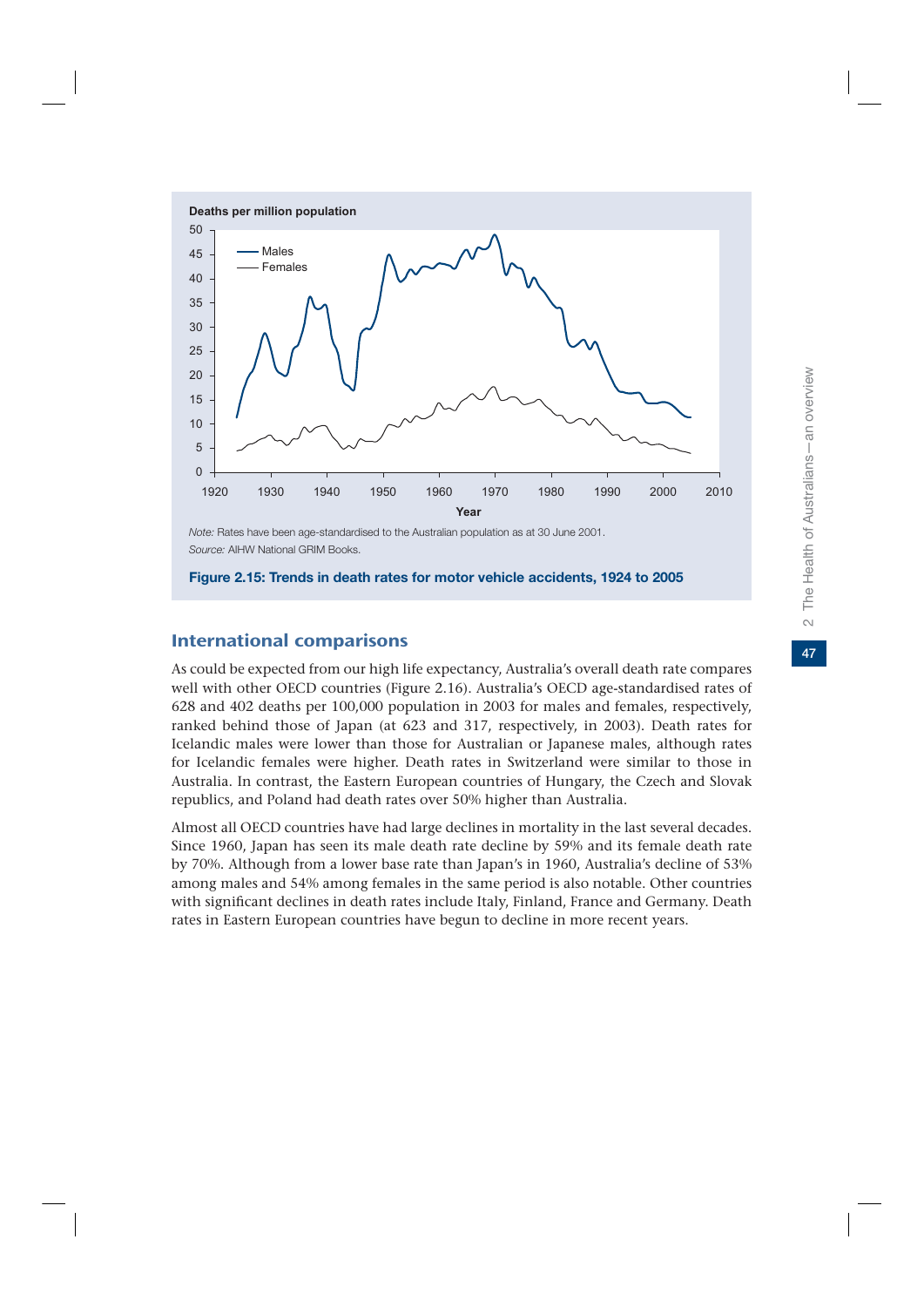

#### *Notes*

1. Data for Canada, Italy, the Slovak Republic, Sweden, the United Kingdom and the United States are for 2002; data for other countries are for 2003.

2. Rates have been standardised to the OECD 1980 population. *Source:* OECD 2007.

#### **Figure 2.16: All-cause death rates among OECD countries, 2002 and 2003**

## Contributing causes of death

A fuller picture of events and circumstances around the time of death may be generated from 'multiple causes of death' data, made available by the ABS since 1997 (Box 2.6). In addition to the underlying cause of death, other conditions or diseases that played a part in the death are also recorded on the death certificate, and are known as associated causes of death. Considering the contribution that a particular condition or disease makes as either the underlying or an associated cause can provide a fuller picture of its role in leading to deaths in the population. 'Contributing causes of death' include both underlying and associated causes of death.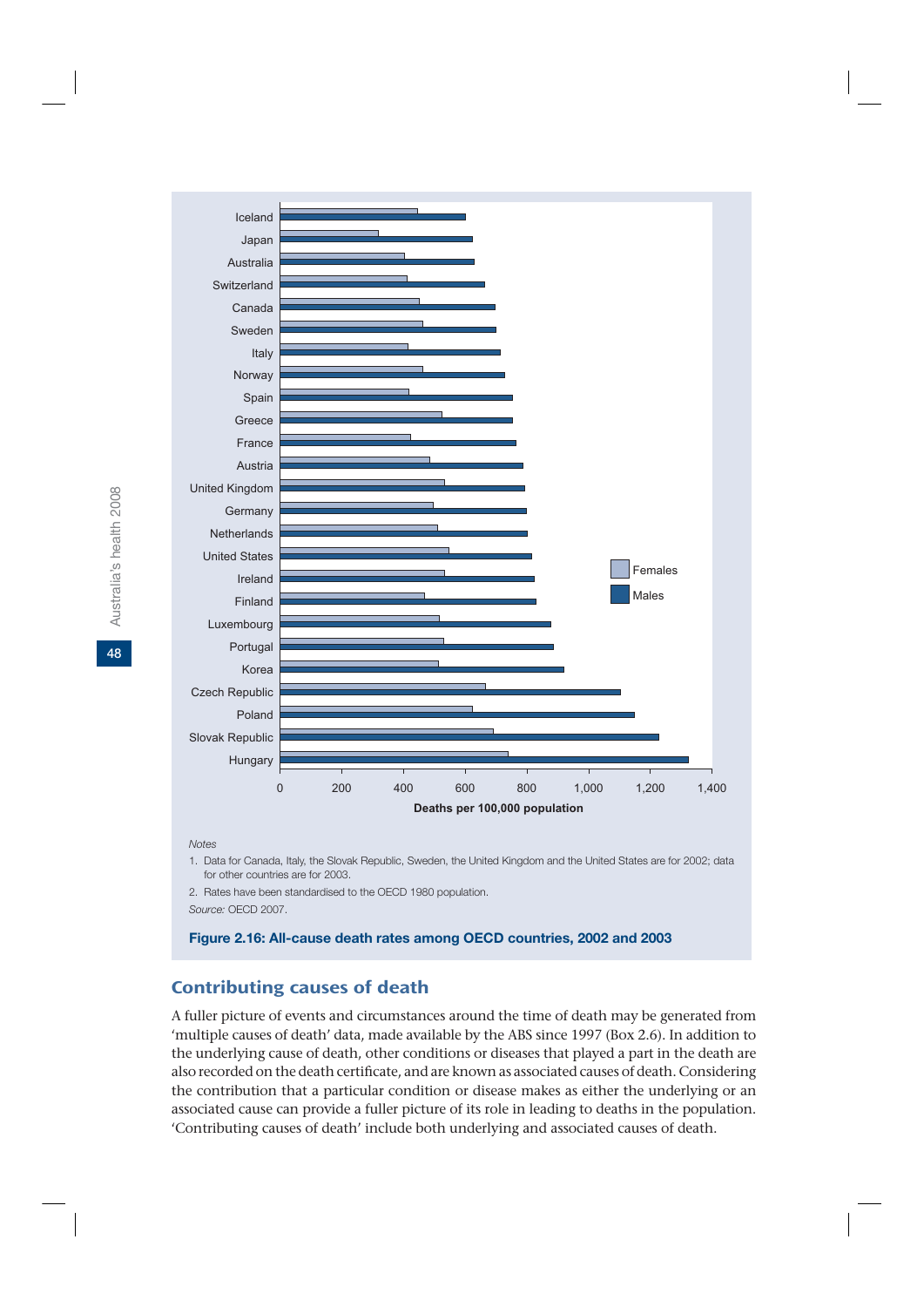The rankings of the most common contributing causes of death show the significant toll of cardiovascular diseases on the Australian community, producing the top three specific causes for both males and females (Table 2.14). Cardiovascular diseases as a group contributed to 55% of all male deaths, and 60% of all female deaths.

|                | Rank Contributing cause of death (code)                     | Number of<br>mentions <sup>(a)</sup> | Per  | Per cent<br>cent <sup>(b)</sup> underlying <sup>(c)</sup> |  |  |  |  |  |
|----------------|-------------------------------------------------------------|--------------------------------------|------|-----------------------------------------------------------|--|--|--|--|--|
|                | <b>Males</b>                                                |                                      |      |                                                           |  |  |  |  |  |
| 1              | Coronary heart disease (I20-I25)                            | 20,111                               | 29.9 | 61.8                                                      |  |  |  |  |  |
| $\overline{c}$ | Other heart diseases (105-109, 111, 113, 126, 127, 130-152) | 18,055                               | 26.9 | 18.0                                                      |  |  |  |  |  |
| 3              | Cerebrovascular disease (I60-I69)                           | 9,041                                | 13.4 | 51.6                                                      |  |  |  |  |  |
| 4              | Pneumonia and influenza (J10-J18)                           | 8,548                                | 12.7 | 15.6                                                      |  |  |  |  |  |
| 5              | Chronic obstructive pulmonary disease (J41-J44)             | 7,489                                | 11.1 | 37.8                                                      |  |  |  |  |  |
| 6              | Renal failure (N17-N19)                                     | 7,265                                | 10.8 | 12.2                                                      |  |  |  |  |  |
| $\overline{7}$ | Diabetes (E10-E14)                                          | 6,325                                | 9.4  | 28.1                                                      |  |  |  |  |  |
| 8              | Essential (primary) hypertension (I10)                      | 6,116                                | 9.1  | 2.0                                                       |  |  |  |  |  |
| 9              | Dementia and related disorders (F01-F03, G30-G32)           | 5,656                                | 8.4  | 26.4                                                      |  |  |  |  |  |
| 10             | Lung cancer (C33-C34)                                       | 5,016                                | 7.5  | 93.6                                                      |  |  |  |  |  |
| 11             | Unknown primary site cancers (C76-C80, C26, C39)            | 4,965                                | 7.4  | 36.0                                                      |  |  |  |  |  |
| 12             | Other diseases of the respiratory system (J95-J99)          | 4,770                                | 7.1  | 5.6                                                       |  |  |  |  |  |
| 13             | Prostate cancer (C61)                                       | 4,240                                | 6.3  | 69.5                                                      |  |  |  |  |  |
| 14             | Diseases of the arteries, arterioles and capillaries (I7)   | 3,914                                | 5.8  | 31.1                                                      |  |  |  |  |  |
| 15             | Septicaemia (A40, A41)                                      | 3,815                                | 5.7  | 13.2                                                      |  |  |  |  |  |
|                | All male deaths                                             | 67,241                               |      |                                                           |  |  |  |  |  |
|                | <b>Females</b>                                              |                                      |      |                                                           |  |  |  |  |  |
| 1              | Other heart diseases (105-109, 111, 113, 126, 127, 130-152) | 19,417                               | 30.6 | 22.5                                                      |  |  |  |  |  |
| $\overline{c}$ | Coronary heart disease (I20-I25)                            | 17,115                               | 27.0 | 65.1                                                      |  |  |  |  |  |
| 3              | Cerebrovascular disease (I60-I69)                           | 11,590                               | 18.3 | 59.1                                                      |  |  |  |  |  |
| 4              | Dementia and related disorders (F01-F03, G30-G32)           | 10,048                               | 15.8 | 32.6                                                      |  |  |  |  |  |
| 5              | Pneumonia and influenza (J10-J18)                           | 8,841                                | 13.9 | 19.3                                                      |  |  |  |  |  |
| 6              | Essential (primary) hypertension (I10)                      | 8,467                                | 13.3 | 3.4                                                       |  |  |  |  |  |
| $\overline{7}$ | Renal failure (N17-N19)                                     | 6,436                                | 10.1 | 15.6                                                      |  |  |  |  |  |
| 8              | Diabetes (E10-E14)                                          | 5,539                                | 8.7  | 31.7                                                      |  |  |  |  |  |
| 9              | Chronic obstructive pulmonary disease (J41-J44)             | 4,615                                | 7.3  | 44.5                                                      |  |  |  |  |  |
| 10             | Other diseases of the respiratory system (J95-J99)          | 4,260                                | 6.7  | 6.7                                                       |  |  |  |  |  |
| 11             | Unknown primary site cancers (C76-C80, C26, C39)            | 4,092                                | 6.4  | 38.9                                                      |  |  |  |  |  |
| 12             | Diseases of the arteries, arterioles and capillaries (I7)   | 3,861                                | 6.1  | 30.3                                                      |  |  |  |  |  |
| 13             | Musculoskeletal and connective tissue disorders (M001-M99)  | 3,704                                | 5.8  | 19.7                                                      |  |  |  |  |  |
| 14             | Septicaemia (A40, A41)                                      | 3,658                                | 5.8  | 15.0                                                      |  |  |  |  |  |
| 15             | Breast cancer (C50)                                         | 3,432                                | 5.4  | 79.2                                                      |  |  |  |  |  |
|                | All female deaths                                           | 63,473                               |      |                                                           |  |  |  |  |  |

#### **Table 2.14: Contributing causes of death, all ages, 2005**

(a) Number of times the condition was listed as either the underlying or an associated cause.

(b) Proportion of all deaths where the condition was either the underlying or an associated cause, by sex.

(c) Underlying cause of death listings as a proportion of all contributing cause listings for that specific cause. *Notes*

1. Codes refer to the International Classification of Diseases, 10th revision (ICD-10).

2. Numbers and percentages cannot be added within columns because a single death can have multiple contributing causes. *Source:* AIHW National Mortality Database.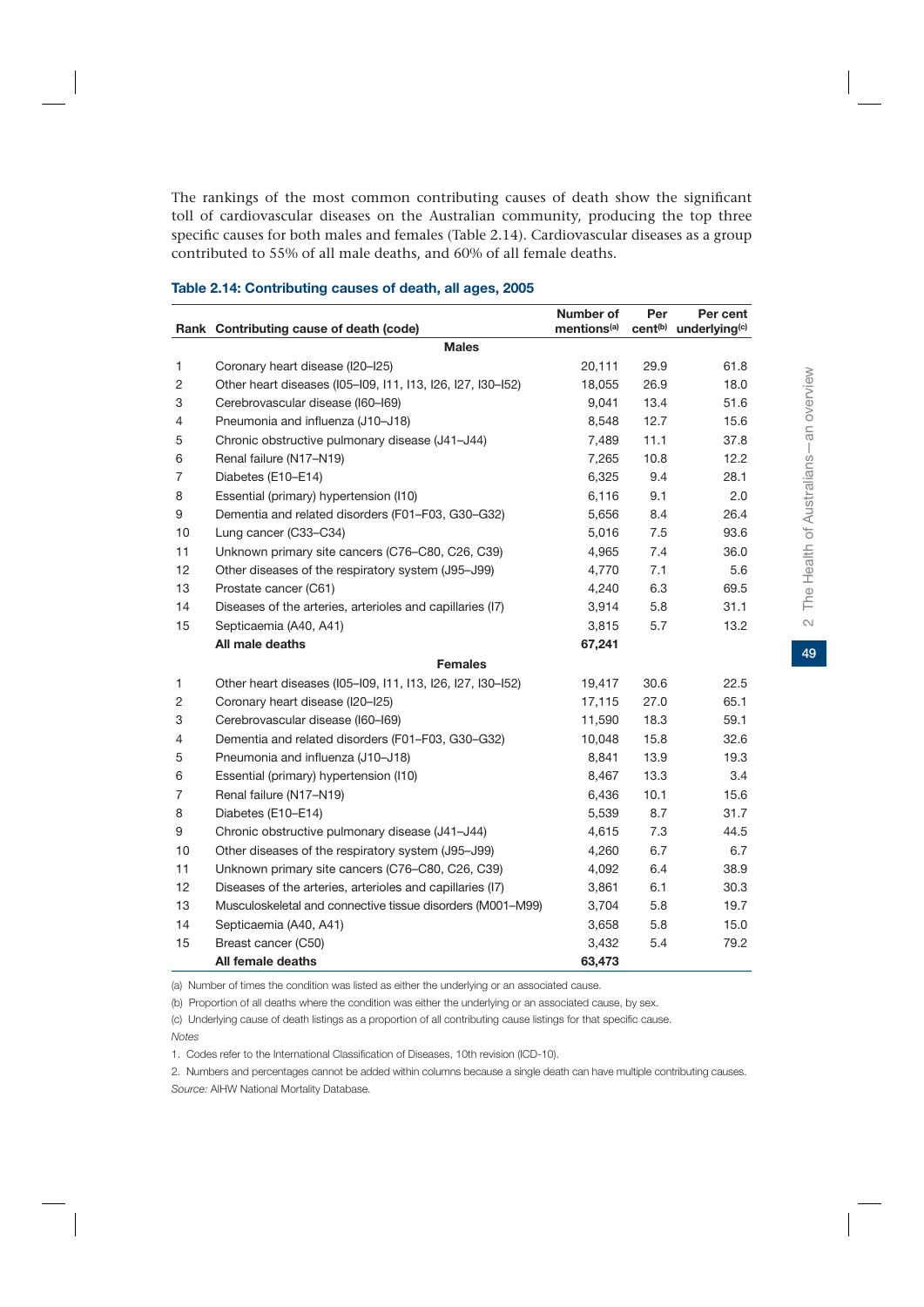The rankings also reveal the importance of some chronic conditions that are rarely specified as the underlying cause of death. Hypertension (high blood pressure) contributed to more than 14,500 deaths in 2005 but was the underlying cause in only 410 deaths. Other diseases of the respiratory system and septicaemia also fall into this category.

In contrast, lung cancer was the underlying cause of death in nearly 95% of deaths where it was a contributing cause. Ranked second for males and sixth for females as an underlying cause of death, it drops to sixteenth in the contributing cause of death rankings. Most other cancers, suicide and land transport accidents show similar patterns.

#### Box 2.6: The National Mortality Database

The AIHW National Mortality Database contains information about all deaths registered in Australia. Deaths are certified by a medical practitioner or the coroner and registered by the Registrar of Births, Deaths and Marriages in each state or territory. The information is provided to the Australian Bureau of Statistics for coding of the cause of death and compilation into aggregate statistics. The cause of death is coded using the ICD. Multiple causes of death, including the underlying and all associated causes of death recorded on the death certificate, are available from 1997 onwards.

#### Potential years of life lost

The potential years of life lost (PYLL) from a disease or injury is an indicator of premature or untimely death. If dying before the age of 75 years is considered premature, then a person dying at the age of 50 years would have lost 25 potential years of life.

In contrast to the basic mortality measures where all deaths are counted equally, PYLL highlights deaths that occur at younger ages. These deaths strongly affect families and society because they occur prematurely and often have economic consequences. Furthermore, many of these premature deaths may be avoidable.

Among the specific causes of death, coronary heart disease is the greatest contributor to premature mortality among males, but breast cancer is the leading cause of PYLL among females (Table 2.15). Suicide, land transport accidents and lung cancer also feature highly for both sexes.

Males lose 75% more potential years of life than females. Two of the largest contributors to this gap are coronary heart disease and suicide.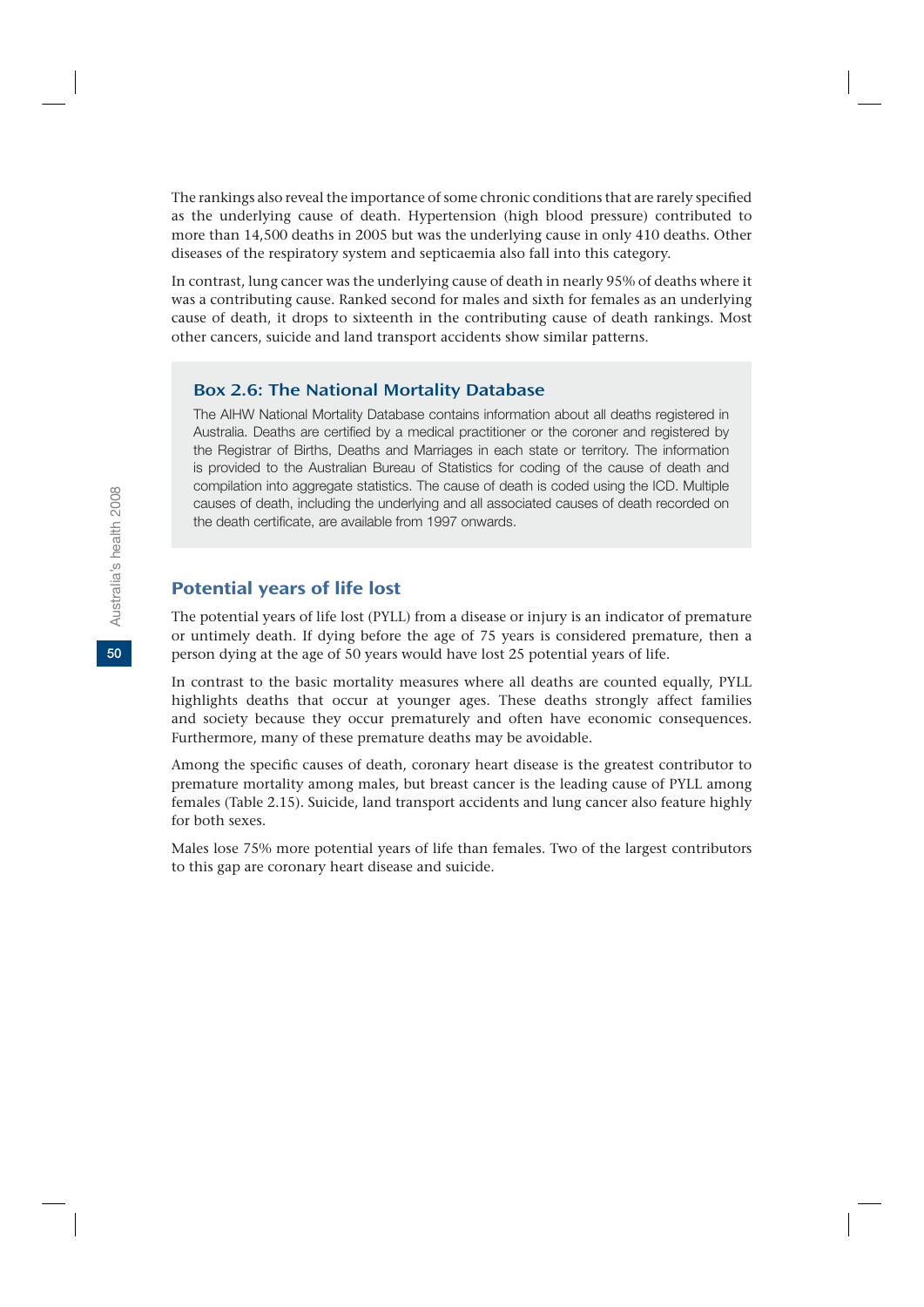|      | <b>Males</b>                                                                |             |                                       | <b>Females</b>                          |             |                                       |  |
|------|-----------------------------------------------------------------------------|-------------|---------------------------------------|-----------------------------------------|-------------|---------------------------------------|--|
| Rank | Cause of death (code)                                                       | <b>PYLL</b> | Per cent<br>all causes<br><b>PYLL</b> | Cause of death (code)                   | <b>PYLL</b> | Per cent<br>all causes<br><b>PYLL</b> |  |
|      | Coronary heart disease<br>$(I20 - I25)$                                     | 59,795      | 11.1                                  | Breast cancer<br>(C50)                  | 30,248      | 9.9                                   |  |
| 2    | Suicide (X60-X84)                                                           | 52.998      | 9.8                                   | Lung cancer (C33-C34)                   | 16.628      | 5.4                                   |  |
| 3    | Land transport accidents<br>(V00-V89)                                       | 42.505      | 7.9                                   | Coronary heart disease<br>$(I20 - I25)$ | 15,515      | 5.1                                   |  |
| 4    | Lung cancer (C33-C34)                                                       | 26.888      | 5.0                                   | Suicide (X60-X84)                       | 13.270      | 4.3                                   |  |
| 5    | Other heart diseases<br>(105-109, 111, 113, 126, 127,<br>$ 30 - 152\rangle$ | 18.215      | 3.4                                   | Land transport accidents<br>(V00-V89)   | 12.678      | 4.1                                   |  |
|      | All causes                                                                  | 538,985     |                                       | All causes                              | 306,330     |                                       |  |

#### **Table 2.15: Leading specific causes of potential years of life lost (PYLL), 2005**

*Notes*

1. Codes refer to the International Classification of Diseases, 10th revision (ICD-10).

2. PYLL is the sum of years between the age of death and 75, for all deaths for selected causes.

*Source:* AIHW National GRIM Books.

## Avoidable deaths

'Avoidable deaths' are those that result from conditions where death is considered to be substantially avoidable today, given existing health and social systems (Page et al. 2006). Deaths relating to these conditions could be avoided either through prevention (a reduction in the incidence of the conditions), treatment (that increases survival) or a combination of these.

Building on previous Australian, New Zealand and international research, the University of Adelaide's Public Health Information and Development Unit and the New Zealand Ministry of Health have defined a list of specific conditions from which death is considered to be potentially avoidable through prevention or treatment (Page et al. 2006). For example, deaths due to HIV/AIDS, injuries and lung cancer could be avoided through prevention, whereas deaths due to asthma, appendicitis and a range of other types of cancer could be avoided through treatment. Deaths due to coronary heart disease, stroke and diabetes are considered to be avoidable through a combination of prevention and treatment. Some examples of conditions where death is not considered to be avoidable—either because the conditions are not currently preventable, or because current treatments cannot significantly reduce the risk of death—are multiple sclerosis and motor neurone disease.

Only deaths of individuals aged under 75 years are considered to be potentially avoidable. At older ages, many people have several different health problems, and assigning a single underlying cause of death is difficult. This makes classifying deaths as 'avoidable' or 'unavoidable' less valid in those aged 75 and over.

Over the period 1999–2001 there were more than 265,000 deaths in Australia among people aged under 75 years. Almost three-quarters (190,000) of these deaths were considered to be avoidable. As with overall mortality, the avoidable death rate among males was higher than among females: 232 per 100,000 in males compared with 121 in females (*NHPC indicator 1.06*) (Table 2.16). Avoidable death rates increased with age for both sexes, from 10 deaths per 100,000 in people aged 1–14 years to 1,339 among those aged 65–74 years.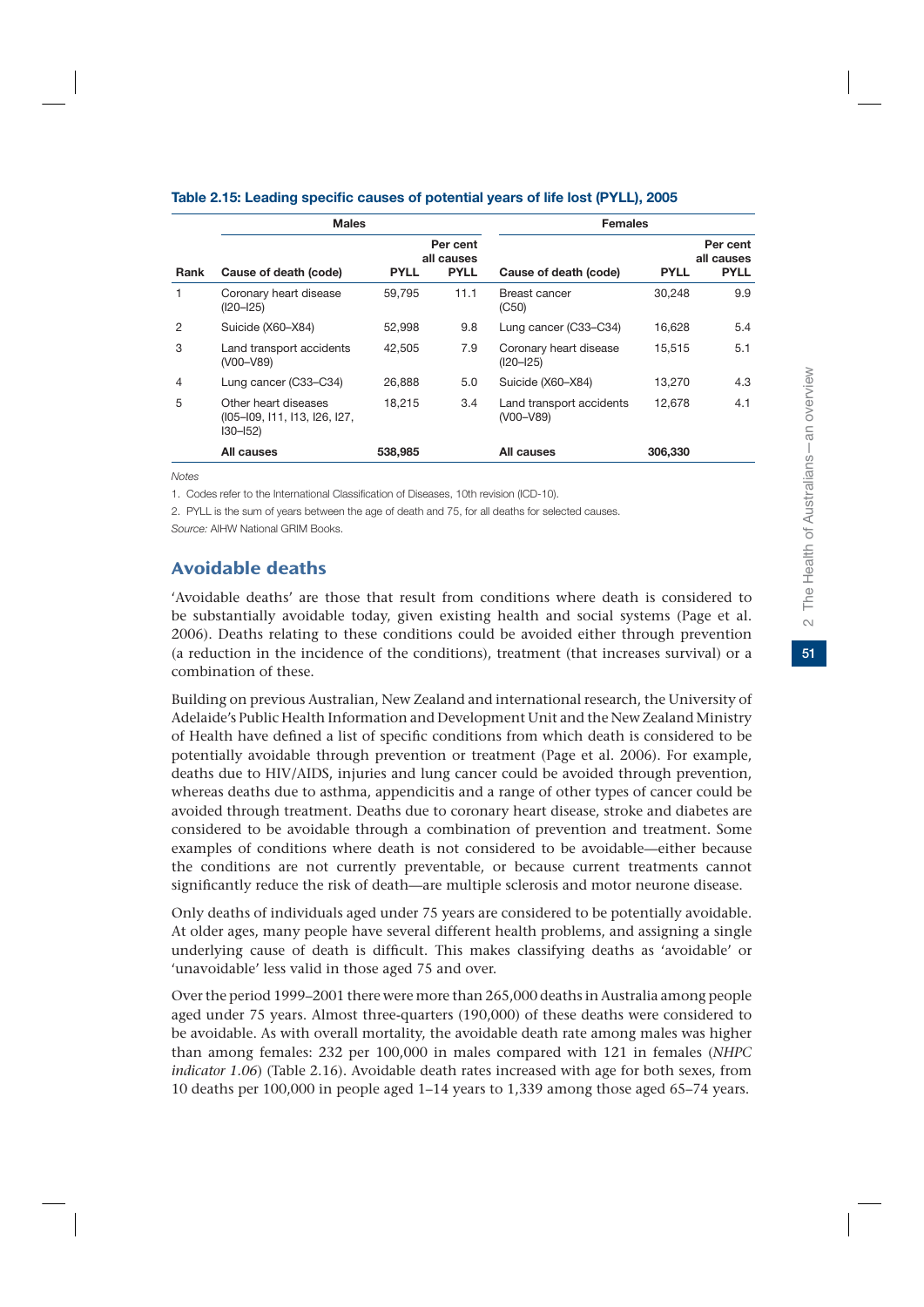|                      |              | <b>Number</b>  |         | Per cent |              | Rate per 100,000 population <sup>(a)</sup> | Rate ratio <sup>(b)</sup> |             |
|----------------------|--------------|----------------|---------|----------|--------------|--------------------------------------------|---------------------------|-------------|
| Age                  | <b>Males</b> | <b>Females</b> | Total   | of total | <b>Males</b> | <b>Females</b>                             | <b>Total</b>              | male:female |
| $\leq$ 1             | 2,151        | 1.640          | 3.791   | 2.0      | 349.7        | 281.1                                      | 315.4                     | 124         |
| $1 - 14$             | 1,132        | 746            | 1,878   | 1.0      | 12.0         | 8.3                                        | 10.2                      | 145         |
| $15 - 24$            | 5.289        | 1.756          | 7.045   | 3.7      | 77.2         | 26.8                                       | 52.0                      | 288         |
| $25 - 44$            | 16.967       | 7.389          | 24.356  | 12.8     | 116.4        | 49.7                                       | 83.1                      | 234         |
| $45 - 64$            | 41,251       | 23.031         | 64,282  | 33.9     | 395.4        | 223.8                                      | 309.6                     | 177         |
| $65 - 74$            | 56.236       | 32.257         | 88.493  | 46.6     | 1.760.4      | 917.3                                      | 1.338.8                   | 192         |
| Total <sup>(c)</sup> | 123.026      | 66,819         | 189,845 | 100.0    | 232.1        | 121.1                                      | 176.6                     | 192         |

**Table 2.16: Avoidable deaths by age and sex, people aged under 75 years, 1997–2001** 

(a) Rates are age-standardised within age categories, except under 1 year.

(b) Male rate divided by female rate, multiplied by 100.

(c) *NHPC indicator 1.06*: Number of potentially avoidable deaths.

*Source:* Page et al. 2006.

Reductions in avoidable deaths have contributed greatly to the fall in overall mortality rates in Australia. Between 1987 and 2001, avoidable mortality rates among people aged under 75 years declined by almost 40%, whereas mortality rates from unavoidable causes in this age group fell by 14% (Page et al. 2006). The reduction was seen in both sexes and across all age groups under 75.

## 2.6 Burden of disease

Although the information in this chapter about causes of death, disease prevalence, causes of disability and poor health is valuable, its varied nature means that it is difficult to get a clear and simple picture of the extent of the burden of disease and injury in Australia. Allocating health resources in the most effective way requires information about which conditions have the biggest impact on Australians and where the most gains in health can be made. This is a challenge. For example, how can the impact of a common chronic disease that leads to long-term disability, but rarely causes death, be compared with the impact of a disease that is less common but often fatal?

To meet this challenge, a summary unit of measure called the DALY (pronounced 'dally', a disability-adjusted life year) has been developed to compare the impact of different diseases and injuries on an equal basis. It can also be used to compare the burden between different population groups and for different countries (allowing for different population sizes), and it can be applied to the impact of risk factors as well.

One DALY is one year of 'healthy life' lost due to a disease or injury. The more DALYs, the greater the burden, whether applied to an individual or a population. That lost healthy life can be from premature death, prolonged illness or disability, or a combination. To illustrate the basic concepts, a person who has been healthy all his life but who suddenly dies of a heart attack 20 years early has lost 20 years of healthy life—20 DALYs. For a person who lives to a normal old age but has been only 'half-well' for 30 years, there are 15 DALYs. (In practice the DALY method is a little more complex and these numbers are modified slightly; see Box 2.7). Using information about the impacts of different diseases and injuries on individuals, and the number of cases arising in the community, DALYs can be added up for each problem and also combined to give a grand total. Box 2.7 explains this in more detail.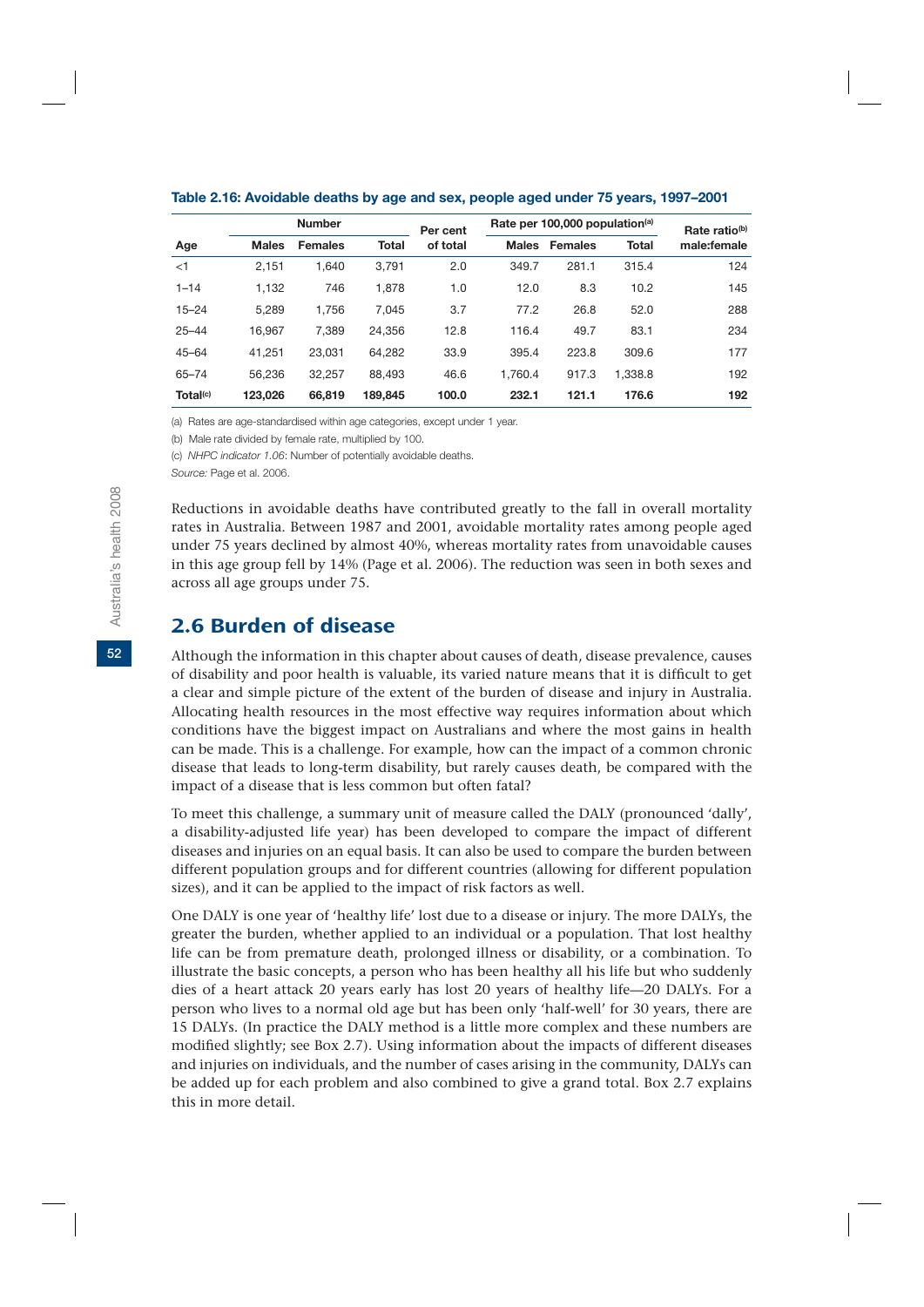## Box 2.7: Calculating disability-adjusted life years

According to *The burden of disease and injury in Australia 2003* (Begg et al. 2007), Australia racked up 2.6 million years of lost 'healthy life' due to disease and injury in 2003. How is this estimated?

Let's build this estimate by starting with just one case, Jim. His is a typical case of a person with a serious disease, Q. He is fully healthy until he gets the disease in 2003, aged 50. Evidence about the disease shows he is likely to live with it until he dies aged 60. Based on further evidence, those 10 years suffering his particular disease will be equal to only 3 years of full health. This means he will 'lose' 7 healthy years even though he is alive. (In technical terms, his disease has a 'severity weight'—often known as a 'disability weight'—of 0.7. As other examples, if the severity weight had been 0.55 he would have 'lost' 5.5 of those 10 years; and 1.8 years if it had been 0.18.)

But Jim's 7 lost years are then adjusted using a standard method from economics. Because future gains or losses mean less to us than present ones, each successive year lost is 'discounted' by a small amount (3%). This brings the estimated years lost through disability or illness (known as YLDs) down from 7 to 6.3.

As well as the 6.3 healthy years lost through disability, Jim will lose many years through dying too early. At the age he dies, 60, a male in 2003 would normally go on to live until he is 81. As was done for the years lost through illness or disability, these further 21 lost years (or YLLs) are discounted by 3% per year. This brings them down to 15.6.

Jim's total disability-adjusted life years (DALYs) are therefore 6.3 plus 15.6, making 21.9.

Using this reasoning, we can take all the people getting Jim's disease and start to build towards that grand total of 2.6 million DALYs. This means drawing on surveys and other research that shows:

- how many males and females are newly diagnosed with Q in the year in question (2003)
- what sex and age groups they are in
- how long people of each group will typically have their disease for
- the average age at which the people in each group are likely to die.

Next we can calculate subtotals for each group and then total them to get Q's DALYs for the Australian population.

Finally, the steps taken for Q can be applied to all other forms of disease and injury that arose in the year of interest. Considering this process, it is not hard to see how the resulting grand total of DALYs can amount to millions in a population of around 20 million people in 2003. Over 190 conditions were examined in *The burden of disease and injury in Australia 2003* (Begg et al. 2007); many of these problems can occur in many Australians each year.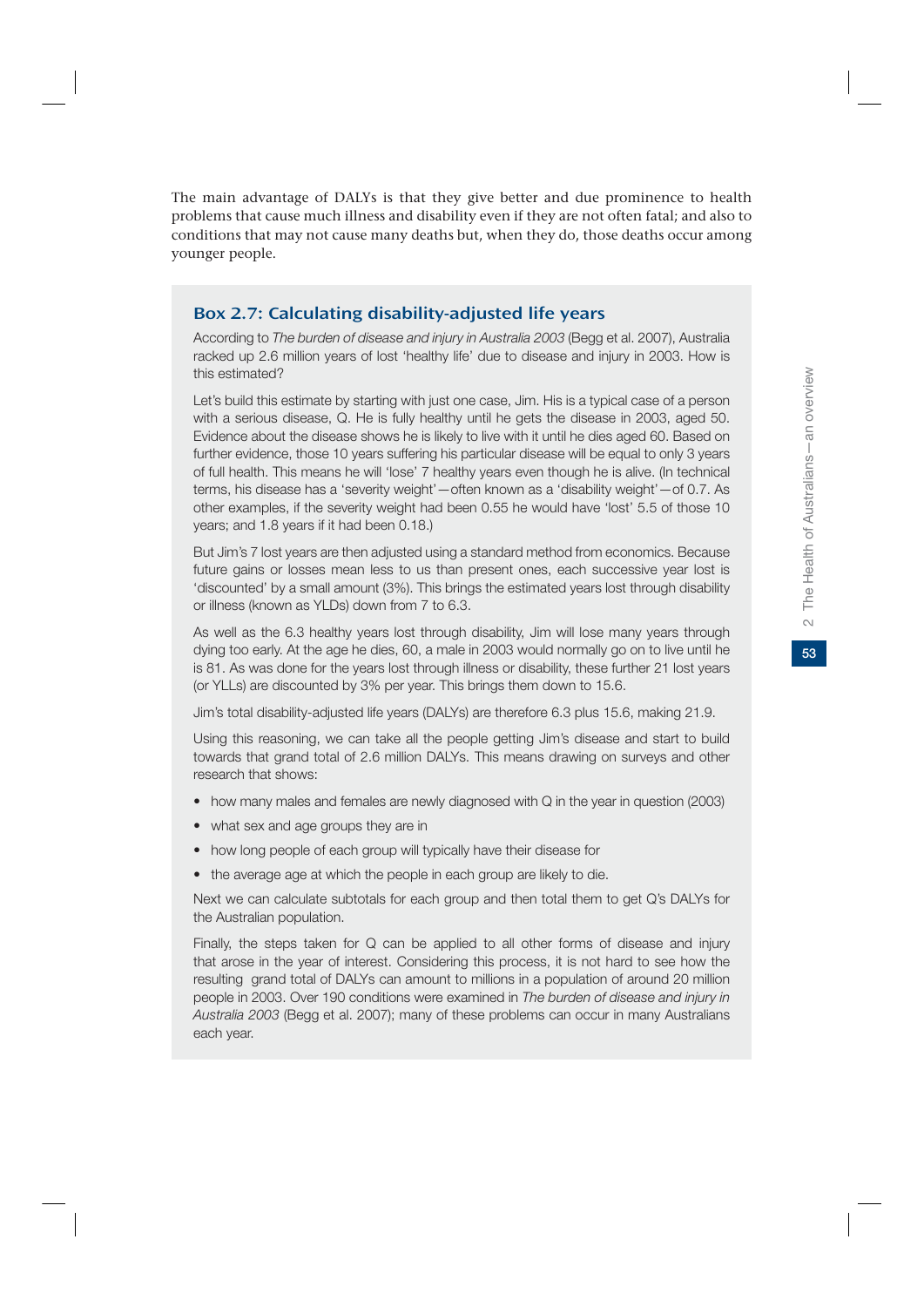The first comprehensive study of the burden of disease in Australia, using the DALY method, was carried out by the AIHW against a set of 176 disease and injury categories (AIHW: Mathers et al. 1999). The reference year for that study was 1996. The estimates have now been updated to the year 2003 by the University of Queensland, in association with the AIHW (Begg et al. 2007). This section provides an overview of the burden of disease in Australia, and its major components. More detailed information on the burden posed by particular diseases is given in Chapter 5.

## Total burden of disease and injury—DALYs

The total burden of disease and injury in Australia in 2003 was estimated to be more than 2.6 million DALYs. Males accounted for more of this burden than females (1.4 million compared with 1.3 million). Years lost due to disability (YLD—see Box 2.7) contributed slightly more to the total than did years of life lost due to death (YLL), with YLD responsible for 48% of the DALYs for males and 56% for females.

Cancers were the leading contributor (19% of total DALYs), followed by cardiovascular disease (CVD, 17%), mental disorders (13%), neurological and sense disorders (12%) and chronic respiratory diseases (7%). For cancer and CVD the majority of DALYs were due to deaths (YLL), whereas disability (YLD) was more important for mental disorders and neurological and sense disorders (Figure 2.17).



(a) Includes intentional and unintentional injuries.

(b) Excludes acute respiratory infections.

(c) Includes maternal conditions, nutritional deficiencies, non-malignant neoplasms, skin diseases, oral health conditions, acute respiratory infections and ill-defined conditions.

*Source:* Begg et al. 2007.

#### **Figure 2.17: Burden (YLL, YLD and total DALYs) of major disease groups, 2003**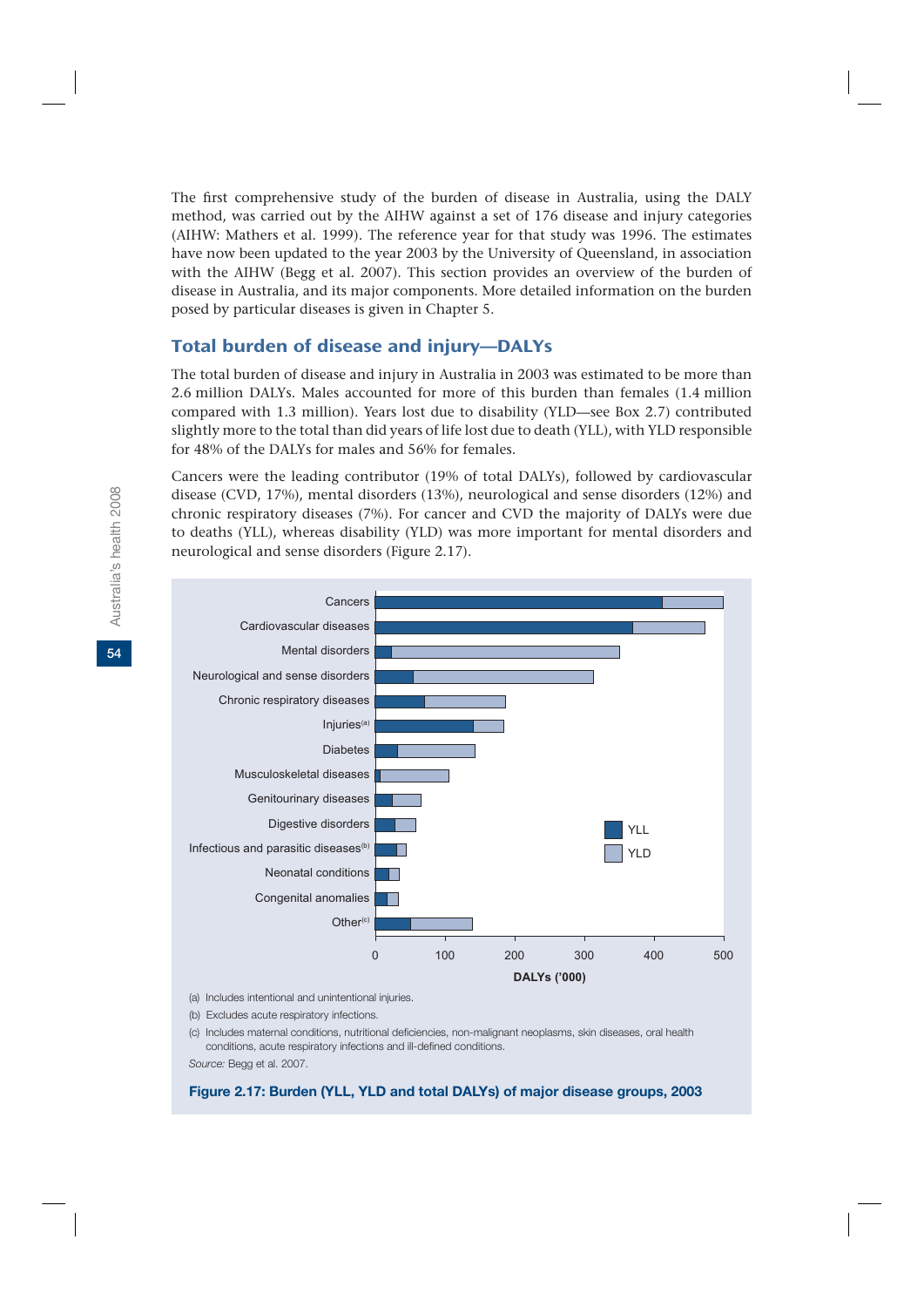Note that these DALY estimates represent the overall burden of disease remaining after preventive and treatment interventions have had their effect. Consequently, some important disease groups are low in the DALY rankings because preventive and treatment interventions for these diseases have been very successful. This applies in particular to infectious and parasitic diseases, which contributed only 1.7% of DALYs in 2003, and oral health conditions, which were responsible for only 0.9%.

## Fatal burden of disease—years of life lost

Deaths were responsible for 1.28 million YLL in Australia in 2003—almost half the DALYs (Table 2.17). Australian males lost 25% more years of life than females.

#### Major causes of YLL

Cancers (32%), CVD (29%) and injuries (11%) were responsible for about three-quarters of the total YLL in both sexes in 2003. Their contribution varied by age group, however, corresponding to the most common causes of death at different stages of life (see Section 2.5). In persons aged 75 years and over, CVD accounted for close to half of the YLL, whereas cancers were a more important contributor than CVD to YLL for those aged less than 75 years. Injuries were the major reason for YLL in young adults and in children aged 5–14 years. Neonatal conditions were the main cause of YLL in children aged under 5 years.

|                                  | <b>Fatal component</b> |                      |            | Non-fatal<br>component |              | Total                |  |
|----------------------------------|------------------------|----------------------|------------|------------------------|--------------|----------------------|--|
|                                  |                        |                      |            |                        |              |                      |  |
|                                  | <b>YLL</b>             | Per cent<br>of total | <b>YLD</b> | Per cent<br>of total   | <b>DALYs</b> | Per cent<br>of total |  |
| Disease group                    | (000)                  | <b>YLL</b>           | ('000)     | <b>YLD</b>             | (000)        | <b>DALYs</b>         |  |
| Cancer                           | 412.0                  | 32.2                 | 87.5       | 6.5                    | 499.4        | 19.0                 |  |
| Cardiovascular diseases          | 369.4                  | 28.9                 | 104.4      | 7.7                    | 473.8        | 18.0                 |  |
| Mental disorders                 | 23.2                   | 1.8                  | 327.4      | 24.2                   | 350.5        | 13.3                 |  |
| Anxiety & depression             | 0.3                    |                      | 191.5      | 14.0                   | 191.8        | 7.3                  |  |
| Neurological and sense disorders | 54.1                   | 4.2                  | 258.6      | 19.1                   | 312.8        | 11.9                 |  |
| Dementia                         | 24.1                   | 1.9                  | 70.3       | 5.2                    | 94.4         | 3.6                  |  |
| Chronic respiratory diseases     | 71.3                   | 5.6                  | 115.4      | 8.5                    | 186.7        | 7.1                  |  |
| Injuries <sup>(a)</sup>          | 140.6                  | 11.0                 | 44.4       | 3.3                    | 185.1        | 7.0                  |  |
| <b>Diabetes</b>                  | 32.3                   | 2.5                  | 111.5      | 8.2                    | 143.8        | 5.5                  |  |
| Type 2 diabetes                  | 27.0                   | 2.1                  | 105.9      | 7.8                    | 132.9        | 5.0                  |  |
| Musculoskeletal diseases         | 7.0                    | 0.5                  | 98.5       | 7.3                    | 105.5        | 4.0                  |  |
| Genitourinary diseases           | 24.1                   | 1.9                  | 41.2       | 3.0                    | 65.2         | 2.5                  |  |
| Digestive disorders              | 27.7                   | 2.2                  | 30.2       | 2.2                    | 58.0         | 2.2                  |  |
| Infectious & parasitic diseases  | 30.7                   | 2.4                  | 14.0       | 1.0                    | 44.7         | 1.7                  |  |
| Acute respiratory infections     | 23.8                   | 1.9                  | 11.8       | 0.9                    | 35.5         | 1.3                  |  |
| Congenital anomalies             | 19.0                   | 1.5                  | 15.6       | 1.2                    | 34.6         | 1.3                  |  |
| Neonatal conditions              | 16.9                   | 1.3                  | 16.3       | 1.2                    | 33.2         | 1.3                  |  |
| Other <sup>(b)</sup>             | 26.8                   | 2.1                  | 77.2       | 5.7                    | 103.9        | 3.9                  |  |
| <b>Total</b>                     | 1.278.8                | 100.0                | 1,354.0    | 100.0                  | 2,632.8      | 100.0                |  |

#### **Table 2.17: Fatal and non-fatal burden of major disease groups, 2003**

(a) Includes intentional and unintentional injuries.

(b) Includes maternal conditions, nutritional deficiencies, non-malignant neoplasms, skin diseases, oral health conditions and ill-defined conditions.

*Source:* Begg et al. 2007.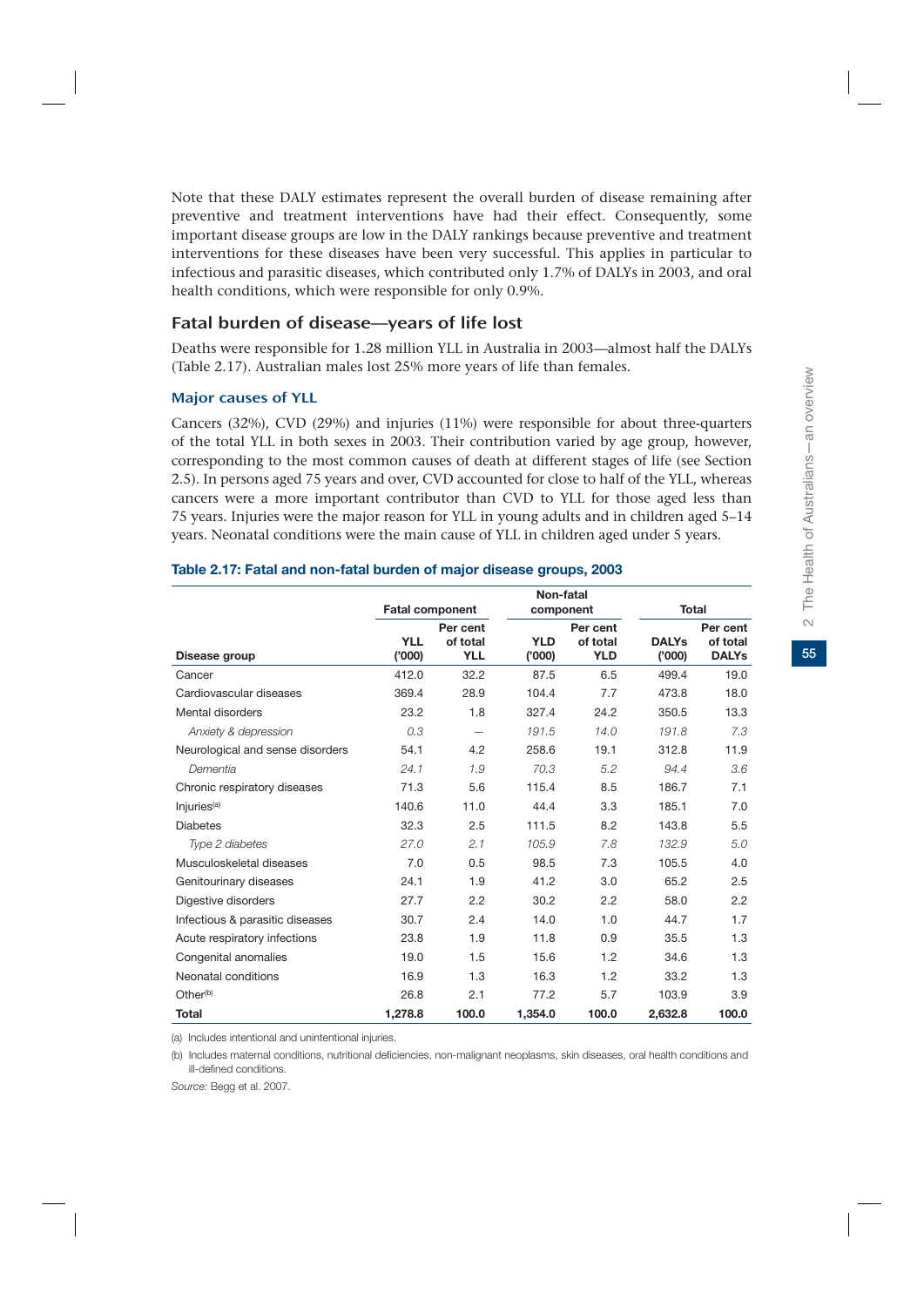### Non-fatal burden of disease—years lost due to disability

The non-fatal component of the disease burden, assessed using the measure YLD, presents a substantially different picture from that provided by YLL. Over half of the burden of disease is due to non-fatal consequences of disease—a loss of more than 1.4 million years of 'healthy' life due to disability caused by disease that emerged in 2003.

#### Major contributors to YLD

Mental disorders were the leading contributors to YLD, accounting for 24% of the non-fatal burden of disease in Australia in 2003. Neurological and sense disorders were responsible for another 19% of YLD. This latter category was dominated by dementia and hearing loss.

In contrast to YLL, the estimated total YLD was almost identical for males and females. The non-fatal burden for neurological diseases and sense disorders, mental disorders and musculoskeletal disorders were all higher for females than for males. On the other hand, YLD for CVD, diabetes, chronic respiratory diseases and cancers were higher among males.

## Leading specific causes of burden of disease

The DALY data described above were at the broadest level of disease groupings. The data presented in Table 2.18 show disease burden at a more specific disease level. Coronary heart disease, anxiety and depression, and Type 2 diabetes were the largest specific contributors to the overall burden. The 20 leading specific contributors (out of a total of 193 diseases and injuries) accounted for about 60% of the 2003 DALYs. In this list are several largely non-fatal conditions, including anxiety and depression, asthma, back pain (chronic and acute), osteoarthritis, personality disorders and hearing loss.

Two of the top seven causes of disease burden, lung cancer and chronic obstructive pulmonary disease (COPD), are mostly attributable to tobacco smoking; in addition, a large proportion of DALYs for ischaemic heart disease and stroke are on account of tobacco smoking. Exposure to modifiable risk factors was estimated to account for 847,000 DALYs (32% of the total); tobacco smoking was the largest contributor at almost 205,000 DALYs.

In using the DALY method to estimate the overall burden of disease and injury, each year of 'healthy life' lost can only be assigned to a single cause. However, some health problems occur as complications or after-effects of others. In such cases, a choice must be made as to which disease or injury the relevant DALYs will be assigned, in order to avoid 'doublecounting' the problem's impact.

For example, the burden attributable to Type 2 diabetes (5.0% of the total) represents the burden due to Type 2 diabetes itself and its specific effects (such as neuropathy, diabetic foot and retinopathy). However, a substantial proportion of coronary heart disease and stroke in the community is attributable to Type 2 diabetes, and if this is added the Type 2 diabetes burden increases to 7.6% of the total. To avoid double-counting, the coronary heart disease burden will then correspondingly decline from 10.0% to 8.1% and the stroke burden from 4.5% to 3.8%.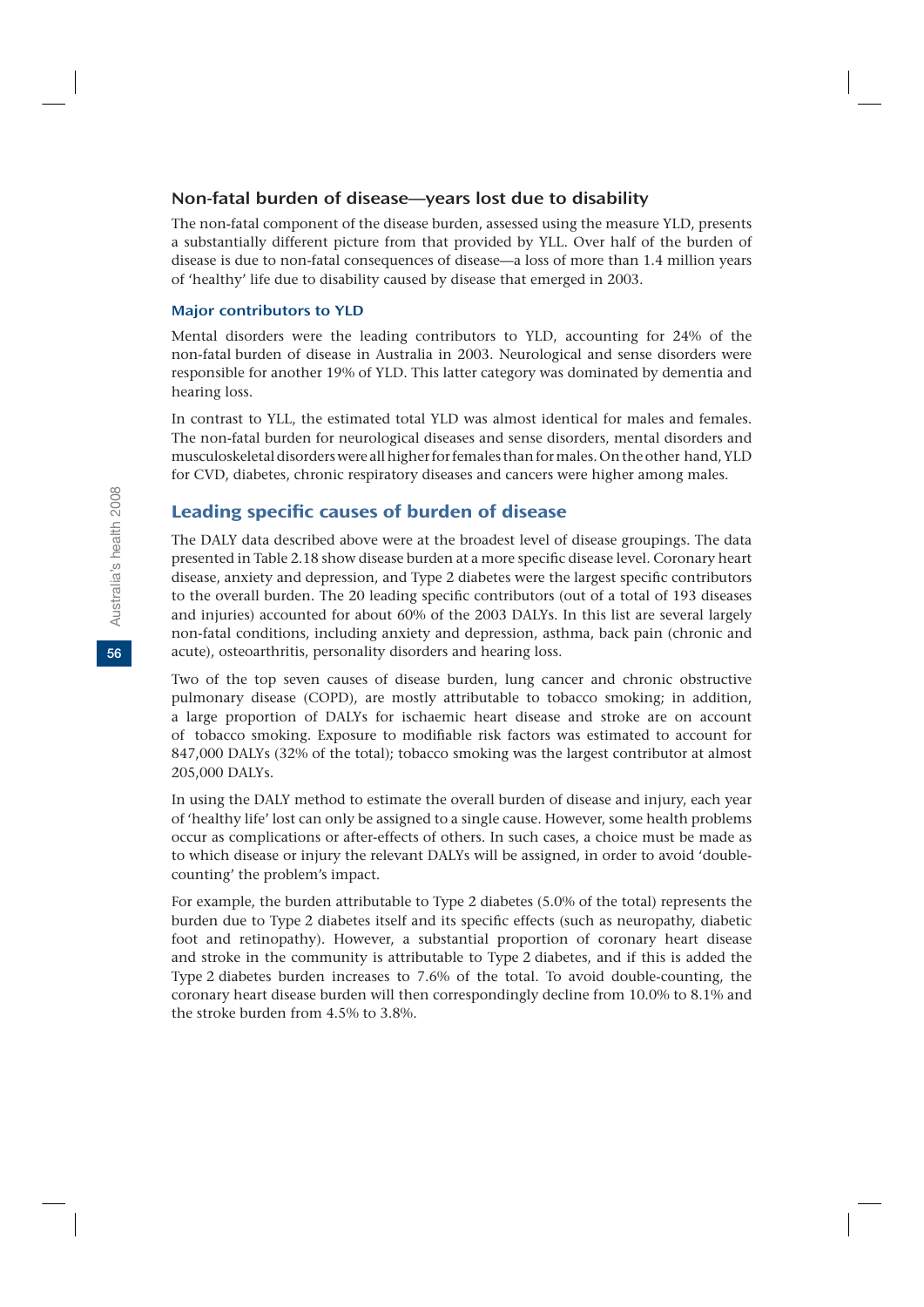| Rank           | <b>Condition</b>                             | <b>DALYs</b> | Per cent of total DALYs |
|----------------|----------------------------------------------|--------------|-------------------------|
| 1              | Coronary heart disease                       | 263,497      | 10.0                    |
| 2              | Anxiety and depression                       | 191,786      | 7.3                     |
| 3              | Type 2 diabetes                              | 132,940      | 5.0                     |
| $\overline{4}$ | <b>Stroke</b>                                | 118,462      | 4.5                     |
| 5              | Dementia                                     | 94,400       | 3.6                     |
| 6              | Lung cancer                                  | 88,904       | 3.4                     |
| 7              | Chronic obstructive pulmonary disease (COPD) | 86,751       | 3.3                     |
| 8              | Adult-onset hearing loss                     | 64,853       | 2.5                     |
| 9              | Colorectal cancer                            | 63,605       | 2.4                     |
| 10             | Asthma                                       | 63,100       | 2.4                     |
| 11             | <b>Breast cancer</b>                         | 60,654       | 2.3                     |
| 12             | Suicide and self-inflicted injuries          | 49,916       | 1.9                     |
| 13             | Road traffic accidents                       | 42,425       | 1.6                     |
| 14             | Prostate cancer                              | 36,547       | 1.4                     |
| 15             | Osteoarthritis                               | 34,578       | 1.3                     |
| 16             | Alcohol dependence & harmful use             | 34,116       | 1.3                     |
| 17             | Personality disorders                        | 32,587       | 1.2                     |
| 18             | Back pain                                    | 29,658       | 1.1                     |
| 19             | Schizophrenia                                | 27,502       | 1.0                     |
| 20             | Lower respiratory tract infections           | 27,354       | 1.0                     |
|                | All other causes                             | 1,089,135    | 41.4                    |
|                | All causes                                   | 2,632,770    | 100.0                   |

#### **Table 2.18: The 20 leading specific causes of burden of disease and injury in Australia, 2003**

*Source:* Begg et al. 2007.

## Is the burden of disease changing over time?

Because of changes in the methods used to calculate DALYs, the numbers presented here should not be compared directly with the numbers published from the 1996 Australian burden of disease study (AIHW: Mathers et al. 1999). However, some comparisons can be made based on statistical modelling of trends in incidence and death rates for various conditions (Begg et al. 2007). These models allow estimates of both past and future burden of disease to be made. In order to compare the DALY estimates for different years, the estimates are age-standardised (see Box 2.1) and expressed as a rate of DALYs per 100,000 persons.

## Changes from 1993 to 2003

Between 1993 and 2003 the burden of disease in Australia substantially lessened, with a 15% decline in age-standardised DALY rates. Most of this decline was in the fatal component of burden of disease (YLL), particularly for cardiovascular disease, cancer and injury. The non-fatal component (YLD) fell less, and for some diseases (such as diabetes) the non-fatal burden increased (Begg et al. 2007).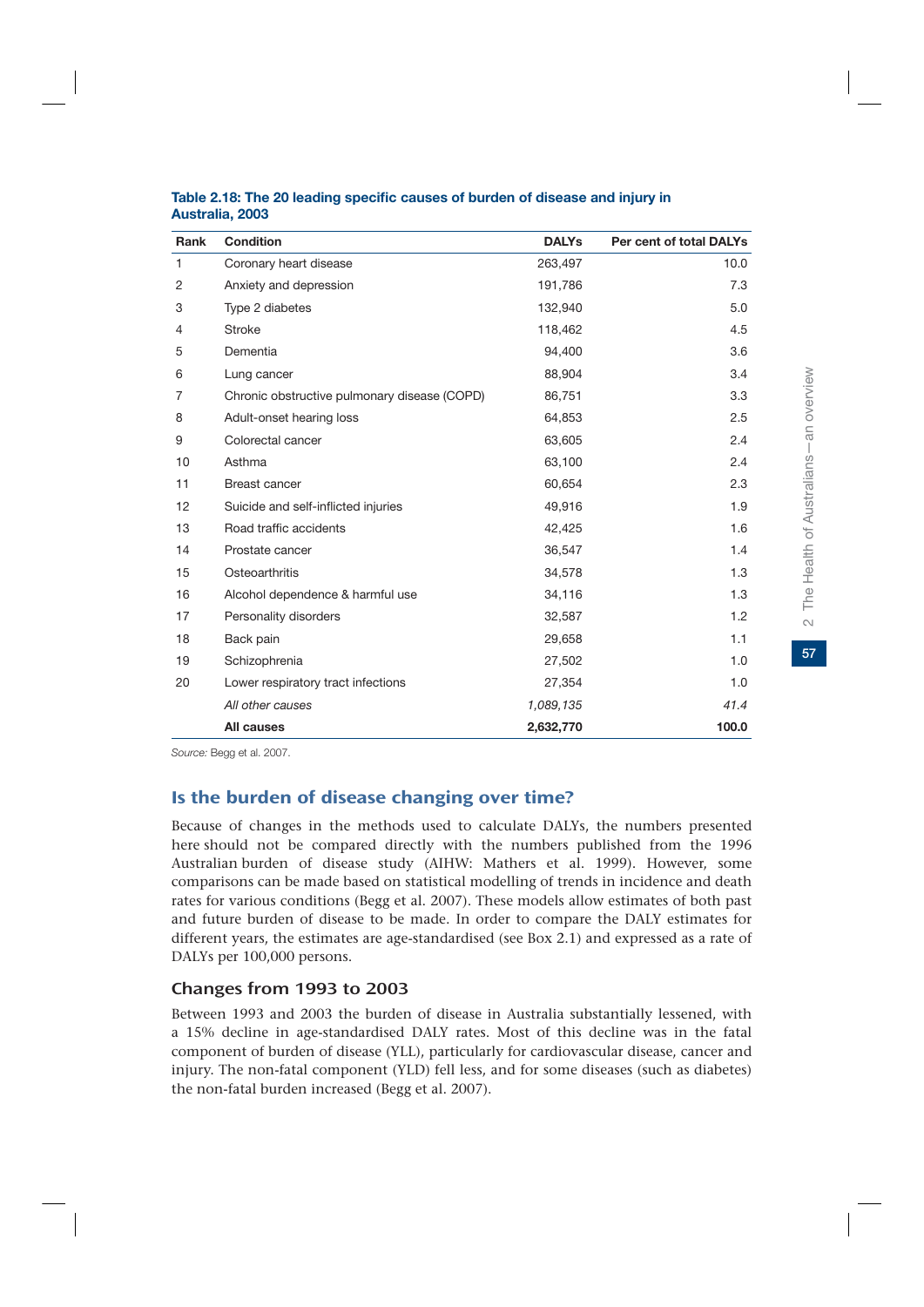#### Projections beyond 2003

If the rate of decline over the decade to 2003 continues for the next 2 decades, then we can expect age-standardised DALY rates to decline by 30%. However, projections indicate that we can expect only a 16% decline. This slowing in the rate of decline is because progress in further reducing the impact of problems such as cardiovascular disease, where much of the disease is preventable or treatable, is likely to be less rapid than it was in the past. Problems such as neurological and musculoskeletal disorders, where our rate of progress is slower, and diabetes, where the situation is worsening, will continue to contribute greatly to the overall burden. Research breakthroughs in areas such as dementia and arthritis, or improved prevention and treatment of diabetes, could change this picture.

## References

- ABS (Australian Bureau of Statistics) 2004. Disability, ageing and carers: summary of findings, Australia 2003. ABS cat. no. 4430.0. Canberra: ABS.
- ABS 2006a. 2004–05 National health survey: summary of results, Australia. ABS cat. no. 4364.0. Canberra: ABS.
- ABS 2006b. Deaths, Australia, 2005. ABS cat. no. 3302.0. Canberra: ABS.
- ABS 2006c. National Aboriginal and Torres Strait Islander health survey, 2004–05, Australia. ABS cat. no. 4715.0. Canberra: ABS.
- ABS 2007a. 2006 General social survey: summary results, Australia. ABS cat. no. 4159.0. Canberra: ABS.
- ABS 2007b. Australian demographic statistics, March quarter, 2007. ABS cat. no. 3101.0. Canberra: ABS.
- ABS 2007c. Births, Australia, 2006. ABS cat. no. 3301.0. Canberra: ABS.
- ABS 2007d. Population by age and sex, Australian states and territories, June 2006. ABS cat. no. 3201.0. Canberra: ABS.
- AIHW (Australian Institute of Health and Welfare) 2006. Mortality over the 20th century in Australia: trends and patterns in major causes of death. Mortality surveillance series no. 4. Cat. no. PHE 73. Canberra: AIHW.
- AIHW: Mathers C, Vos T & Stevenson C 1999. The burden of disease and injury in Australia. Cat. No. PHE 17. Canberra: AIHW.
- Ausubel JH, Meyer PS & Wernick IK 2001. Death and the human environment: the United States in the 20th century. Technology in Society 23(2): 131–46.
- Begg S, Vos T, Barker B, Stevenson C, Stanley L & Lopez AD 2007. The burden of disease and injury in Australia 2003. Cat. no. PHE 82. Canberra: AIHW.
- Boult C, Dowd B, McCaffrey D, Boult L, Hernandez R & Krulewitch H 1993. Screening elders for risk of hospital admission. Journal of the American Geriatric Society 41(8): 811–7.
- Capewell S, Beaglehole R, Seddon M & McMurray J 2000. Explanation for the decline in coronary heart disease mortality rates in Auckland, New Zealand, between 1982 and 1993. Circulation 102: 1511–16.
- DIMA (Department of Immigration and Multicultural Affairs) 2001. Immigration: Federation to century's end. Canberra: DIMA.